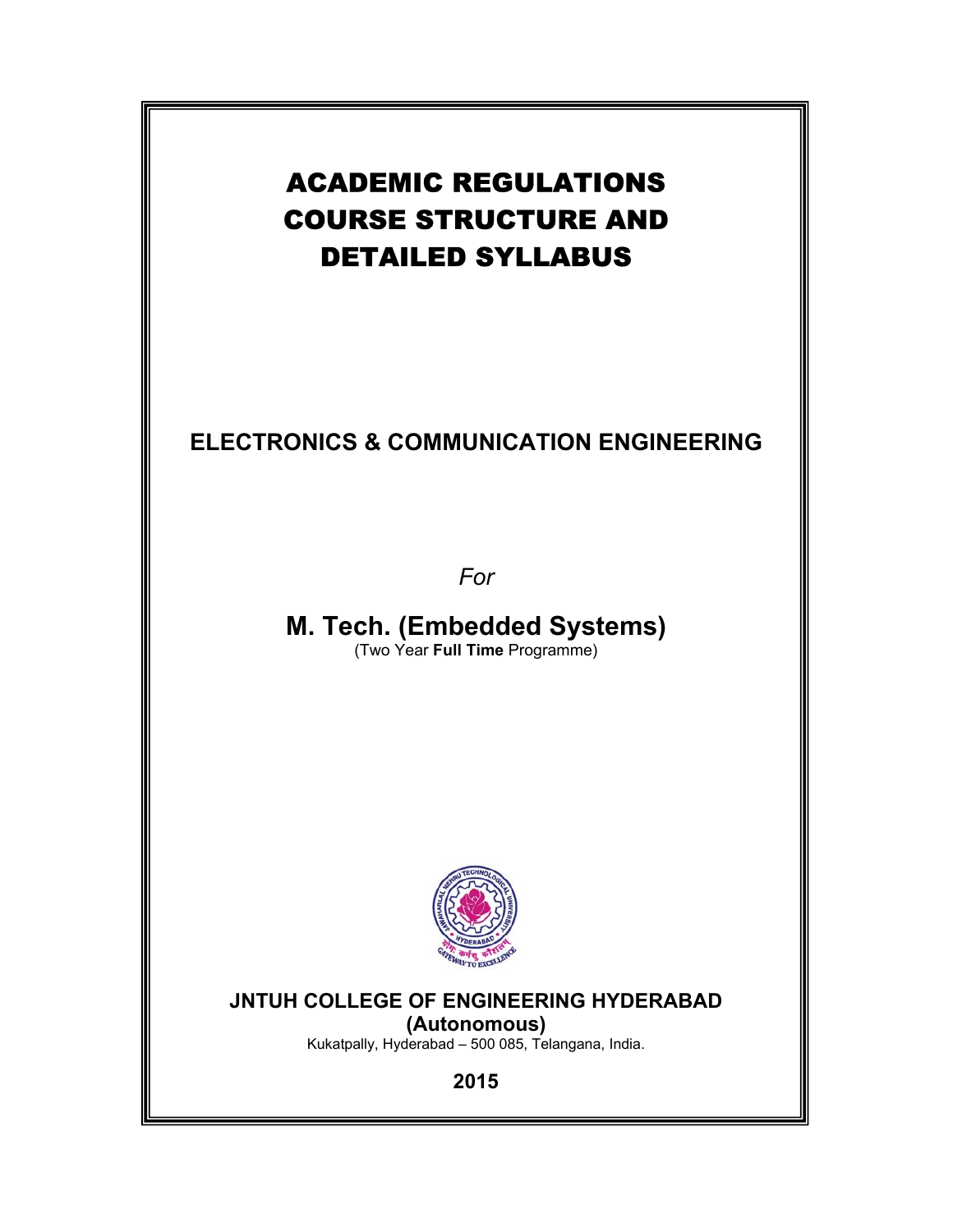# **JNTUH COLLEGE OF ENGINEERING HYDERABAD M.Tech. (Embedded Systems) – Full Time w.e.f. 2015-16**

# **I – SEMESTER**

| S.No. | <b>Subject</b>                         |  | Р | <b>Credits</b> |
|-------|----------------------------------------|--|---|----------------|
|       | Embedded Systems Design (ECE Core)     |  |   |                |
| 2     | Digital Control Systems (EEE Core)     |  | O |                |
| 3     | Elective-I (ECE)                       |  | 0 |                |
|       | Elective-II (ECE)                      |  | 0 |                |
| 5     | Elective-III (EEE)                     |  | ი |                |
| 6     | Elective-IV (CSE)                      |  | ი |                |
|       | Embedded Systems Laboratory (CSE Core) |  | 4 | 2              |
| 8     | Seminar                                |  | 4 | $\overline{2}$ |
|       | <b>Total Credits</b>                   |  |   | 28             |

# **II – SEMESTER**

| S.No. | <b>Subject</b>                         |   | Р | <b>Credits</b> |
|-------|----------------------------------------|---|---|----------------|
|       | System on Chip Architecture (ECE Core) |   |   |                |
| 2     | Embedded Programming (CSE Core)        |   | 0 |                |
| 3     | Elective-V (ECE)                       | 0 | 0 |                |
|       | Elective-VI (ECE)                      |   | 0 |                |
| 5     | Elective-VII (EEE)                     | 0 | 0 |                |
| 6     | Elective-VIII (CSE)                    | 0 | 0 |                |
|       | Embedded Programming Laboratory (CSE)  | 0 | 4 | 2              |
| 8     | Soft Skills Lab                        |   | 4 | 2              |
|       | <b>Total Credits</b>                   |   |   | 28             |

# **III – SEMESTER**

| S.No. | <b>Subject</b>          |  | ם | <b>Credits</b> |
|-------|-------------------------|--|---|----------------|
|       | Comprehensive Viva Voce |  |   |                |
|       | Project Phase -I        |  |   | 12             |
|       | <b>Total Credits</b>    |  |   | 16             |

# **IV – SEMESTER**

| S.No. | <b>Subject</b>                             |  | <b>Credits</b> |
|-------|--------------------------------------------|--|----------------|
|       | <b>Project Phase-II &amp; Dissertation</b> |  | 18             |
|       | <b>Total credits</b>                       |  | 18             |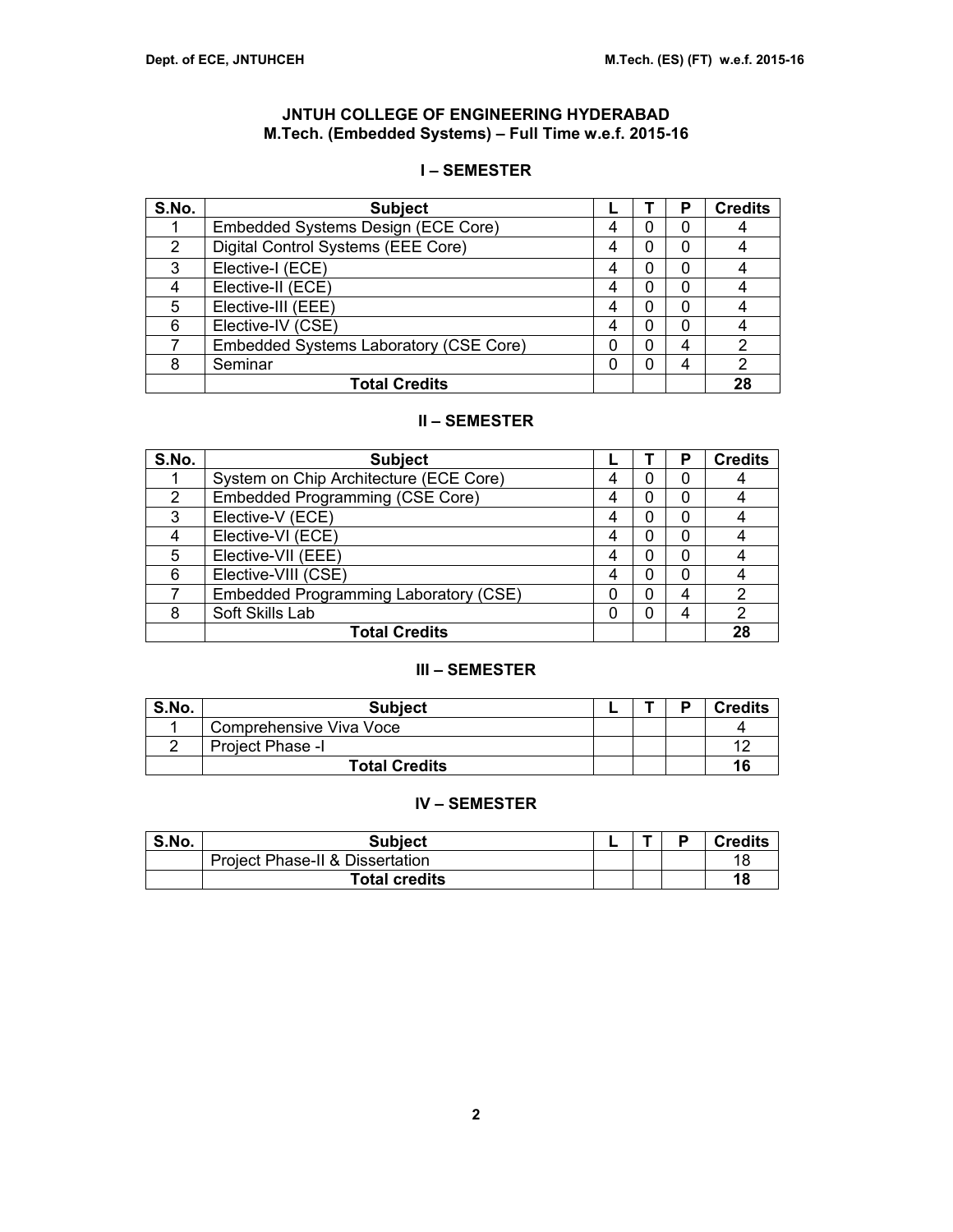# **Elective-I (ECE)**

- 1. Digital System Design with PLDs
- 2. Advanced Data Communications
- 3. Advanced Digital Signal Processing

### **Elective-II (ECE)**

- 1. VLSI Technology and Design
- 2. Coding Theory and Techniques
- 3. Speech and Audio Signal Processing

### **Elective-III (EEE)**

- 1. Reliability Engineering
- 2. Intelligent Control
- 3. Sensors and Actuators

### **Elective-IV (CSE)**

- 1. Embedded Real Time Operating Systems
- 2. Advanced Computer Architecture
- 3. Scripting Languages.

### **Elective-V (ECE)**

- 1. Design of Fault Tolerant Systems
- 2. Embedded Networks
- 3. Image and Video processing

### **Elective-VI (ECE)**

- 1. Hardware Software Co-Design
- 2. Ad-hoc and Wireless Sensor Networks
- 3. Digital Signal Processors and Controllers

#### **Elective-VII (EEE)**

- 1. Modern Control Theory
- 2. Optimization Techniques
- 3. Robotics

### **Elective-VIII (CSE)**

- 1. Network Security and Cryptography
- 2. Mobile Computing
- 3. High Speed Networks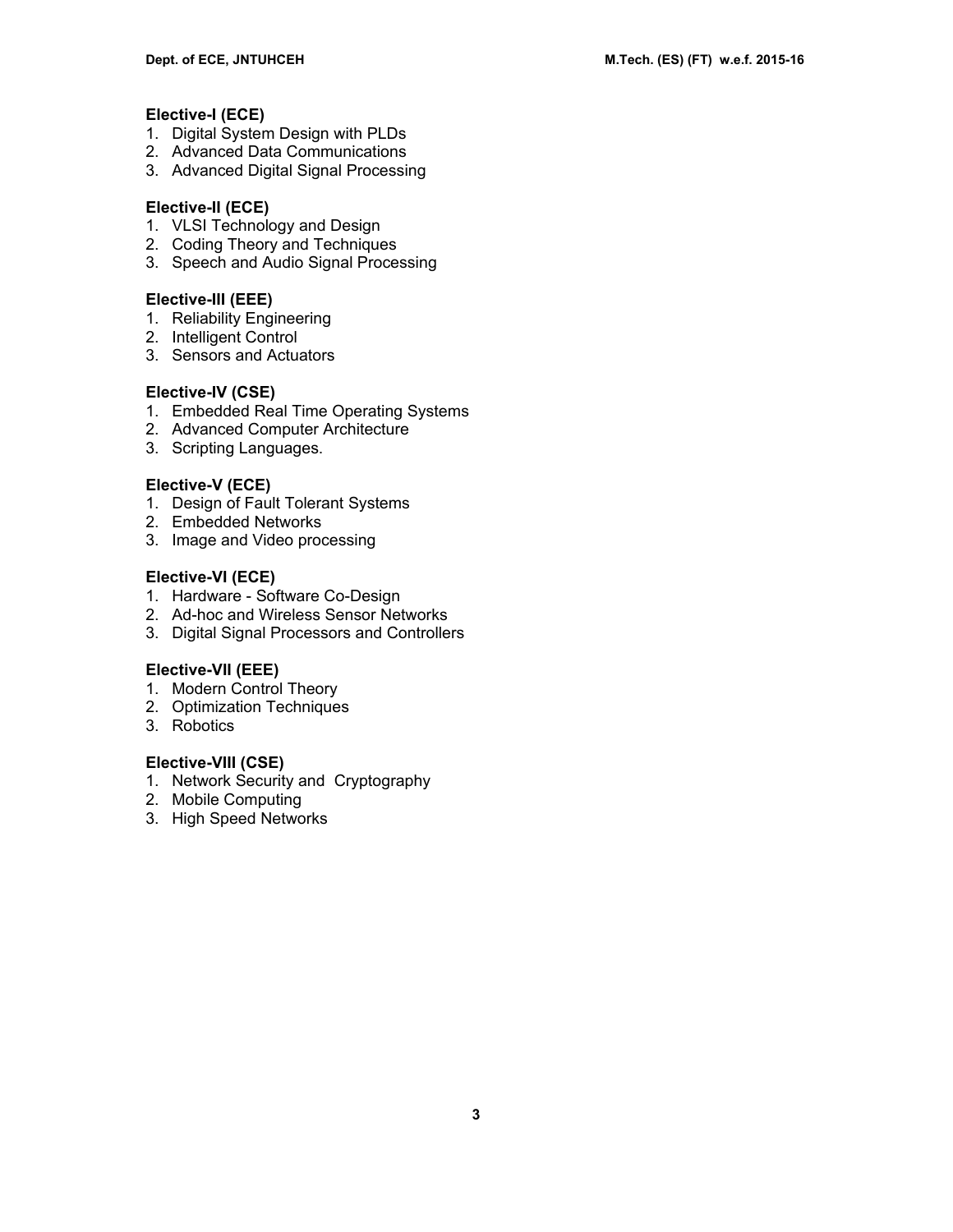| M.Tech. I Year I-Sem (Embedded Systems) | L T P C |  |
|-----------------------------------------|---------|--|
|                                         | 4 0 0 4 |  |

### **EMBEDDED SYSTEMS DESIGN**

**Prerequisite:** Microprocessor and Microcontrollers

#### **Course Objectives:**

- 1. To provide an overview of Design Principles of Embedded System.
- 2. To provide clear understanding about the role of firmware , operating systems in correlation with hardware systems.

### **Course Outcomes:**

- 1. Expected to understand the selection procedure of Processors in the Embedded domain.
- 2. Design Procedure for Embedded Firmware.
- 3. Expected to visualize the role of Real time Operating Systems in Embedded Systems
- 4. Expected to evaluate the Correlation between task synchronization and latency issues

### **UNIT -I: Introduction to Embedded Systems**

Definition of Embedded System, Embedded Systems Vs General Computing Systems, History of Embedded Systems, Classification, Major Application Areas, Purpose of Embedded Systems, Characteristics and Quality Attributes of Embedded Systems.

### **UNIT -II: Typical Embedded System:**

Core of the Embedded System: General Purpose and Domain Specific Processors, ASICs, PLDs, Commercial Off-The-Shelf Components (COTS), Memory: ROM, RAM, Memory according to the type of Interface, Memory Shadowing, Memory selection for Embedded Systems, Sensors and Actuators, Communication Interface: Onboard and External Communication Interfaces.

### **UNIT -III: Embedded Firmware**:

Reset Circuit, Brown-out Protection Circuit, Oscillator Unit, Real Time Clock, Watchdog Timer, Embedded Firmware Design Approaches and Development Languages.

### **UNIT -IV: RTOS Based Embedded System Design:**

Operating System Basics, Types of Operating Systems, Tasks, Process and Threads, Multiprocessing and Multitasking, Task Scheduling.

### **UNIT -V: Task Communication:**

Shared Memory, Message Passing, Remote Procedure Call and Sockets, Task Synchronization: Task Communication/Synchronization Issues, Task Synchronization Techniques, Device Drivers, How to Choose an RTOS.

### **TEXT BOOKS:**

1. Introduction to Embedded Systems - Shibu K.V, Mc Graw Hill.

- 1. Embedded Systems Raj Kamal, TMH.
- 2. Embedded System Design Frank Vahid, Tony Givargis, John Wiley.
- 3. Embedded Systems Lyla, Pearson, 2013
- 4. An Embedded Software Primer David E. Simon, Pearson Education.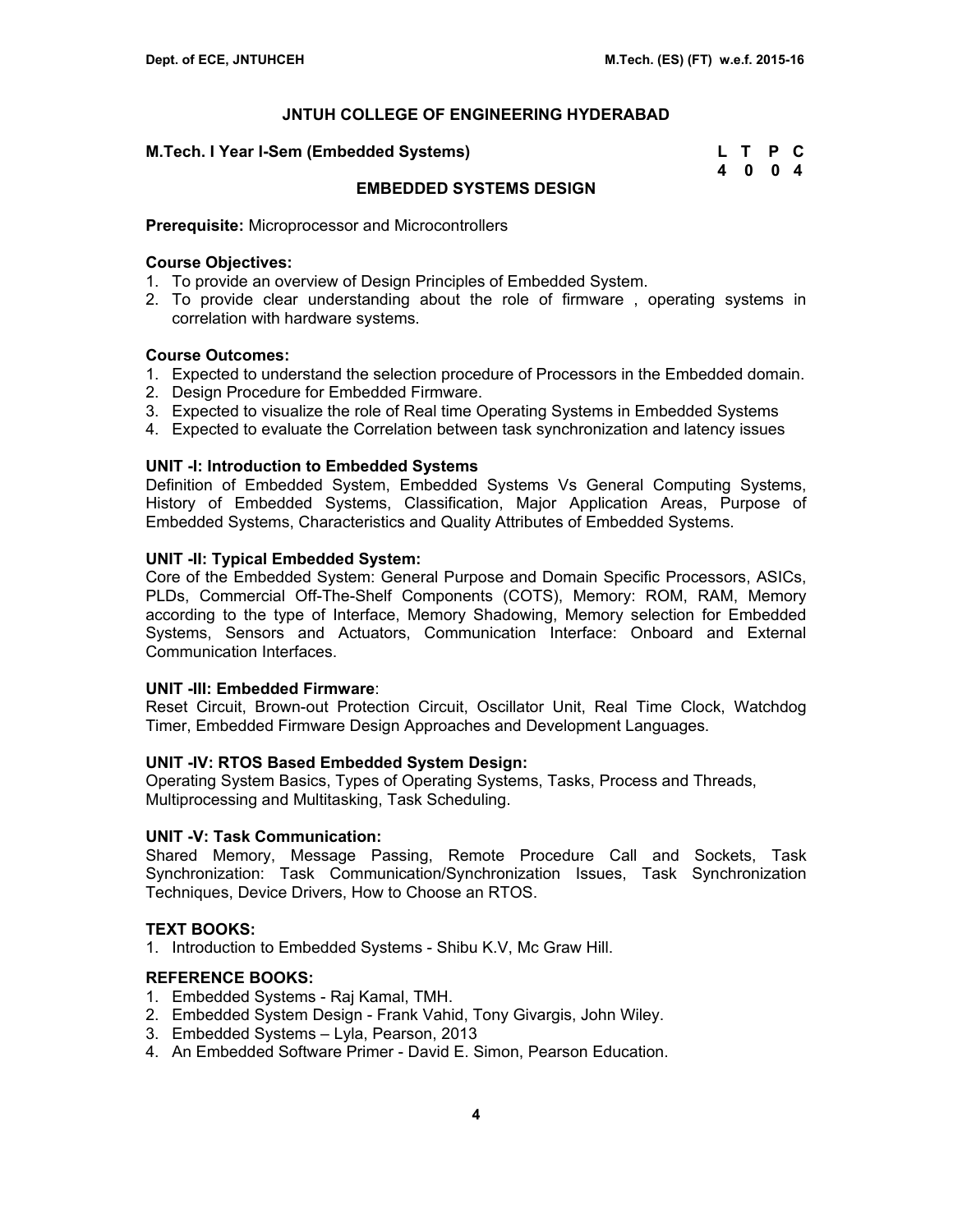### **M.Tech. I Year I-Sem (Embedded Systems)**

| M.Tech. I Year I-Sem (Embedded Systems) | L T P C |  |
|-----------------------------------------|---------|--|
|                                         | 4004    |  |

### **DIGITAL CONTROL SYSTEMS**

**Prerequisite:** Control Systems

### **Course Objectives:**

- To explain basic and digital control system for the real time analysis and design of control systems.
- To apply the knowledge state variable analysis in the design of discrete systems.
- To explain the concept of stability analysis and design of discrete time systems.

### **Course Outcomes:**

Upon the completion of this course, the student will be able to

- Apply the concepts of Digital control systems.
- Analyze and design of discrete systems in state variable analysis.
- To relate the concepts of stability analysis and design of discrete time systems.

### **UNIT – I: Concept & Representation of Discrete time Systems**

Block Diagram of typical control system- advantages of sampling in control systems – examples of discrete data and digital systems – data conversion and quantization – sample and hold devices – D/A and A/D conversion – sampling theorem – reconstruction of sampled signals.

**Z-transform:** Definition of Z-transforms – mapping between s-plane and z-plane – inverse z- transform – properties of z-transforms - ROC of z-transforms –pulse transfer function – relation between  $G(s)$  and  $G(z)$  – signal flow graph method applied to digital control systems.

### **UNIT- II: STATE SPACE ANALYSIS:**

State space modeling of discrete time systems – state transition equation of discrete time invariant systems – solution of time invariant discrete state equations: recursive method and the Z-Transformation method – conversion of pulse transfer function to the state model & vice-versa – Eigen values – Eigen vectors of discrete time system-matrix (A) – Realization of pulse transformation in state space form, discretization of continuous time systems, Computation of state transition matrix and its properties. Response of sample data system between sampling instants.

#### **UNIT – III: Controllability, Observability & Stability tests**

Concept of controllability, stabilizability, observability and reachability - Controllability and observability tests, Transformation of discrete time systems into controllable and observable forms.

Stability: Definition of stability – stability tests – The second method of Liapunov.

#### **UNIT- IV: Design of discrete time Controllers and observers**

Design of discrete time controller with bilinear transformation – Realizatiion of digital PID controller-Design of deadbeat controller; Pole placement through state feedback.

### **UNIT-V: STATE OBSERVERS:**

Design of - Full order and reduced order observers. Study of observer based control design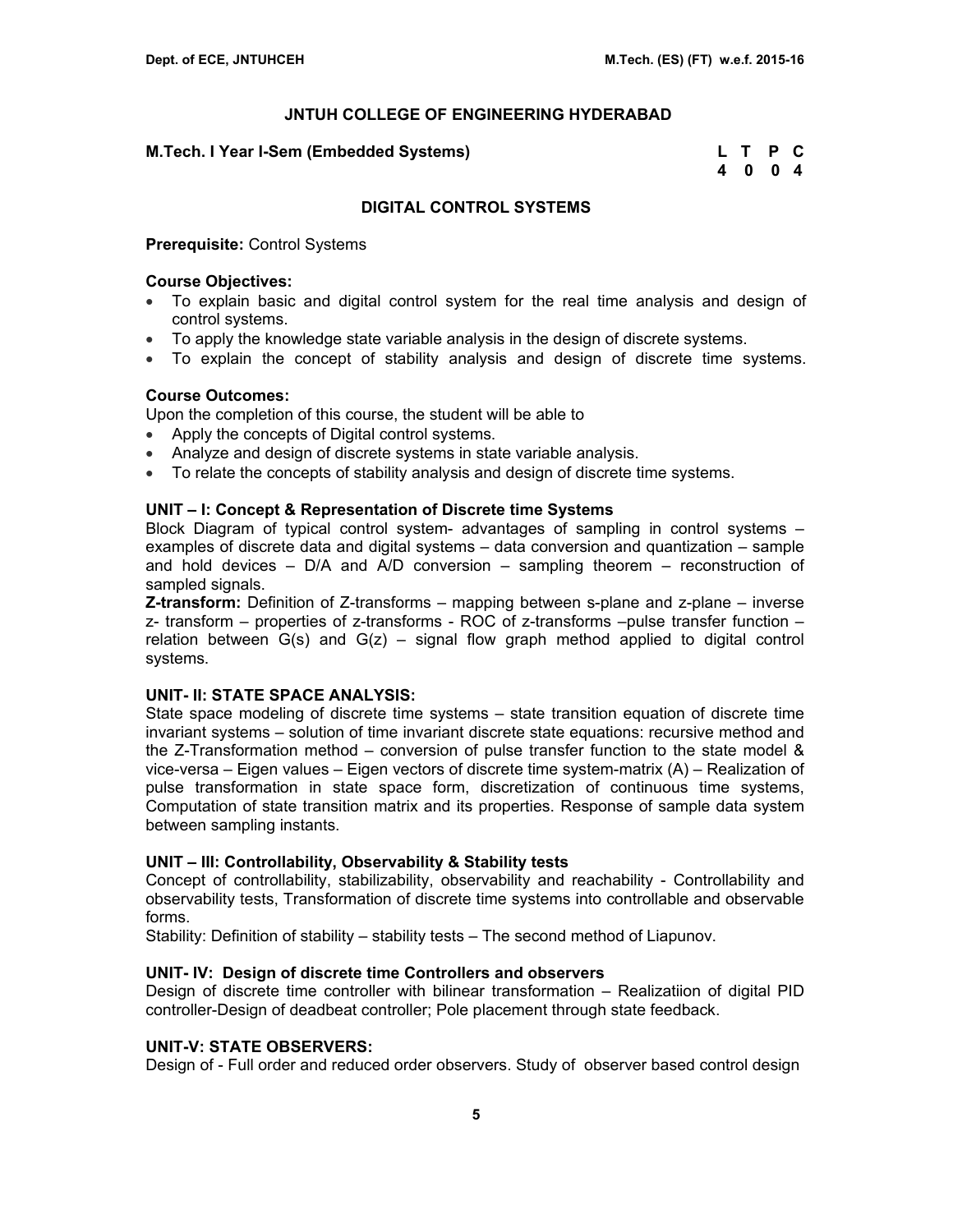# **TEXT BOOKS:**

- 1. K. Ogata , Discrete-Time Control systems, Pearson Education/PHI, 2nd Edition.
- 2. V. I. George, C. P. Kurian, Digital Control Systems, Cengage Learning.
- 3. M.Gopal, Digital Control Engineering, New Age Int. Pvt. Ltd., 2014

# **REFERENCES:**

- 1. Kuo, Digital Control Systems, Oxford University Press, 2nd Edition, 2003.
- 2. M.Gopal , Digital Control and State Variable Methods, TMH.
- 3. M. Sami Fadali Antonio Visioli, Digital Control Engineering Analysis and Design, Academic Press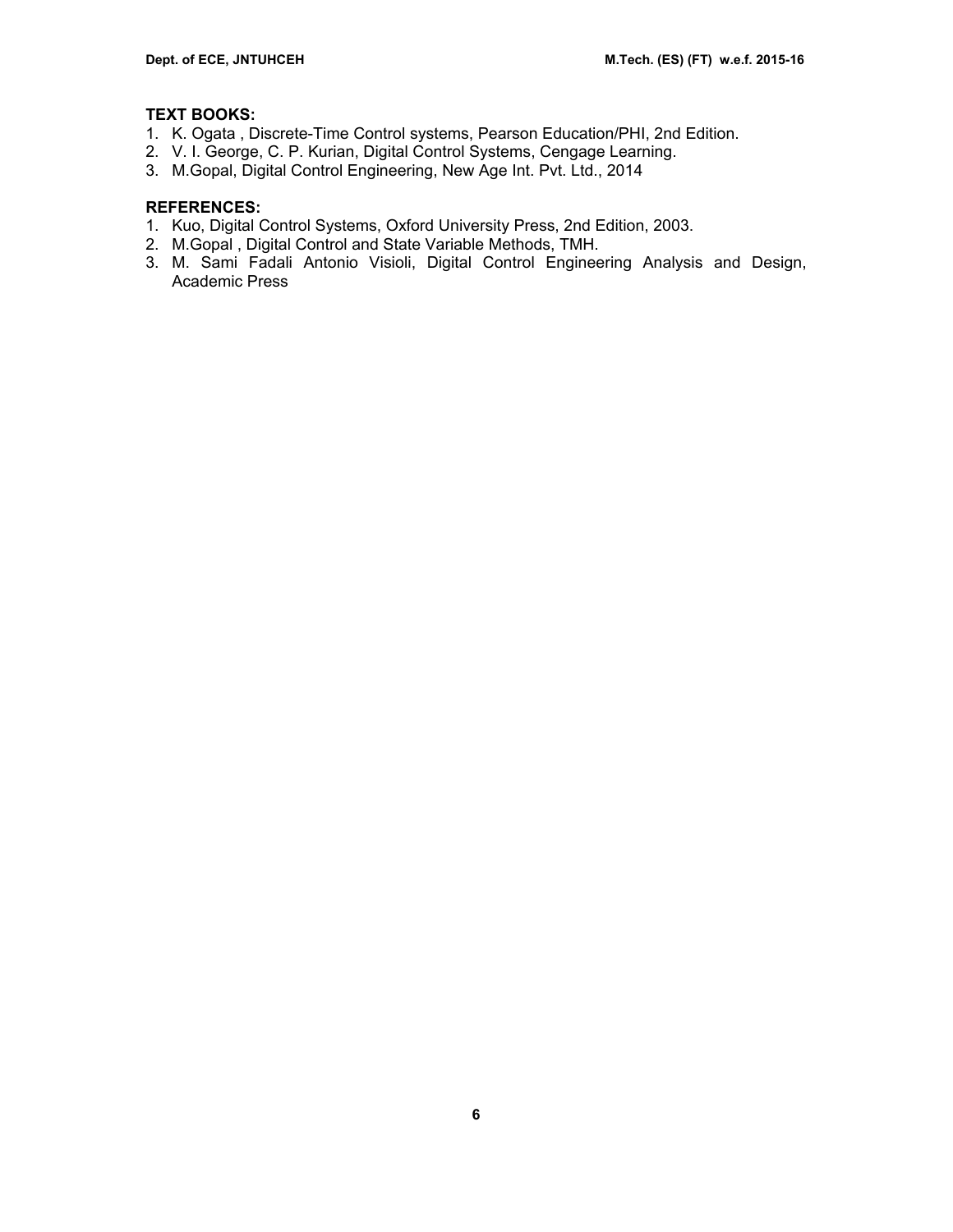### **M.Tech. I Year I-Sem (Embedded Systems)**

| M.Tech. I Year I-Sem (Embedded Systems) | L T P C |  |
|-----------------------------------------|---------|--|
|                                         | 4004    |  |

# **DIGITAL SYSTEM DESIGN WITH PLDs (Elective – I)**

### **Prerequisite:** Switching Theory and Logic Design

### **Course Objectives:**

- 1) To provide extended knowledge of digital logic circuits in the form of state model approach.
- 2) To provide an overview of system design approach using programmable logic devices.
- 3) To provide and understand of fault models and test methods.
- 4) To get exposed to the various architectural features of CPLDS and FPGAS.
- 5) To learn the methods and techniques of CPLD & FPGA design with EDA tools.
- 6) To expose software tools used for design process with the help of case studies.

### **Course Outcomes:**

- 1) To understands the minimization of Finite state machine.
- 2) To exposes the design approaches using ROM's, PAL's and PLA's.
- 3) To provide in depth understanding of Fault models.
- 4) To understands test pattern generation techniques for fault detection.
- 5) To design fault diagnosis in sequential circuits.
- 6) To provide exposure to various CPLDS and FPGAS available in market.
- 7) To acquire knowledge in one hot state machine design applicable to FPGA.
- 8) To get exposure to EDA tools.
- 9) To provide understanding in the design of flow using case studies.

### **UNIT-I:**

### **Programmable Logic Devices:**

The concept of programmable Logic Devices, SPLDs, PAL devices, PLA devices, GAL devices, CPLD-Architecture, Xilinx CPLDs- Altera CPLDs, FPGAs-FPGA technology, architecture, virtex CLB and slice- Stratix LAB and ALM-RAM Blocks, DSP Blocks, Clock Management, I/O standards, Additional features. [TEXTBOOK-1]

# **UNIT-II:**

### **Analysis and derivation of clocked sequential circuits with state graphs and tables:**

A sequential parity checker, Analysis by signal tracing and timing charts-state tables and graphs-general models for sequential circuits, Design of a sequence detector, More Complex design problems, Guidelines for construction of state graphs, serial data conversion, Alphanumeric state graph notation. [TEXTBOOK-2]

# **UNIT-III:**

### **Sequential circuit Design:**

Design procedure for sequential circuits-design example, Code converter, Design of Iterative circuits, Design of a comparator, Design of sequential circuits using ROMs and PLAs, Sequential circuit design using CPLDs, Sequential circuit design using FPGAs, Simulation and testing of Sequential circuits, Overview of computer Aided Design. [TEXTBOOK-2]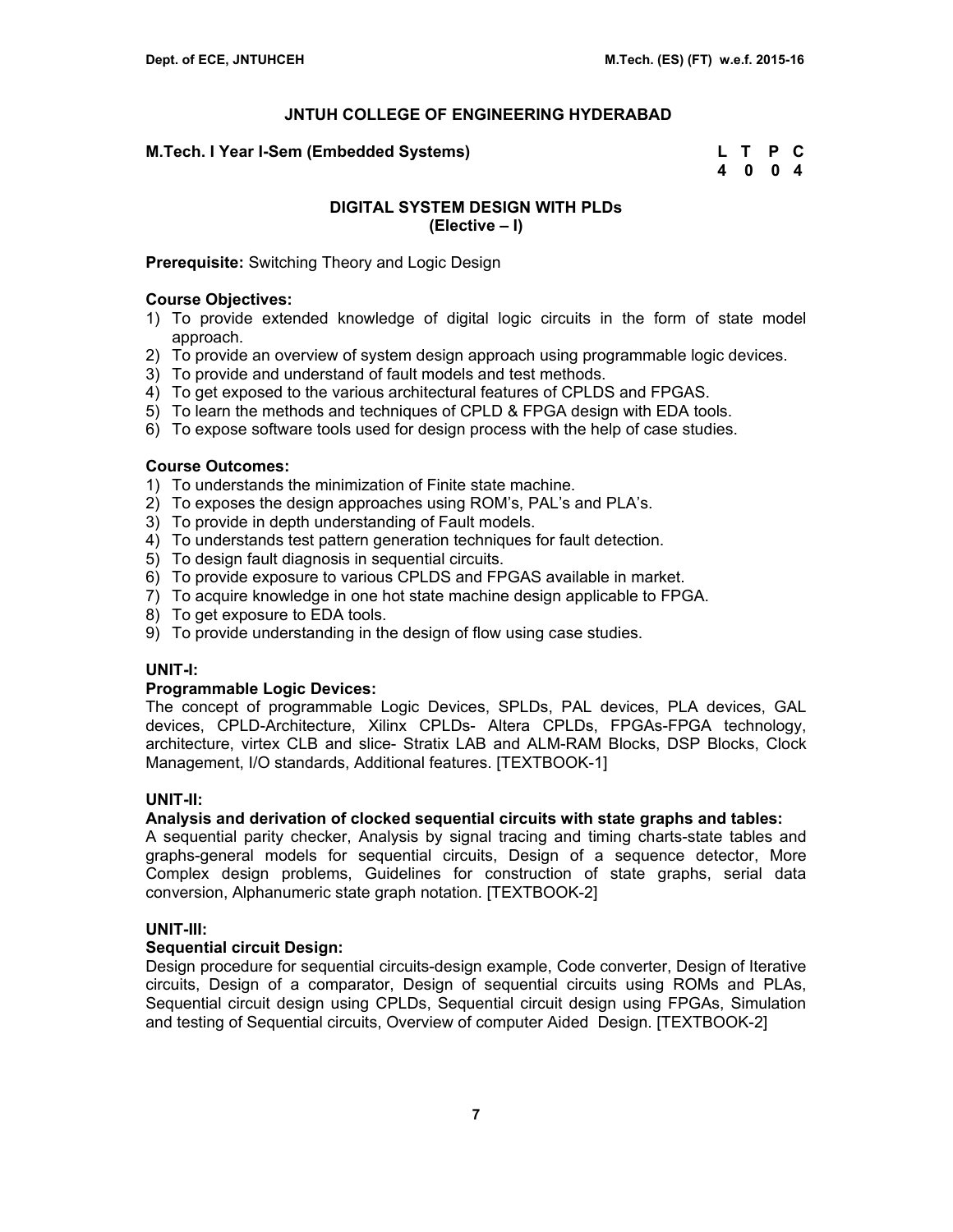# **UNIT-IV:**

### **Fault Modeling and Test Pattern Generation:**

Logic Fault Model, Fault detection & redundancy, Fault equivalence and fault location, Fault dominance, Single stuck at fault model, multiple Stuck at Fault models, Bridging Fault model. Fault diagnosis of combinational circuits by conventional methods, path sensitization techniques, Boolean difference method, KOHAVI algorithm, Test algorithms-D algorithm, Random testing, transition count testing, signature analysis and test bridging faults. [TEXTBOOK-3 & Ref.1]

# **UNIT-V:**

### **Fault Diagnosis in sequential circuits:**

Circuit Test Approach, Transition check Approach, State identification and fault detection experiment, Machine identification, Design of fault detection experiment. [Ref.1]

### **TEXTBOOKS:**

- 1. Digital Electronics and design with VHDL- Volnei A. Pedroni, Elsevier publications.
- 2. Fundamentals of Logic Design-Charles H.Roth, Jr. -5<sup>th</sup> Ed., Cengage Learning.
- 3. Logic Design Theory-N.N.Biswas,PHI

### **REFERENCES:**

- 1. Digital Circuits and Logic Design-Samuel C.LEE,PHI 2008
- 2. Digital System Design using programmable logic devices- Parag K.Lala, BS publications.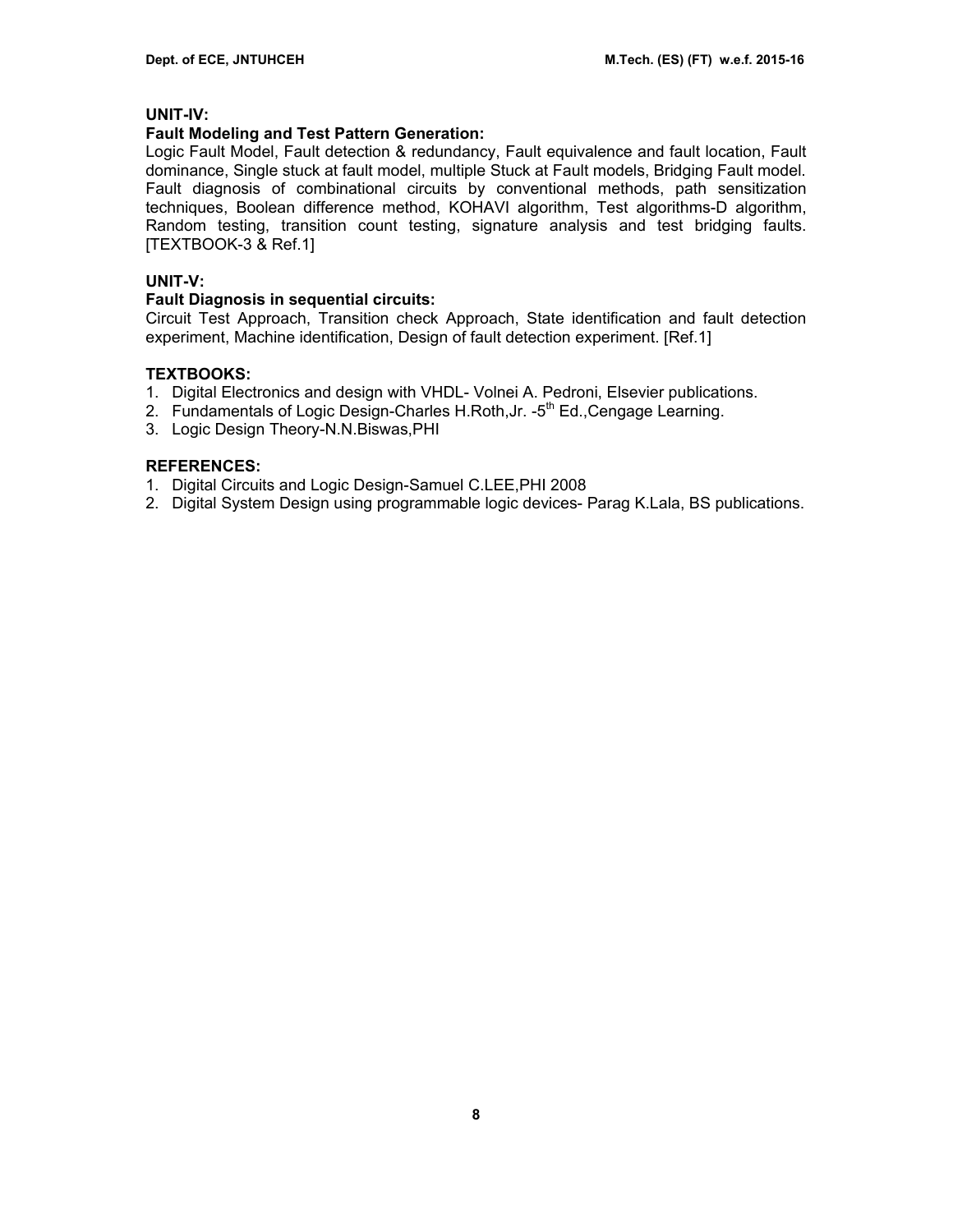### **M.Tech. I Year I-Sem (Embedded Systems) L T P C**

 **4 0 0 4** 

# **ADVANCED DATA COMMUNICATIONS (Elective – I)**

### **Prerequisite:** Digital Communications

### **Course Objectives:**

- 1. To learn about basics of Data Communication networks, different protocols, standards and layering concepts.
- 2. To study about error detection and correction techniques.
- 3. Know about link layer protocol and point to point protocols.
- 4. To understand Medium Access Control sub layer protocols
- 5. To know about Switching circuits, Multiplexing and Spectrum Spreading techniques for data transmission.
- 6. To study Wired LANs different Ethernet standards

# **Course Outcomes:**

At the end of the course, the student will be able to:

- 1. Understand the concepts of Data Communication networks, different protocols, standards and layering.
- 2. Acquire the knowledge of error detection, forward and reverse error correction techniques.
- 3. Analyze link layer protocol and point to point protocols
- 4. Explain and compare the performance of different MAC protocols like Aloha, CSMA, CSMA/CA, TDMA, FDMA & CDMA.
- 5. Understand the features and the significance of Switching circuits, Multiplexing and Spectrum Spreading for data transmission .
- 6. Understand the characteristics of Wired LANs and also the operation and applications of Connecting Devices
- 7. Understand the services and functions of Network layer protocols.

### **Unit I**

Data Communications, Networks and Network Types, Internet History, Standards and Administration, Protocol Layering, TCP/IP protocol suite, OSI Model. Digital Data Transmission, DTE-DCE interface.

### **Data Link Layer**

Introduction, Data Link Layer, Nodes and Links, Services, Categories of Links, sub layers, Link Layer Addressing, Address Resolution Protocol.

### **Unit II**

**Error Detection and Correction**: Types of Errors, Redundancy, detection versus correction, Coding Block Coding: Error Detection, Vertical redundancy cheeks, longitudinal redundancy cheeks, Error Correction, Error correction single bit, Hamming code.

**Cyclic Codes**: Cyclic Redundancy Check, Polynomials, Cyclic Code Encoder Using Polynomials, Cyclic Code Analysis, Advantage of Cyclic Codes, Checksum

**Data Link Control**: DLC Services, Data Link Layer Protocols, HDLC, Point to Point Protocol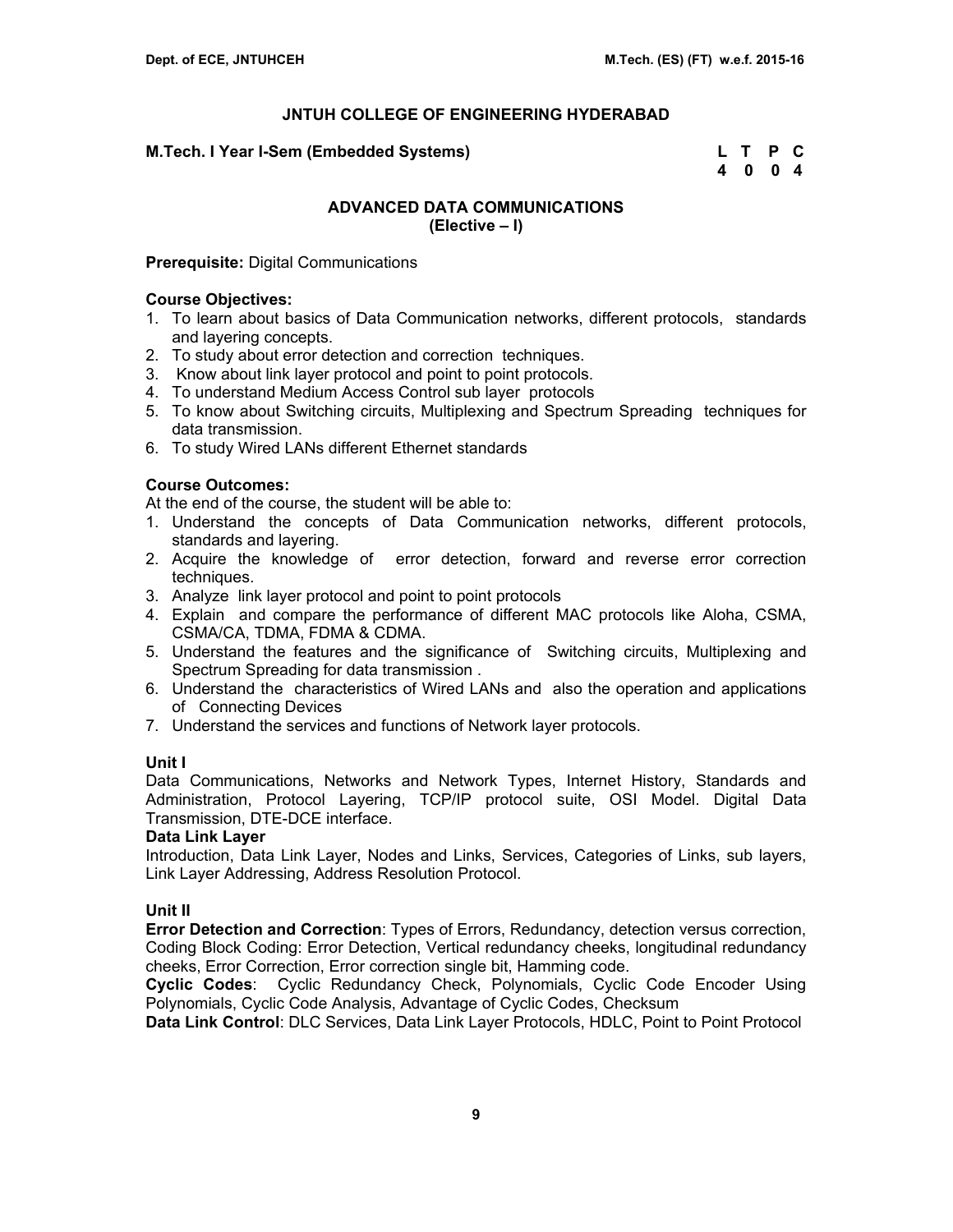### **Unit III**

### **Media Access Control (MAC) Sub Layer**

Random Access, Aloha, Carrier Sense Multiple Access (CSMA), Carrier Sense Multiple Access with Collision Avoidance (CSMA/CA), Controlled Access- Reservation, Polling-Token Passing, Channelization - Frequency Division Multiple Access (FDMA), Time - Division Multiple Access (TDMA), Code - Division Multiple Access (CDMA).

# **Unit IV**

**Switching:** Introduction to Switching, Circuit Switched Networks, Packet Switching, Structure of switch

**Multiplexing and Spectrum Spreading:** Multiplexing, Frequency Division Multiplexing, Time Division Multiplexing, Spread Spectrum -Frequency Hopping Spread Spectrum and Direct Sequence Spread Spectrum.

# **Unit V**

**Wired LANS:** Ethernet Protocol, Standard Ethernet, Fast Ethernet, Gigabit Ethernet, 10 Giga bit Ethernet

**Connecting Devices:** Hubs, Link Layer Switches, Routers

**Networks Layer:** Packetizing, Routing and Forwarding, Packet Switching, Network Layer Performance, IPv4 Address, Address Space, Classful Addressing, Classless Addressing, Dynamic Host Configuration Protocol (DHCP), Network Address Resolution(NATF), Forwarding of IP Packets, Forwarding based on Destination Address, Forwarding based on Label, Routing as Packet Switches.

# **TEXT BOOKS:**

- 1. Data Communications and Networking B. A. Forouzan, 5<sup>th</sup>, 2013, TMH.
- 2. Data and Computer Communications William Stallings,  $8<sup>th</sup>$  ed., 2007, PHI.

- 1. Data Communications and Computer Networks Prakash C. Gupta, 2006, PHI.
- 2. Data Communications and Networking B. A. Forouzan, 2<sup>nd</sup>, 2013, TMH.
- 3. Data Communications and Computer Networks- Brijendra Singh, 2<sup>nd</sup> ed., 2005, PHI.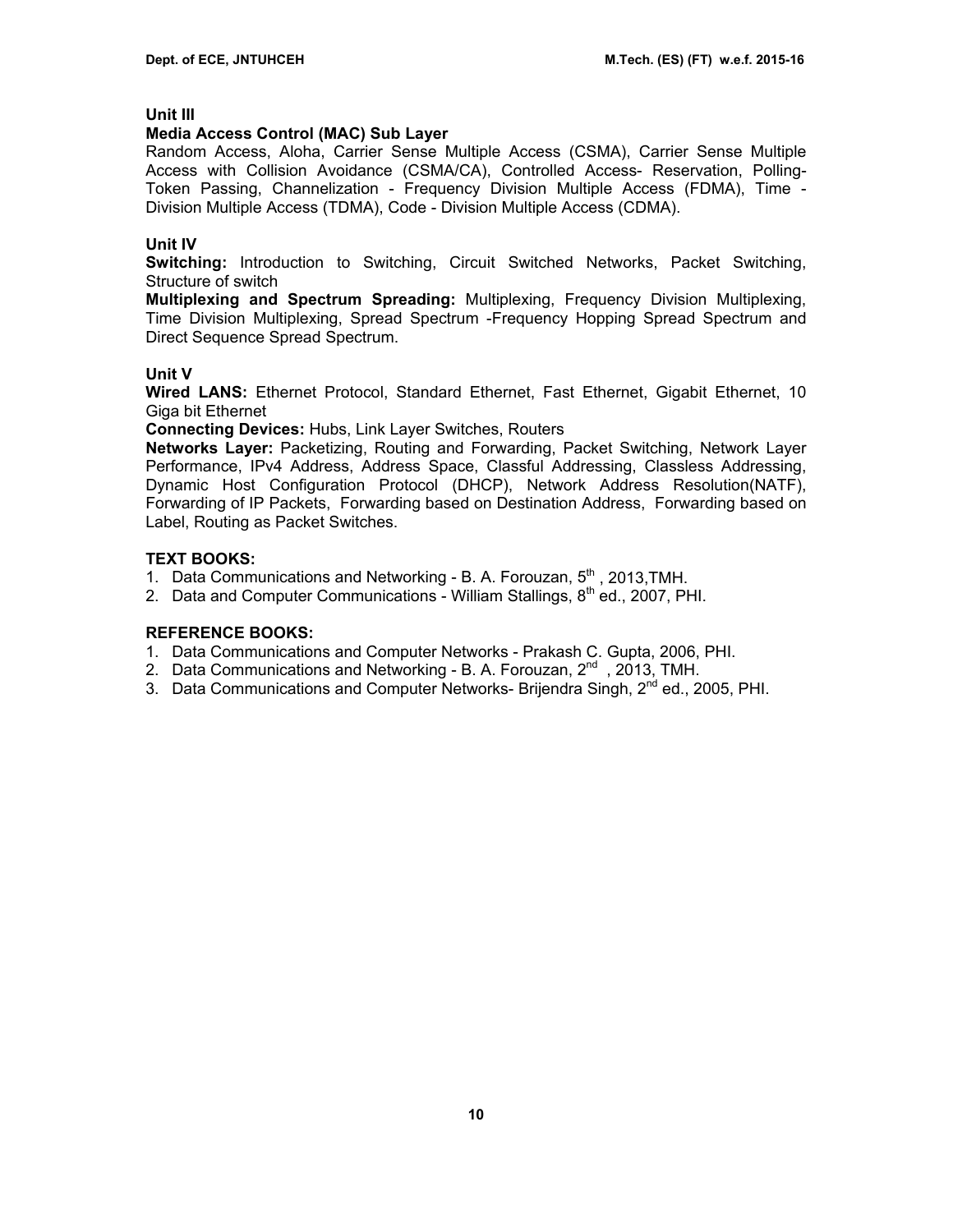### **M.Tech. I Year I-Sem (Embedded Systems)**

| M.Tech. I Year I-Sem (Embedded Systems) | L T P C |  |
|-----------------------------------------|---------|--|
|                                         | 4 0 0 4 |  |

# **ADVANCED DIGITAL SIGNAL PROCESSING**

**(Elective – I)** 

**Prerequisite:** Digital Signal Processing

# **Course Objectives:**

The objectives of this course are to make the student

- 1. Understand the design of various types of digital filters and implement them using various implementation structures and study the advantages & disadvantages of a variety of design procedures and implementation structures.
- 2. understand the concept and need for Multirate signal Processing and their applications in various fields of Communication & Signal Processing
- 3. understand difference between estimation & Computation of Power spectrum and the need for Power Spectrum estimation.
- 4. Study various Parametric & Non parametric methods of Power spectrum estimation techniques and their advantages & disadvantages
- 5. Understand the effects of finite word/register length used in hardware in implementation of various filters and transforms using finite precision processors.

# **Course Outcomes:**

On completion of this course student will be able to

- 1. Design and implement a filter which is optimum for the given specifications.
- 2. Design a Mutirate system for the needed sampling rate and can implement the same using Polyphase filter structures of the needed order.
- 3. Estimate the power spectrum of signal corrupted by noise through a choice of estimation methods: Parametric or Non Parametric.
- 4. Can calculate the output Noise power of different filters due to various finite word length effects viz: ADC Quantization, product quantization, and can calculate the scaling factors needed to avoid Limit cycles: Zero input, overflow. Also they can decide the stability of the system by studying the effect due to coefficient quantization while implementing different filters and transforms.

### **UNIT –I:**

### **Review of DFT, FFT, IIR Filters and FIR Filters.**

Introduction to filter structures (IIR & FIR).Implementation of Digital Filters, specifically  $2<sup>nd</sup>$ Order Narrow Band Filter and 1<sup>st</sup> Order All Pass Filter. Frequency sampling structures of FIR, Lattice structures, Forward prediction error, Backward prediction error, Reflection coefficients for lattice realization, Implementation of lattice structures for IIR filters, Advantages of lattice structures.

### **UNIT -II:**

### **Non-Parametric Methods:**

Estimation of spectra from finite duration observation of signals, Non-parametric Methods: Bartlett, Welch & Blackman-Tukey methods, Comparison of all Non-Parametric methods

### **UNIT - III:**

### **Parametric Methods:**

Autocorrelation & Its Properties, Relation between auto correlation & model parameters, AR Models - Yule-Walker & Burg Methods, MA & ARMA models for power spectrum estimation, Finite word length effect in IIR digital Filters – Finite word-length effects in FFT algorithms.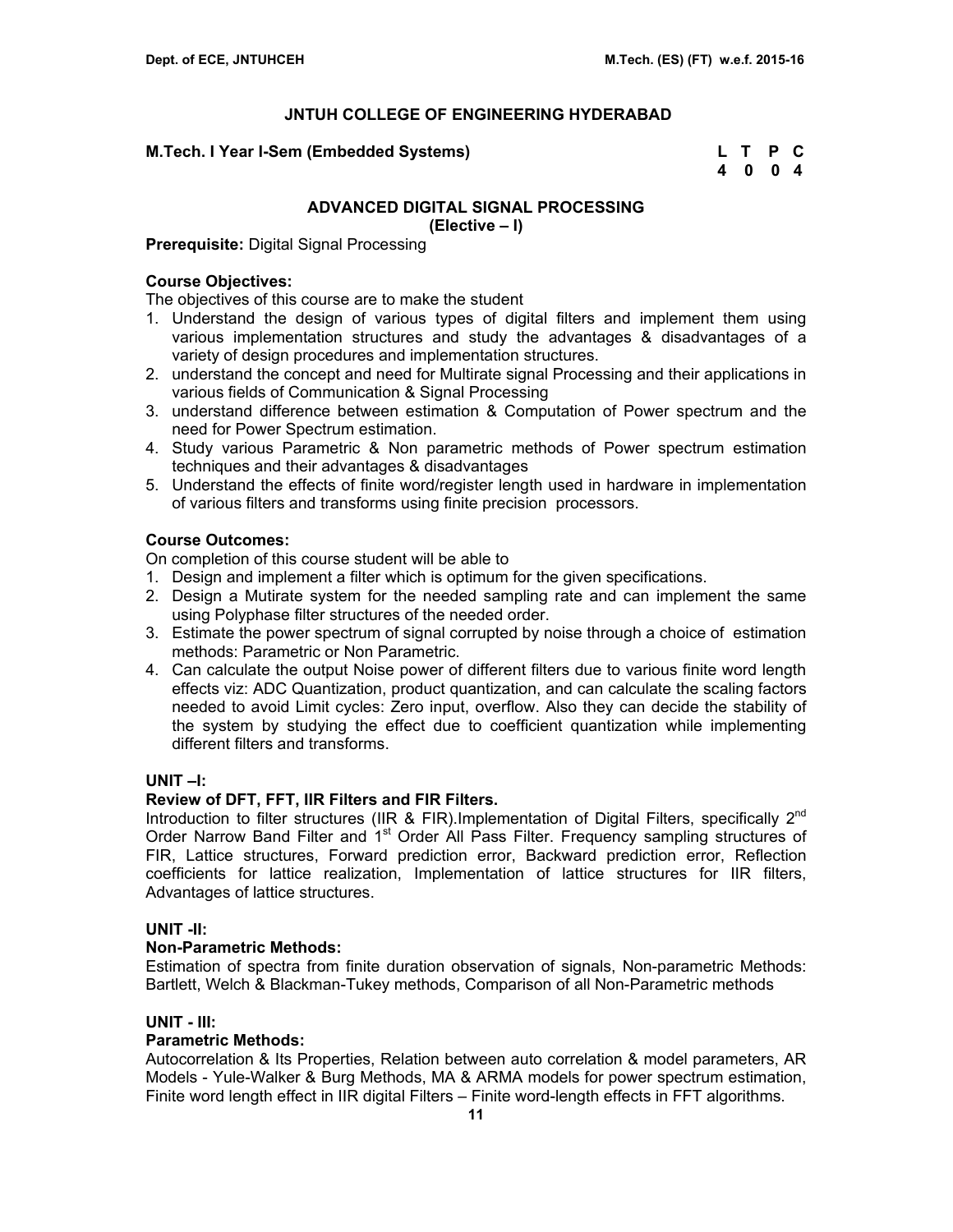# **UNIT –IV:**

**Multi Rate Signal Processing:** Introduction, Decimation by a factor D, Interpolation by a factor I, Sampling rate conversion by a rational factor I/D, Multistage Implementation of Sampling Rate Conversion, Filter design & Implementation for sampling rate conversion. Examples of up-sampling using an All Pass Filter.

# **UNIT –V:**

### **Applications of Multi Rate Signal Processing**

Design of Phase Shifters, Interfacing of Digital Systems with Different Sampling Rates, Implementation of Narrow Band Low Pass Filters, Implementation of Digital Filter Banks, Subband Coding of Speech Signals, Quadrature Mirror Filters, Transmultiplexers, Over Sampling A/D and D/A Conversion.

# **TEXT BOOKS:**

- 1. Digital Signal Processing: Principles, Algorithms & Applications J.G.Proakis& D. G. Manolakis, 4<sup>th</sup> Ed., PHI.
- 2. Discrete Time signal processing Alan V Oppenheim & Ronald W Schaffer, PHI.
- 3. DSP A Practical Approach Emmanuel C. Ifeacher, Barrie. W. Jervis, 2 ed., Pearson Education.

- 1. Modern spectral Estimation: Theory & Application S. M .Kay, 1988, PHI.
- 2. Multi Rate Systems and Filter Banks P.P.Vaidyanathan Pearson Education.
- 3. Digital Signal Processing: A Practitioner's Approach, Kaluri V. Rangarao, Ranjan K. Mallik ISBN: 978-0-470-01769-2, 210 pages, November 2006 John Weley.
- 4. Digital Signal Processing S.Salivahanan, A.Vallavaraj, C.Gnanapriya, 2000,TMH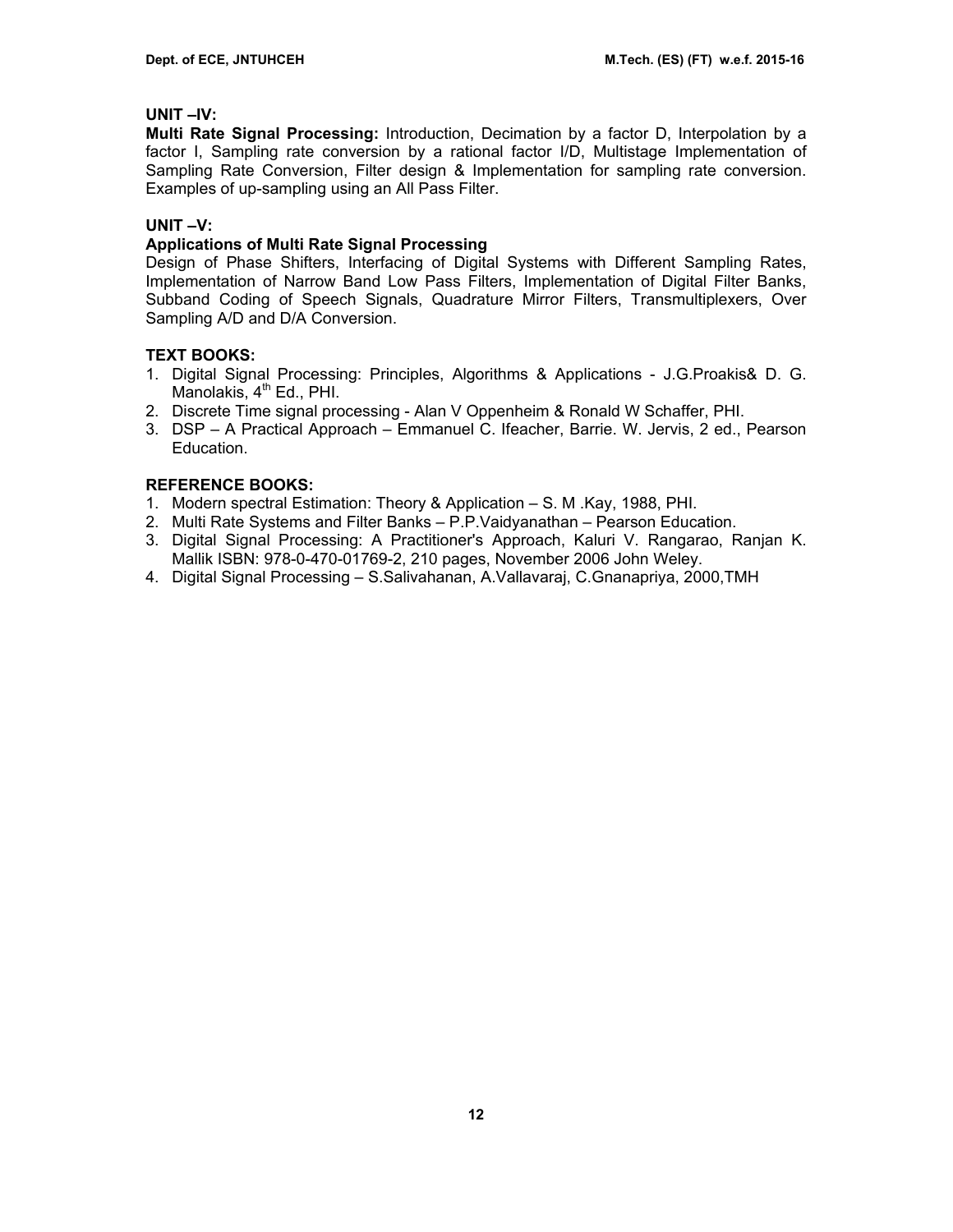#### **M.Tech. I Year I-Sem (Embedded Systems) L T P C**

 **4 0 0 4** 

### **VLSI TECHNOLOGY AND DESIGN (Elective – II)**

### **Prerequisite:** VLSI , ICA

### **Course Objectives:**

- 1) Students from other engineering background to get familiarize with large scale integration technology.
- 2) To expose fabrication methods, layout and design rules.
- 3) Learn methods to improve Digital VLSI system's performance.
- 4) To know about VLSI Design constraints.
- 5) Visualize CMOS Digital Chip Design.

### **Course Outcomes:**

- 1) Review of FET fundamentals for VLSI design.
- 2) To acquires knowledge about stick diagrams and layouts.
- 3) Enable to design the subsystems based on VLSI concepts.

### **UNIT –I: Review of Microelectronics and Introduction to MOS Technologies:**

MOS, CMOS, BiCMOS Technology. Basic Electrical Properties of MOS, CMOS & BiCMOS Circuits: Ids – Vds relationships, Threshold Voltage VT, Gm, Gds and ωo, Pass Transistor, MOS, CMOS & Bi CMOS Inverters, Zpu/Zpd, MOS Transistor circuit model, Latch-up in CMOS circuits.

#### **UNIT –II: Layout Design and Tools:**

Transistor structures, Wires and Vias, Scalable Design rules, Layout Design tools.

### **Logic Gates & Layouts:**

Static Complementary Gates, Switch Logic, Alternative Gate circuits, Low power gates, Resistive and Inductive interconnect delays.

#### **UNIT –III: Combinational Logic Networks:**

Layouts, Simulation, Network delay, Interconnect design, Power optimization, Switch logic networks, Gate and Network testing.

### **UNIT –IV: Sequential Systems:**

Memory cells and Arrays, Clocking disciplines, Design, Power optimization, Design validation and testing.

#### **UNIT –V: Floor Planning:**

Floor planning methods, Global Interconnect, Floor Plan Design, Off-chip connections.

### **TEXT BOOKS:**

- 1. Essentials of VLSI Circuits and Systems, K. Eshraghian Eshraghian. D, A. Pucknell, 2005, PHI.
- 2. Modern VLSI Design Wayne Wolf, 3rd Ed., 1997, Pearson Education.

- 1. Introduction to VLSI Systems: A Logic, Circuit and System Perspective Ming-BO Lin, CRC Press, 2011.
- 2. Principals of CMOS VLSI Design N.H.E Weste, K. Eshraghian, 2nd Ed., Addison Wesley.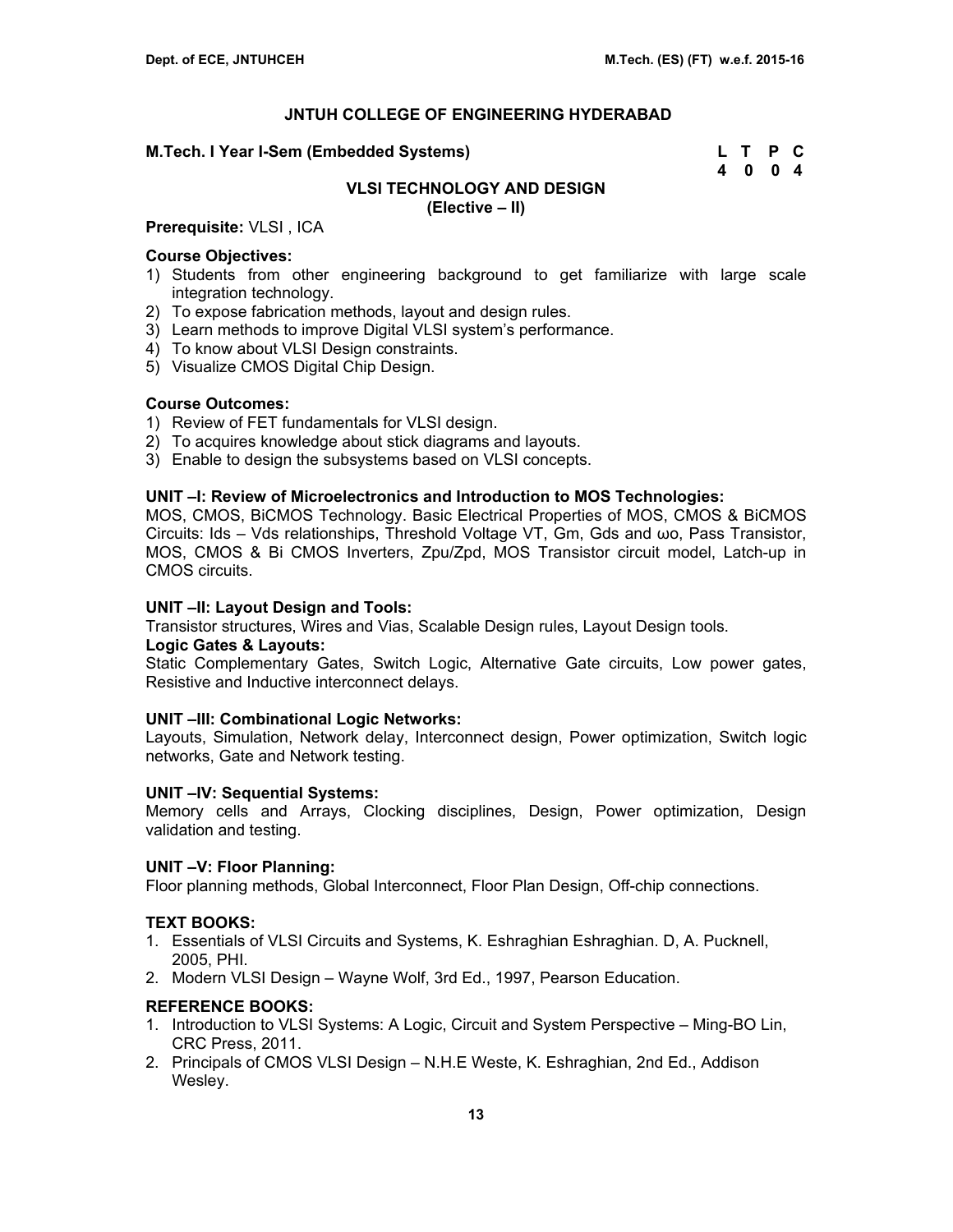### **M.Tech. I Year I-Sem (Embedded Systems) L T P C**

 **4 0 0 4** 

#### **CODING THEORY AND TECHNIQUES (Elective - II)**

**Prerequisite: Digital Communications** 

### **Course Objectives:**

- 1. To acquire the knowledge in measurement of information and errors.
- 2. T study the generation of various code methods.
- 3. To study the various application of codes.

### **Course Outcomes:**

- 1. Learning the measurement of information and errors.
- 2. Obtain knowledge in designing various codes like block codes, cyclic codes, convolution codes, turbo codes and space codes.

### **UNIT – I:**

### **Coding for Reliable Digital Transmission and storage**

Mathematical model of Information, A Logarithmic Measure of Information, Average and Mutual Information and Entropy, Types of Errors, Error Control Strategies.

**Linear Block Codes:** Introduction to Linear Block Codes, Syndrome and Error Detection, Minimum Distance of a Block code, Error-Detecting and Error-correcting Capabilities of a Block code, Standard array and Syndrome Decoding, Probability of an undetected error for Linear Codes over a BSC, Hamming Codes. Applications of Block codes for Error control in data storage system

### **UNIT - II:**

**Cyclic Codes :** Description, Generator and Parity-check Matrices, Encoding, Syndrome Computation and Error Detection, Decoding ,Cyclic Hamming Codes, Shortened cyclic codes, Error-trapping decoding for cyclic codes, Majority logic decoding for cyclic codes.

### **UNIT – III:**

**Convolutional Codes :** Encoding of Convolutional Codes, Structural and Distance Properties, maximum likelihood decoding, Sequential decoding, Majority- logic decoding of Convolution codes. Application of Viterbi Decoding and Sequential Decoding, Applications of Convolutional codes in ARQ system.

### **UNIT – IV:**

### **Turbo Codes**

LDPC Codes- Codes based on sparse graphs, Decoding for binary erasure channel, Loglikelihood algebra, Brief propagation, Product codes, Iterative decoding of product codes, Concatenated convolutional codes- Parallel concatenation, The UMTS Turbo code, Serial concatenation, Parallel concatenation, Turbo decoding

# **UNIT - V:**

### **Space-Time Codes**

Introduction, Digital modulation schemes, Diversity, Orthogonal space- Time Block codes, Alamouti's schemes, Extension to more than Two Transmit Antennas, Simulation Results, Spatial Multiplexing : General Concept, Iterative APP Preprocessing and Per-layer Decoding, Linear Multilayer Detection, Original BLAST Detection, QL Decomposition and Interface Cancellation, Performance of Multi – Layer Detection Schemes, Unified Description by Linear Dispersion Codes.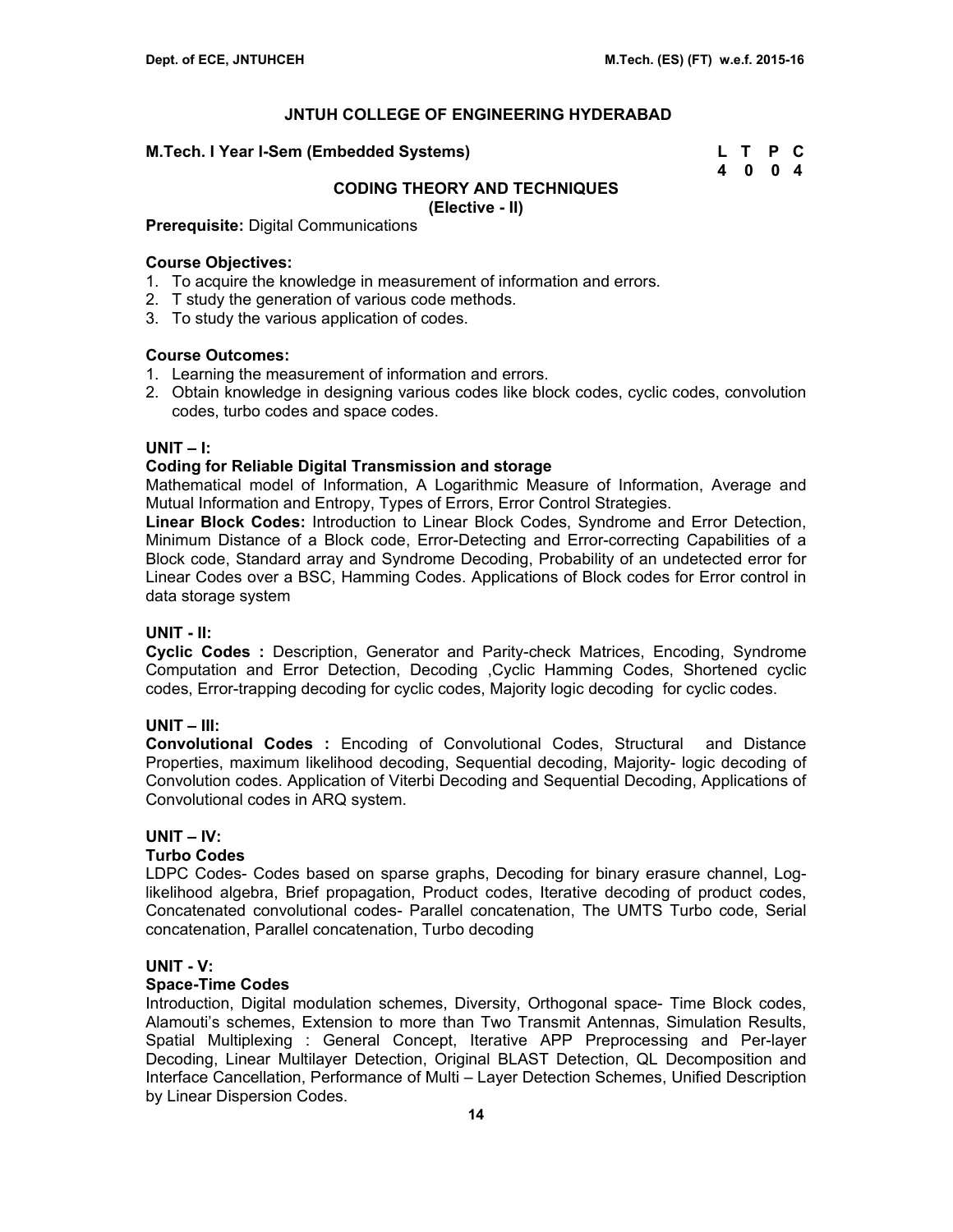# **TEXT BOOKS:**

- 1. Error Control Coding- Fundamentals and Applications –Shu Lin, Daniel J.Costello,Jr, Prentice Hall, Inc.
- 2. Error Correcting Coding Theory-Man Young Rhee- 1989, McGraw-Hill

- 1. Error Correcting Coding Theory-Man Young Rhee-1989,McGraw Hill Publishing,19
- 2. Digital Communications-Fundamental and Application Bernard Sklar, PE.
- 3. Digital Communications- John G. Proakis, 5<sup>th</sup> ed., 2008, TMH.
- 4. Introduction to Error Control Codes-Salvatore Gravano-oxford
- 5. Error Correction Coding Mathematical Methods and Algorithms Todd K.Moon, 2006, Wiley India.
- 6. Information Theory, Coding and Cryptography Ranjan Bose, 2<sup>nd</sup> Edition, 2009, TMH.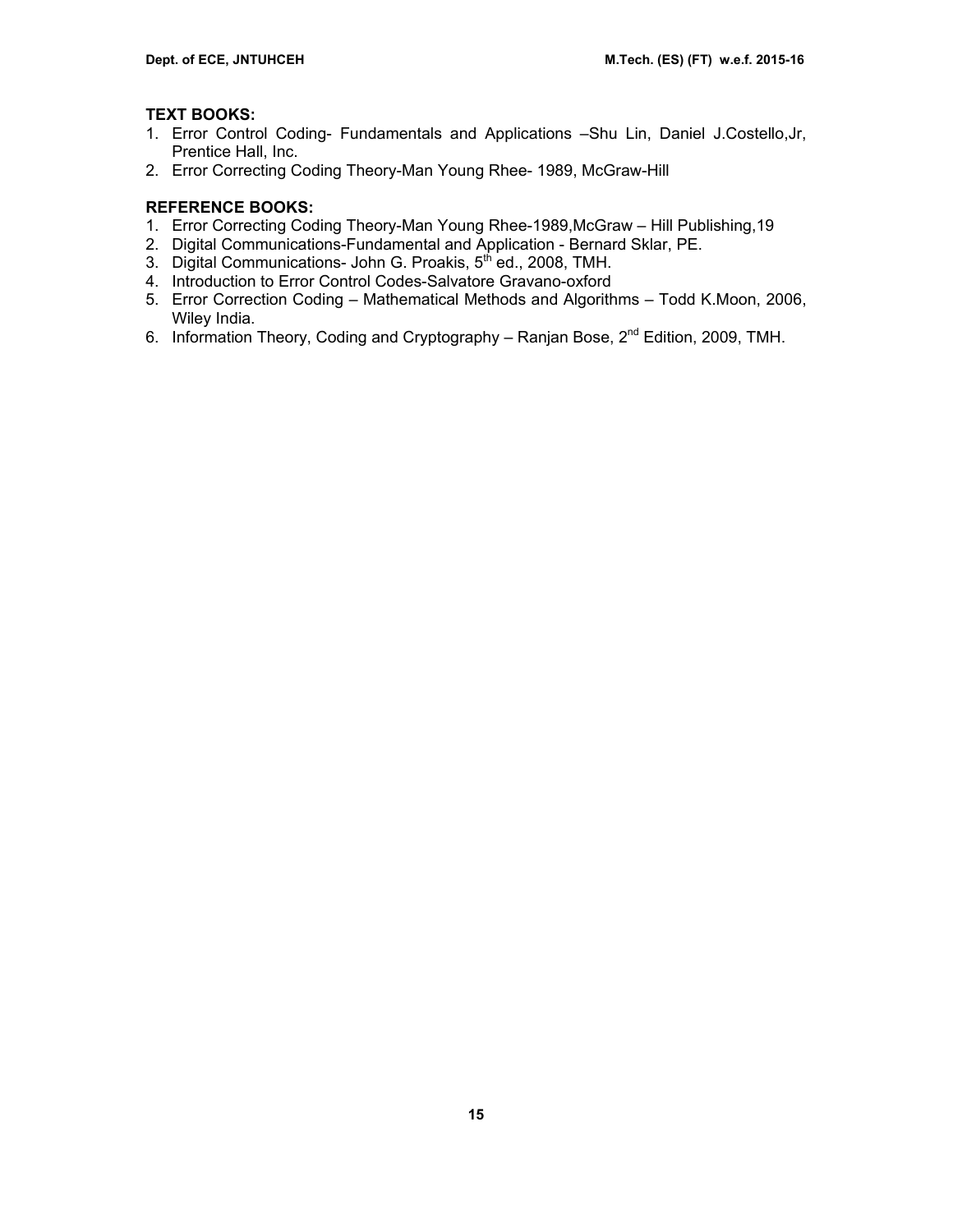### **M.Tech. I Year I-Sem (Embedded Systems) L T P C**

 **4 0 0 4** 

# **SPEECH AND AUDIO SIGNAL PROCESSING (Elective – II)**

### **Prerequisite:** Adaptive Signal Processing

### **Course Objectives:**

The objectives of this course are to make the student

- 1. Understand the anatomy and Physiology of Speech Production system and perception model and to design an electrical equivalent of Acoustic model for Speech Production.
- 2. To understand the articulatory and acoustic interpretation of various phonemes and their allophones.
- 3. To analyze the speech in time domain and extract various time domain parameters which can be used for various applications like pitch extraction, end point detection, Speech Compression, Speech Synthesis etc.,
- 4. To study the concept of Homomorphic system and its use in extracting the vocal tract information from speech using Cepstrum which is a bye product of Homomorphic processing of Speech.
- 5. To study various Speech Signal Processing applications viz: Speech Enhancement, Speech Recognition, Speaker Recognition.
- 6. To study various Audio coding techniques based on perceptual modeling of the human ear.

# **Course Outcomes:**

On completion of this course student will be able to

- 1. Model an electrical equivalent of Speech Production system.
- 2. Extract the LPC coefficients that can be used to Synthesize or compress the speech.
- 3. Design a Homomorphic Vocoder for coding and decoding of speech.
- 4. Enhance the speech and can design an Isolated word recognition system using HMM.
- 5. Can extract the features for Automatic speaker recognition system which can used for classification.
- 6. Can design basic audio coding methods for coding the audio signal.

### **Unit – I :**

### **Fundamentals of Digital Speech Processing:**

Anatomy & Physiology of Speech Organs, The Process of Speech Production, The Acoustic theory of speech production- Uniform lossless tube model, effect of losses in vocal tract, effect of radiation at lips, Digital models for speech signals.

**Perception** : Anatomical pathways from the Ear to the Perception of Sound, The Peripheral Auditory system, Hair Cell and Auditory Nerve Functions, Properties of the Auditory Nerve. Block schematics of the Peripheral Auditory system.

### **Unit – II :**

### **Time Domain models for Speech Processing:**

Introduction – Window considerations, Short time energy, average magnitude, average zero crossing rate, Speech vs Silence discrimination using energy and zero crossing, pitch period estimation using a parallel processing approach, the short time autocorrelation function, average magnitude difference function, pitch period estimation using the autocorrelation function.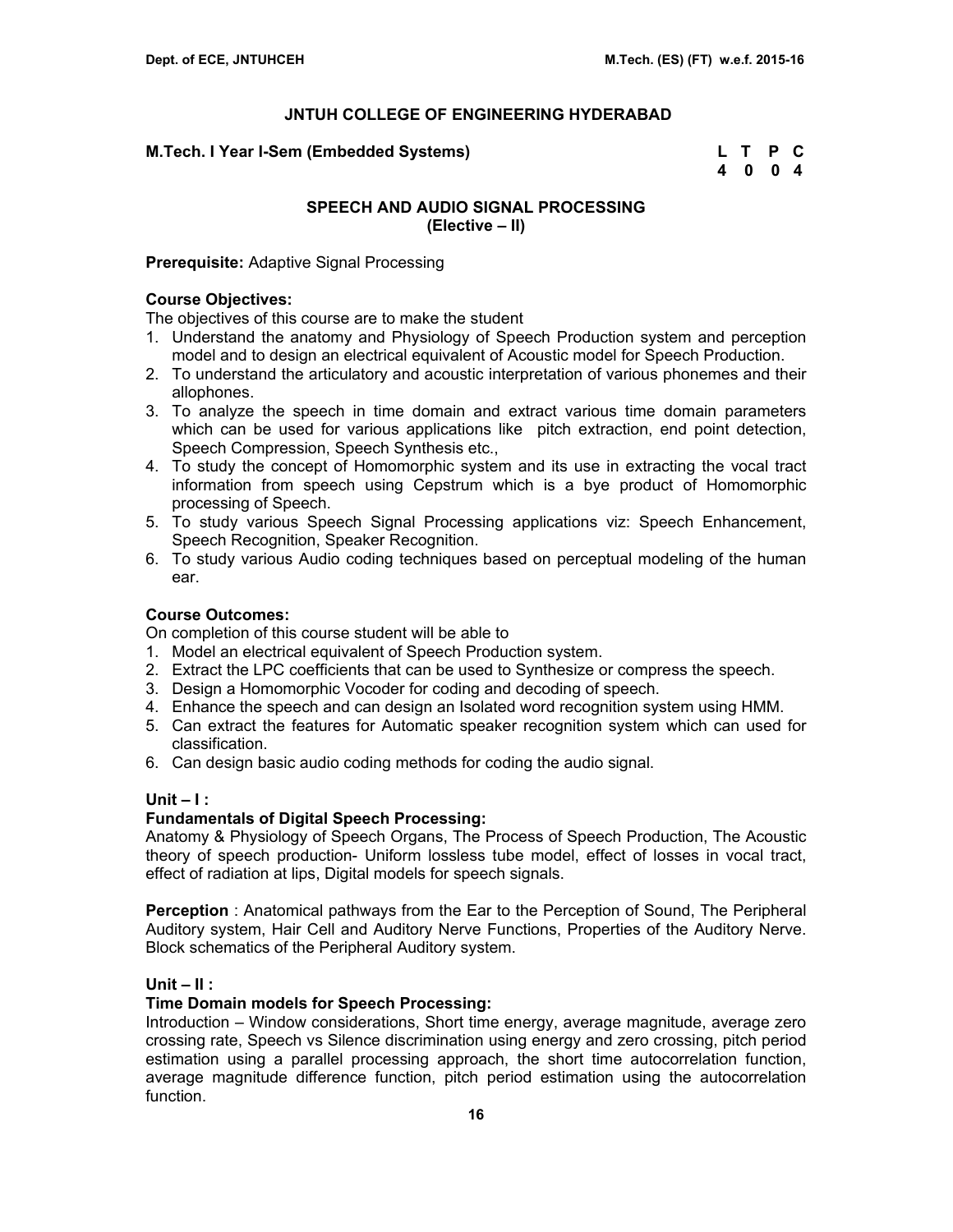### **Linear Predictive Coding (LPC) Analysis :**

Basic principles of Linear Predictive Analysis : The Autocorrelation Method, The Covariance method, Solution of LPC Equations : Cholesky Decomposition Solution for Covariance Method, Durbin's Recursive Solution for the Autocorrelation Equations, comparison between the methods of solution of the LPC Analysis Equations, Applications of LPC Parameters : Pitch Detection using LPC Parameters, Formant Analysis using LPC Parameters.

# **Unit – III :**

### **Homomorphic Speech Processing:**

Introduction , Homomorphic Systems for Convolution : Properties of the Complex Cepstrum, Computational Considerations , The Complex Cepstrum of Speech, Pitch Detection , Formant Estimation, The Homomorphic Vocoder.

### **Speech Enhancement:**

Speech enhancement techniques : Single Microphone Approach, Spectral Subtraction, Enhancement by re-synthesis, Comb filter, Wiener filter, Multi Microphone Approach.

### **Unit – IV:**

### **Automatic Speech Recognition:**

Basic pattern recognition approaches, parametric representation of Speech, Evaluating the similarity of Speech patterns, Isolated digit Recognition System, Continuous word Recognition system. Elements of HMM, Training & Testing of Speech using HMM.

### **Automatic Speaker Recognition:**

Recognition techniques, Features that distinguish speakers, MFCC, delta MFCC, Speaker Recognition Systems: Speaker Verification System , Speaker Identification System, Performance Metrics.

### **Unit – V:**

#### **Audio Coding:**

Lossless Audio Coding, Lossy Audio coding, Psychoacoustics , ISO-MPEG-1 Audio coding , MPEG - 2 Audio coding, MPEG - 2 Advanced Audio Coding, MPEG - 4 Audio Coding.

### **TEXT BOOKS:**

- 1. Digital Processing of Speech Signals L.R. Rabiner and S. W. Schafer. Pearson Education.
- 2. Digital Audio Signal Processing  $-$  Udo Zolzer,  $2^{nd}$  Edition, Wiley.
- 3. Speech & Audio Signal Processing- Ben Gold & Nelson Morgan, 1<sup>st</sup> Ed., Wiley

- 1. Discrete Time Speech Signal Processing: Principles and Practice Thomas F. Quateri,  $1^{\text{st}}$  Ed., PE.
- 2. Digital Processing of Speech Signals. L.R Rabinar and R W Jhaung, 1978, PHI.
- 3. Speech Communications: Human & Machine Douglas O'Shaughnessy,  $2^{nd}$  Ed., EEE Press.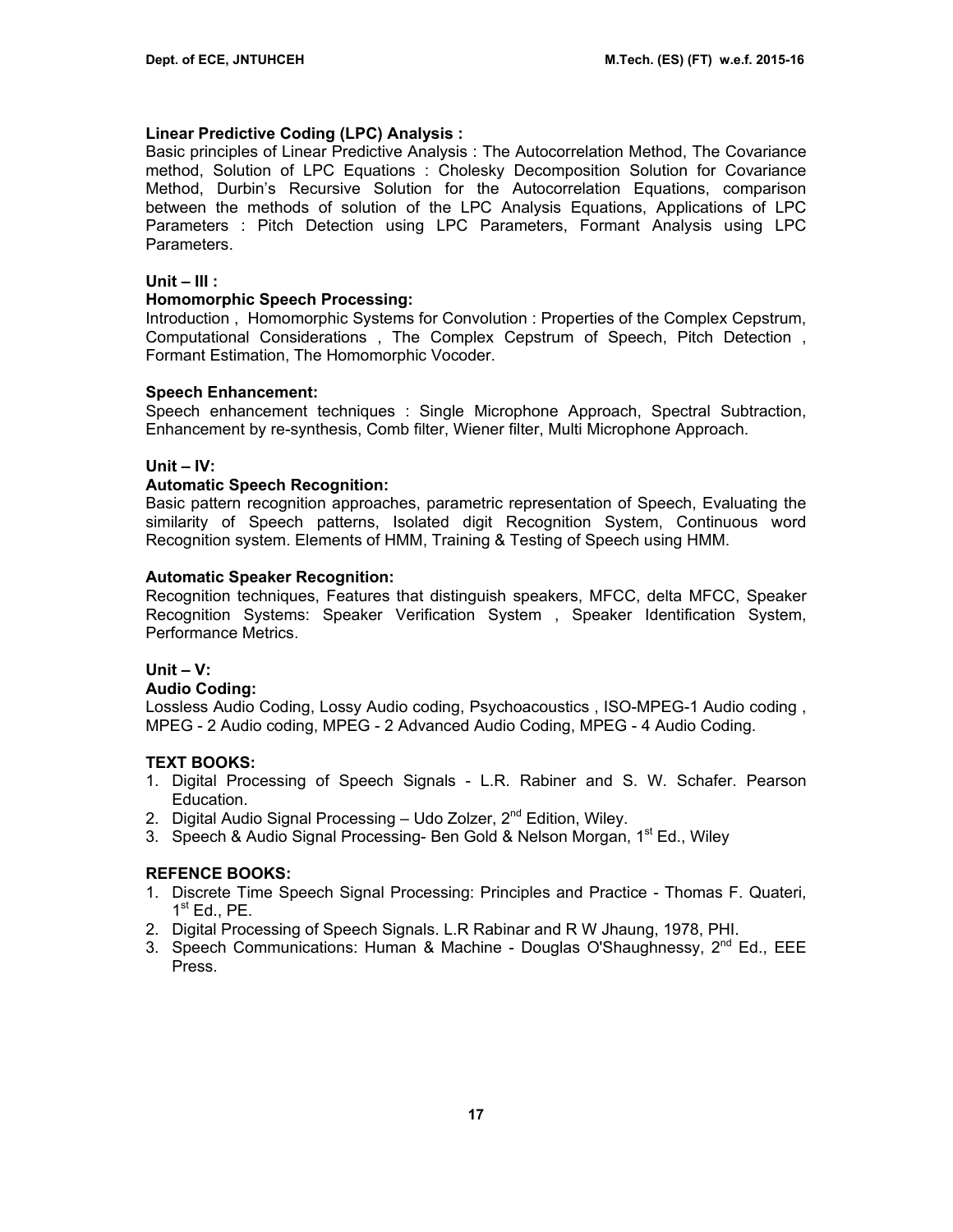### **M.Tech. I Year I-Sem (Embedded Systems)**

| M.Tech. I Year I-Sem (Embedded Systems) | L T P C |  |
|-----------------------------------------|---------|--|
|                                         | 4004    |  |

### **RELIABILITY ENGINEERING (Elective- III)**

### **Prerequisite:** None

# **Course Objectives:**

- 1. To comprehend the concept of Reliability and Unreliability
- 2. Derive the expressions for probability of failure, Expected value and standard deviation of Binominal distribution, Poisson distribution, normal distribution and weibull distributions.
- 3. Formulating expressions for Reliability analysis of series-parallel and Non-series parallel systems
- 4. Deriving expressions for Time dependent and Limiting State Probabilities using Markov models.

### **Course Outcomes :** Upon the completion of this course, the student will be able to

- 1. Apply fundamental knowledge of Reliability to modeling and analysis of seriesparallel and Non-series parallel systems.
- 2. Solve some practical problems related with Generation, Transmission and Utilization of Electrical Energy.
- 3. Understand or become aware of various failures, causes of failures and remedies for failures in practical systems.

### **Unit I:**

Rules for combining probabilities of events, Definition of Reliability. Significance of the terms appearing in the definition. Probability distributions: Random variables, probability density and distribution functions. Mathematical expectation, Binominal distribution, Poisson distribution, normal distribution, weibull distribution.

### **Unit II:**

Hazard rate, derivation of the reliability function in terms of the hazard rate. Failures: Causes of failures, types of failures (early failures, chance failures and wear-out failures). Bath tub curve. Preventive and corrective maintenance. Modes of failure. Measures of reliability: mean time to failure and mean time between failures.

### **Unit III:**

Classification of engineering systems: series, parallel and series-parallel systems-Expressions for the reliability of the basic configurations.

Reliability evaluation of Non-series-parallel configurations: Decomposition, Path based and cutest based methods, Deduction of the Paths and cut sets from Event tree.

### **Unit IV:**

Discrete Markov Chains: General modeling concepts, stochastic transitional probability matrix, time dependent probability evaluation and limiting state probability evaluation of one component repairable model. Absorbing states.

Continuous Markov Processes: Modeling concepts, State space diagrams, Stochastic Transitional Probability Matrix, Evaluating time dependent and limiting state Probabilities of one component repairable model. Evaluation of Limiting state probabilities of two component repairable model.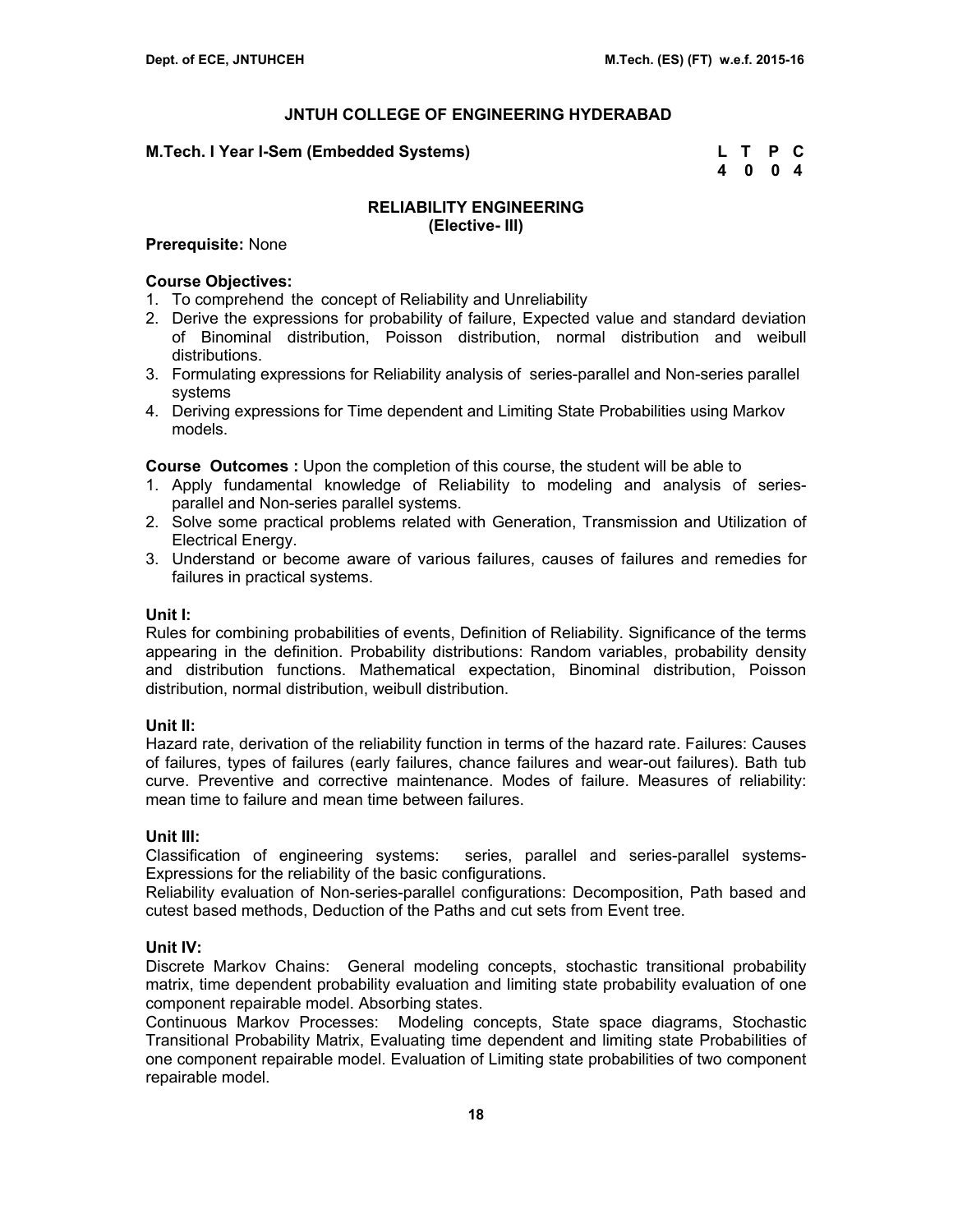# **UNIT-V:**

Approximate system Reliability analysis of Series systems, parallel systems with two and more than two components, Network reduction techniques. Minimal cutest/failure mode approach.

### **TEXT BOOKS:**

- 1. "Reliability evaluation of Engineering systems", Roy Billinton and Ronald N Allan, BS Publications.
- 2. "Reliability Engineering", Elsayed A. Elsayed, Prentice Hall Publications.

# **REFERENCES:**

- 1. "Reliability Engineering: Theory and Practice", By Alessandro Birolini, Springer Publications.
- 2. "An Introduction to Reliability and Maintainability Engineering", Charles Ebeling, TMH Publications.
- 3. "Reliability Engineering", E. Balaguruswamy, TMH Publications.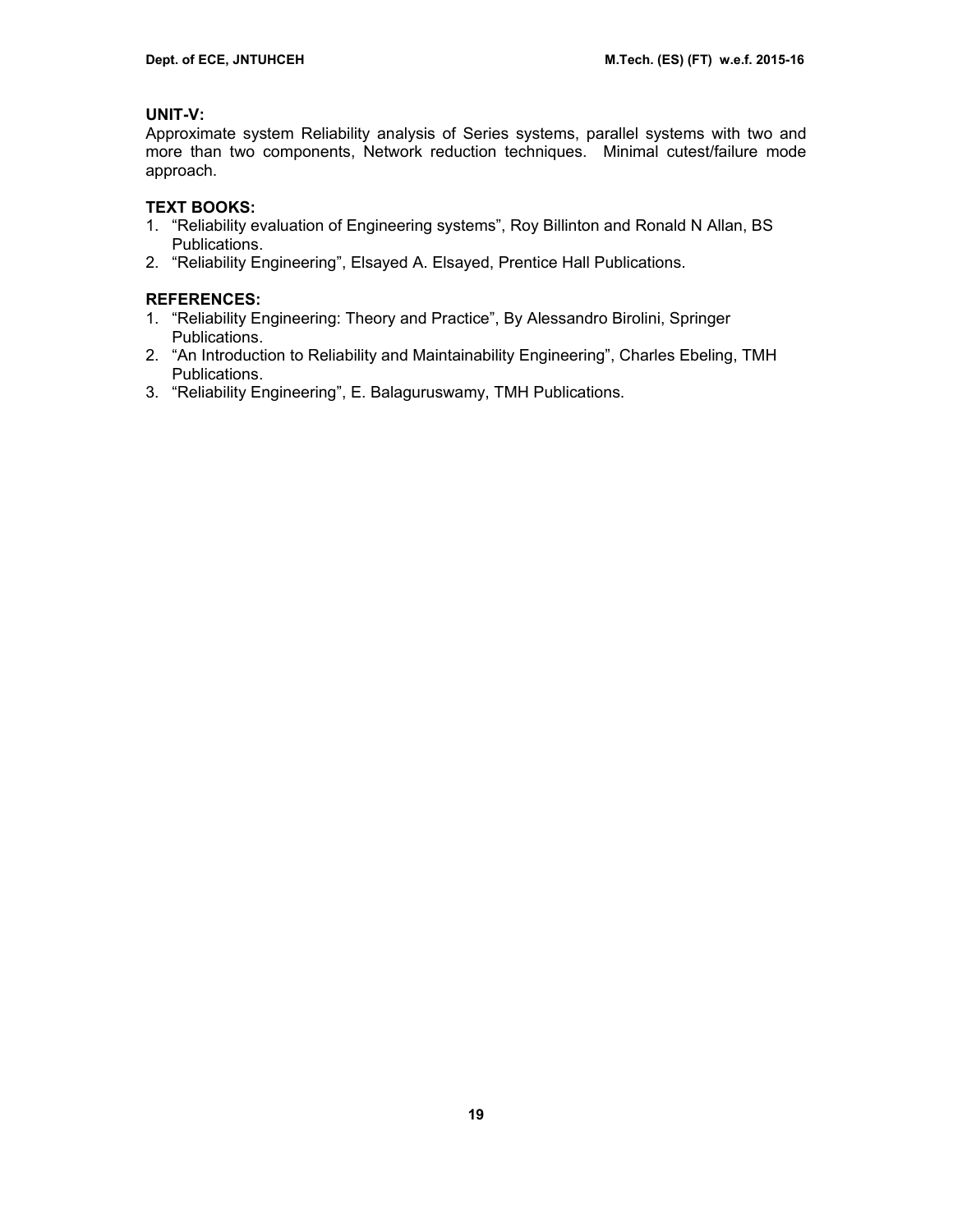### **M.Tech. I Year I-Sem (Embedded Systems) L T P C**

 **4 0 0 4** 

### **INTELLIGENT CONTROL (Elective-III)**

### **Prerequisite:** None

### **Course Objectives:**

- 1. Gaining an understanding of the functional operation of a variety of intelligent control techniques and their bio-foundations
- 2. The study of control-theoretic foundations
- 3. Learning analytical approaches to study properties

### **Course Outcomes:**

Upon the completion of this course, the student will be able to

- 1. Develop Neural Networks, Fuzzy Logic and Genetic algorithms.
- 2. Implement soft computing to solve real-world problems mainly pertaining to control system applications

#### **Unit-I**

Introduction and motivation. Approaches to intelligent control. Architecture for intelligent control. Symbolic reasoning system, rule-based systems, the AI approach. Knowledge representation. Expert systems.

### **Unit-II**

Concept of Artificial Neural Networks and its basic mathematical model, McCulloch-Pitts neuron model, simple perceptron, Adaline and Madaline, Feedforward Multilayer Perceptron. Learning and Training the neural network. Data Processing: Scaling, Fourier transformation, principal-component analysis.

### **Unit-III**

Networks: Hopfield network, Self-organizing network and Recurrent network. Neural Network based controller Case studies: Identification and control of linear and nonlinear dynamic systems using Matlab-Neural Network toolbox. Stability analysis of Neural-Network interconnection systems.

### **Unit-IV**

Genetic Algorithm: Basic concept of Genetic algorithm and detail algorithmic steps, adjustment of free parameters. Solution of typical control problems using genetic algorithm. Concept on some other search techniques like tabu search and ant-colony search techniques for solving optimization problems.

### **Unit-V**

Introduction to crisp sets and fuzzy sets, basic fuzzy set operation and approximate reasoning. Introduction to fuzzy logic modeling and control. Fuzzification, inferencing and defuzzification. Fuzzy knowledge and rule bases. Fuzzy modeling and control schemes for nonlinear systems. Fuzzy logic control for nonlinear time-delay system. Implementation of fuzzy logic controller using Matlab fuzzy-logic toolbox. Stability analysis of fuzzy control systems.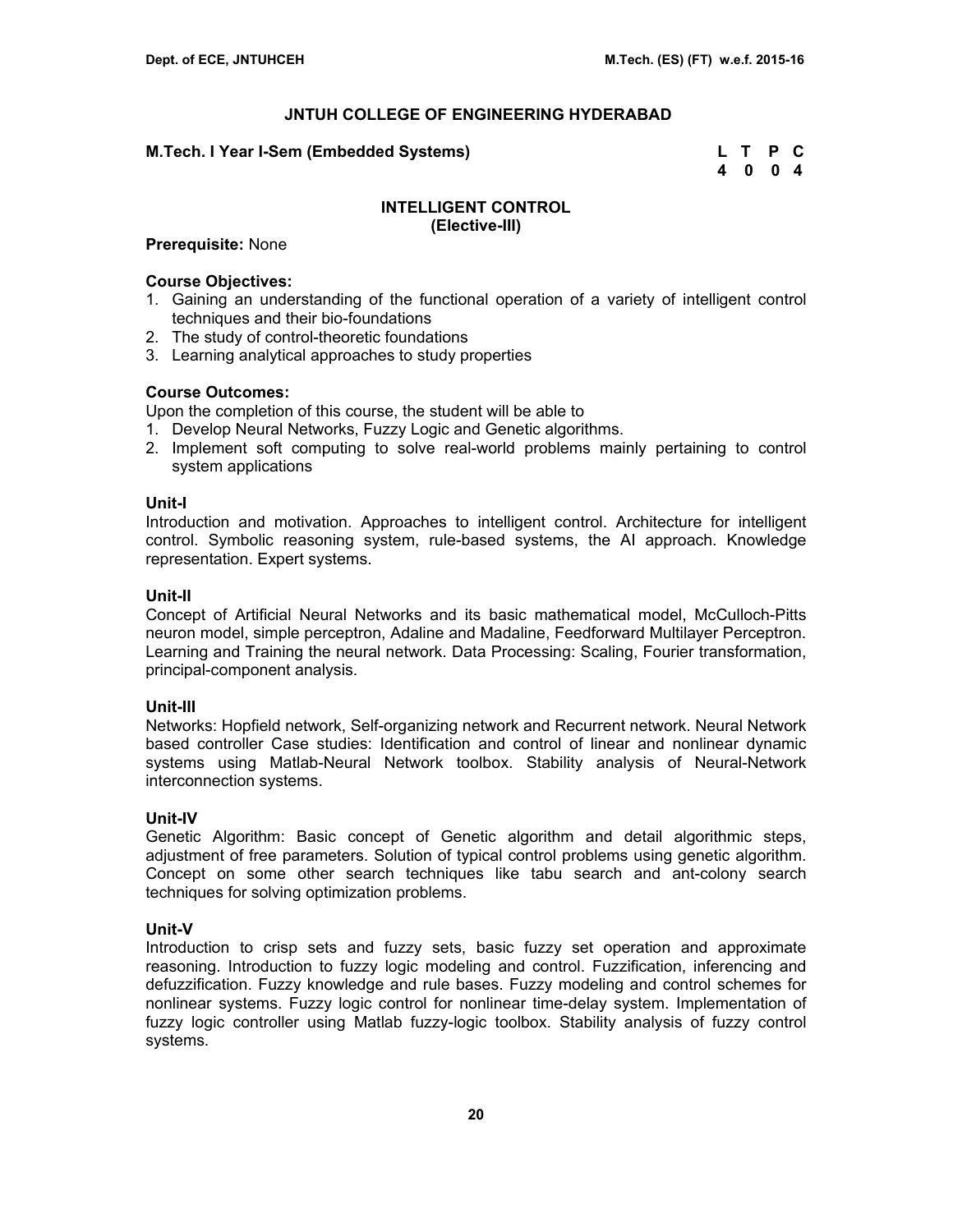# **Text Books:**

- 1. Simon Haykins, Neural Networks: A comprehensive Foundation, Pearson Edition, 2003.
- 2. T.J.Ross, Fuzzy logic with Fuzzy Applications, Mc Graw Hill Inc, 1997.
- 3. David E Goldberg, Genetic Algorithms.
- 4. John Yen and Reza Langari, Fuzzy logic Intelligence, Control, and Information, Pearson Education, Indian Edition, 2003.

# **References:**

- 1. M.T.Hagan, H. B. Demuth and M. Beale, Neural Network Design, Indian reprint, 2008.
- 2. Fredric M.Ham and Ivica Kostanic, Principles of Neurocomputing for science and Engineering, McGraw Hill, 2001.
- 3. N.K. Bose and P.Liang, Neural Network Fundamentals with Graphs, Algorithms and Applications, Mc - Graw Hill, Inc. 1996.
- 4. Yung C. Shin and Chengying Xu, Intelligent System Modeling, Optimization and Control, CRC Press, 2009.
- 5. N.K.Sinha and Madan M Gupta, Soft computing & Intelligent Systems Theory & Applications, Indian Edition, Elsevier, 2007.
- 6. Witold Pedrycz, Fuzzy Control and Fuzzy Systms, Overseas Press, Indian Edition, 2008.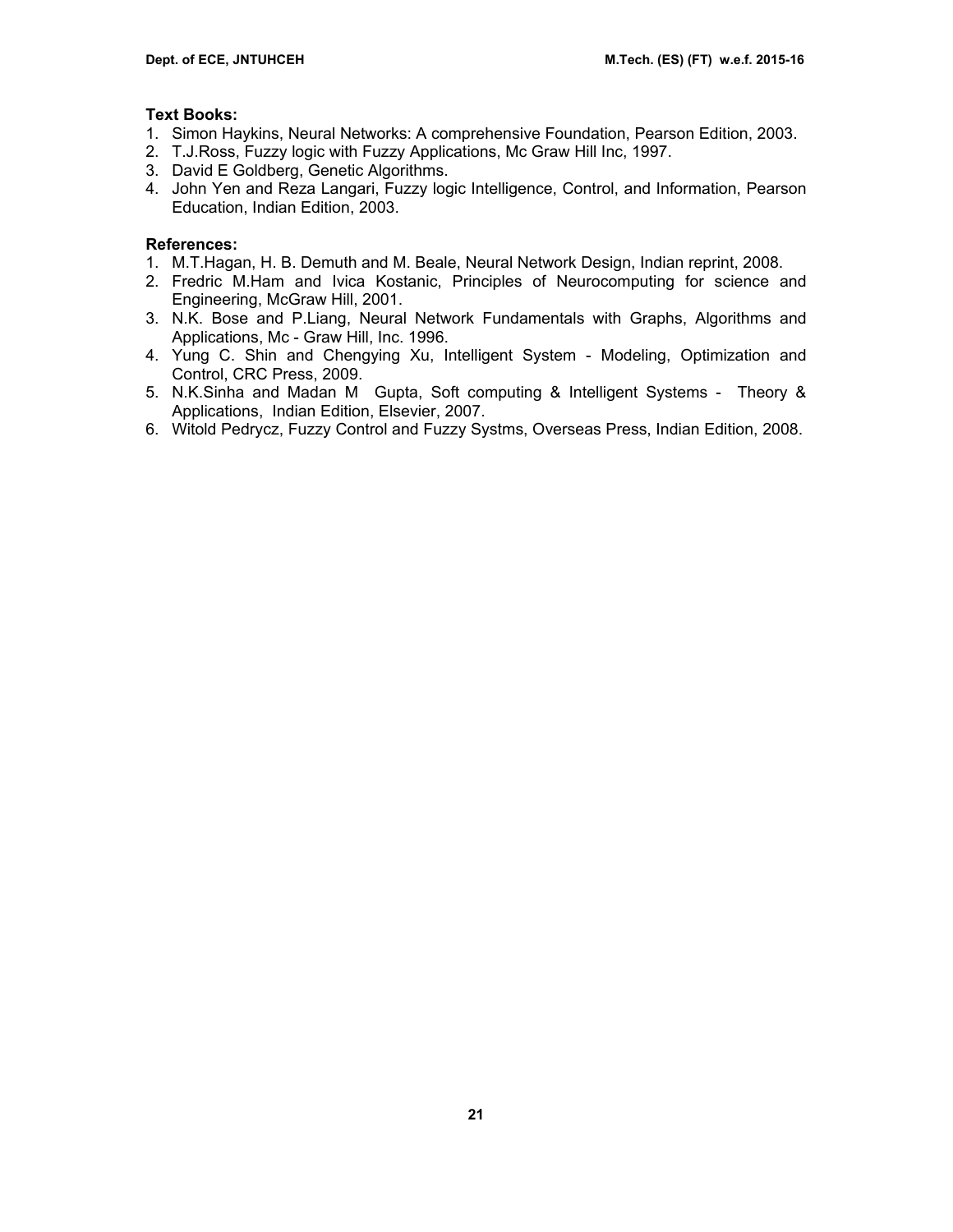#### **M.Tech. I Year I-Sem (Embedded Systems) L T P C**

 **4 0 0 4** 

### **SENSORS AND ACTUATORS (Elective – III)**

#### **Prerequisite:** None

#### **Course Objectives:**

- 1. To Learn about Electro mechanical sensors.
- 2. To Learn the use of the thermal sensors and magnetic sensors for embedded system.
- 3. To learn the basics of radiation sensors, smart sensors and actuators.

#### **Course Outcomes**:

1. Students will gain knowledge to interface various sensors and actuators in embedded applications.

### **UNIT - I: Sensors / Transducers**

Principles – Classification – Parameters – Characteristics - Environmental Parameters (EP) – Characterization.

#### **Mechanical and Electromechanical Sensors**

Introduction – Resistive Potentiometer – Strain Gauge – Resistance Strain Gauge – Semiconductor Strain Gauges -Inductive Sensors: Sensitivity and Linearity of the Sensor – Types-Capacitive Sensors:– Electrostatic Transducer– Force/Stress Sensors Using Quartz Resonators – Ultrasonic Sensors.

### **UNIT – II: Thermal Sensors**

Introduction – Gas thermometric Sensors – Thermal Expansion Type Thermometric Sensors – Acoustic Temperature Sensor – Dielectric Constant and Refractive Index thermosensors – Helium Low Temperature Thermometer – Nuclear Thermometer – Magnetic Thermometer – Resistance Change Type Thermometric Sensors –Thermoemf Sensors– Junction Semiconductor Types– Thermal Radiation Sensors –Quartz Crystal Thermoelectric Sensors – NQR Thermometry – Spectroscopic Thermometry – Noise Thermometry – Heat Flux Sensors.

#### **Magnetic sensors**

Introduction – Sensors and the Principles Behind – Magneto-resistive Sensors – Anisotropic Magnetoresistive Sensing – Semiconductor Magnetoresistors– Hall Effect and Sensors – Inductance and Eddy Current Sensors– Angular/Rotary Movement Transducers – Synchros – Synchro-resolvers - Eddy Current Sensors – Electromagnetic Flowmeter – Switching Magnetic Sensors SQUID Sensors.

#### **UNIT - III: Radiation Sensors**

Introduction – Basic Characteristics – Types of Photosensistors/Photo detectors– X-ray and Nuclear Radiation Sensors– Fiber Optic Sensors.

### **Electro analytical Sensors**

Introduction – The Electrochemical Cell – The Cell Potential - Standard Hydrogen Electrode (SHE) – Liquid Junction and Other Potentials – Polarization – Concentration Polarization-– Reference Electrodes - Sensor Electrodes – Electro ceramics in Gas Media.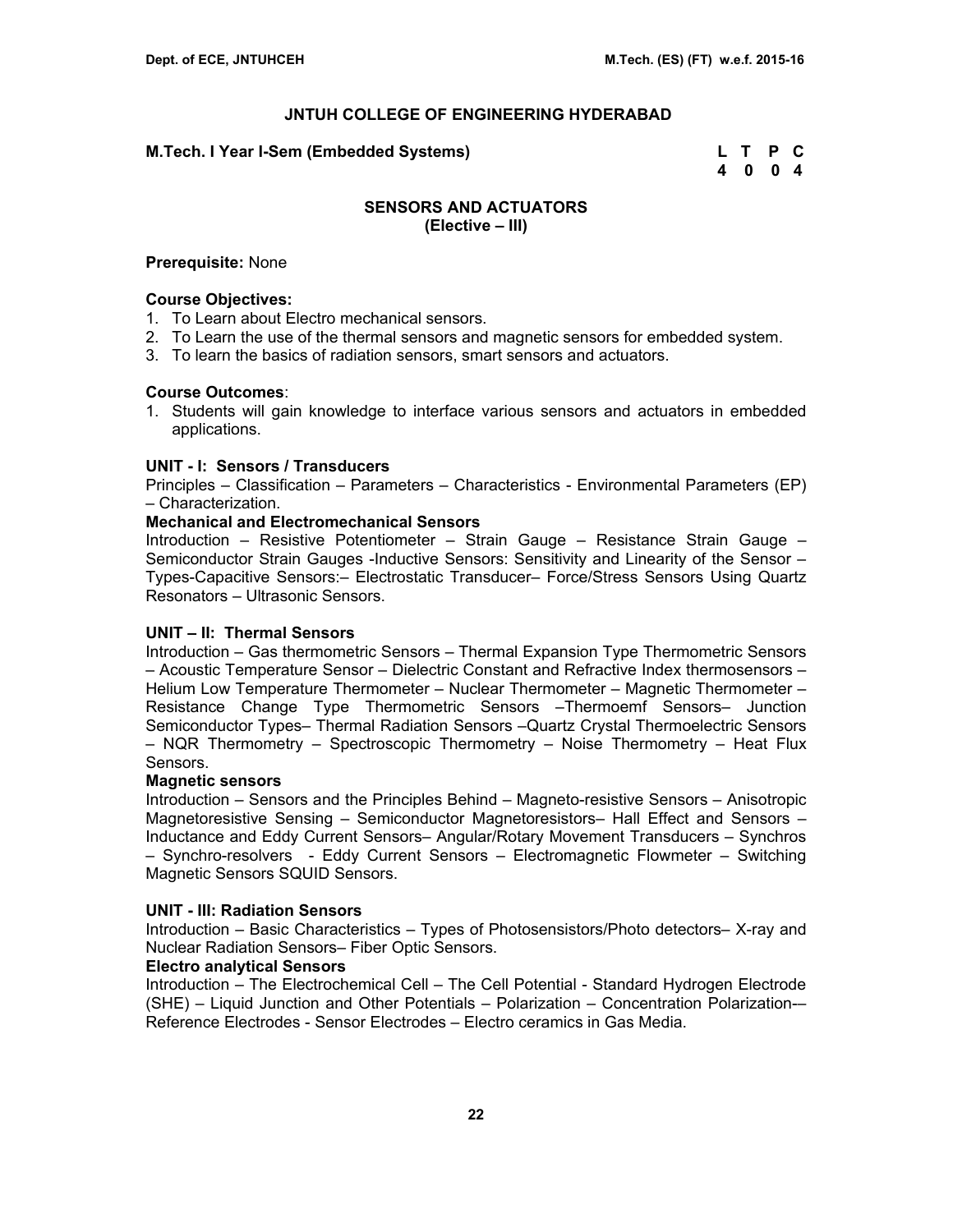### **UNIT - IV: Smart Sensors**

Introduction – Primary Sensors – Excitation – Amplification – Filters – Converters – Compensation– Information Coding/Processing - Data Communication – Standards for Smart Sensor Interface – The Automation.

### **Sensors –Applications**

Introduction – On-board Automobile Sensors (Automotive Sensors)– Home Appliance Sensors – Aerospace Sensors –– Sensors for Manufacturing –Sensors for environmental Monitoring.

### **UNIT - V: Actuators**

Pneumatic and Hydraulic Actuation Systems- Actuation systems – Pneumatic and hydraulic systems - Directional Control valves – Presure control valves – Cylinders - Servo and proportional control valves – Process control valves – Rotary actuators.

Mechanical Actuation Systems- Types of motion – Kinematic chains – Cams – Gears – Ratchet and pawl – Belt and chain drives – Bearings – Mechanical aspects of motor selection.

Electrical Actuation Systems-Electrical systems -Mechanical switches – Solid-state switches Solenoids – D.C. Motors – A.C. motors – Stepper motors.

### **TEXT BOOKS:**

1. D. Patranabis – "Sensors and Transducers" –PHI Learning Private Limited.

2. W. Bolton – "Mechatronics" –Pearson Education Limited.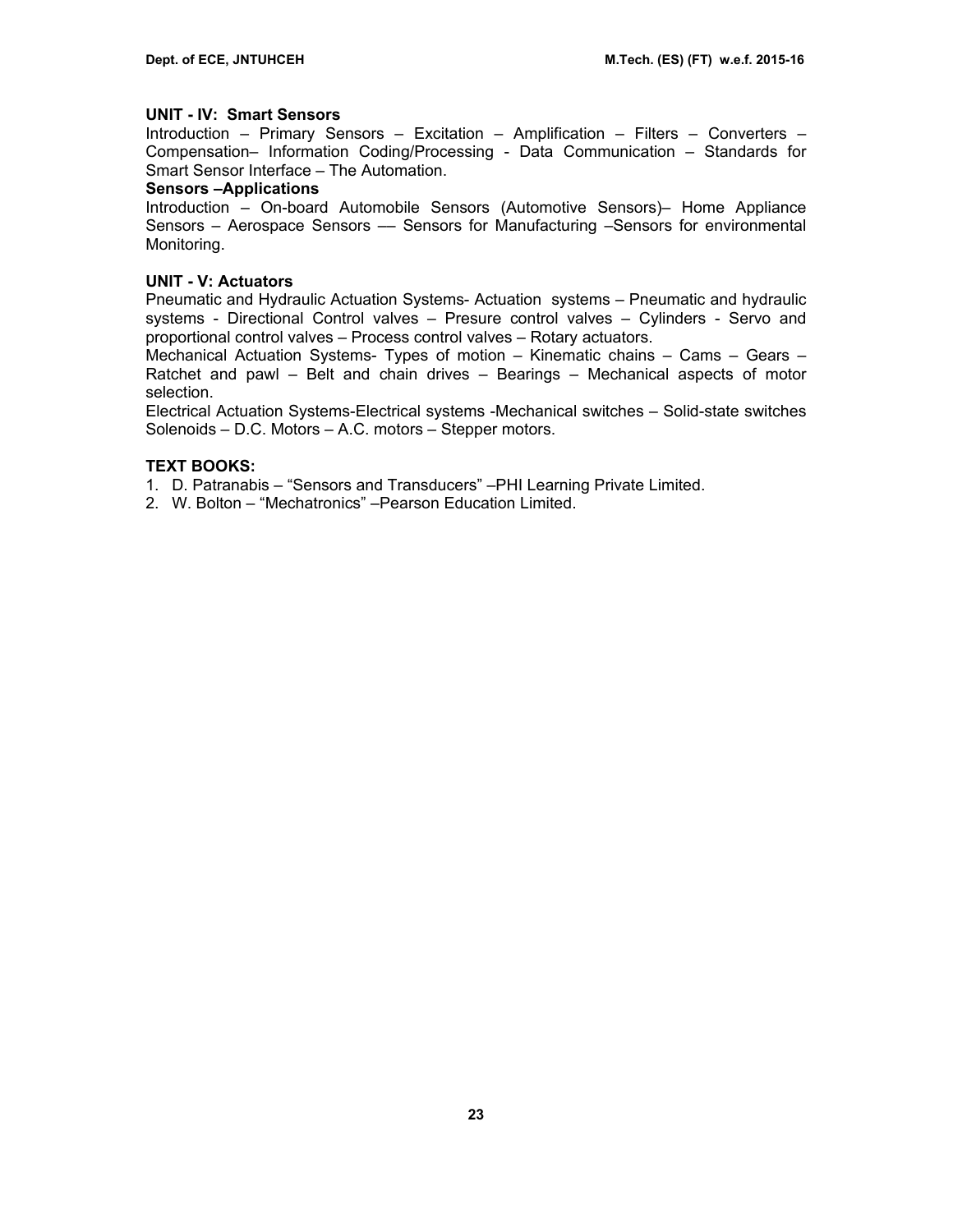### **M.Tech. I Year I-Sem (Embedded Systems)**

| M.Tech. I Year I-Sem (Embedded Systems) | L T P C |  |
|-----------------------------------------|---------|--|
|                                         | 4 0 0 4 |  |

# **EMBEDDED REAL TIME OPERATING SYSTEMS (Elective – IV)**

**Prerequisite:** Computer Organization and Operating System

### **Course Objectives :**

- 1. To provide broad understanding of the requirements of Real Time Operating Systems.
- 2. To make the student understand, applications of these Real Time features using case studies.

# **Course Outcomes:**

- 1. Be able to explain real-time concepts such as preemptive multitasking, task priorities, priority inversions, mutual exclusion, context switching, and synchronization, interrupt latency and response time, and semaphores.
- 2. Able describe how a real-time operating system kernel is implemented.
- 3. Able explain how tasks are managed.
- 4. Explain how the real-time operating system implements time management.
- 5. Discuss how tasks can communicate using semaphores, mailboxes, and queues.
- 6. Be able to implement a real-time system on an embedded processor.
- 7. Be able to work with real time operating systems like RT Linux, Vx Works, MicroC /OS-II, Tiny Os

### **UNIT – I: Introduction**

Introduction to UNIX/LINUX, Overview of Commands, File I/O,( open, create, close, lseek, read, write), Process Control ( fork, vfork, exit, wait, waitpid, exec).

# **UNIT - II: Real Time Operating Systems**

Brief History of OS, Defining RTOS, The Scheduler, Objects, Services, Characteristics of RTOS, Defining a Task, asks States and Scheduling, Task Operations, Structure, Synchronization, Communication and Concurrency.

Defining Semaphores, Operations and Use, Defining Message Queue, States, Content, Storage, Operations and Use

### **UNIT - III: Objects, Services and I/O**

Pipes, Event Registers, Signals, Other Building Blocks, Component Configuration, Basic I/O Concepts, I/O Subsystem

### **UNIT - IV: Exceptions, Interrupts and Timers**

Exceptions, Interrupts, Applications, Processing of Exceptions and Spurious Interrupts, Real Time Clocks, Programmable Timers, Timer Interrupt Service Routines (ISR), Soft Timers, Operations.

# **UNIT - V: Case Studies of RTOS**

RT Linux, MicroC/OS-II, Vx Works, Embedded Linux, and Tiny OS.

# **TEXT BOOKS:**

1. Real Time Concepts for Embedded Systems – Qing Li, Elsevier, 2011

- 1. Embedded Systems- Architecture, Programming and Design by Rajkamal, 2007, TMH.
- 2. Advanced UNIX Programming, Richard Stevens
- 3. Embedded Linux: Hardware, Software and Interfacing Dr. Craig Hollabaugh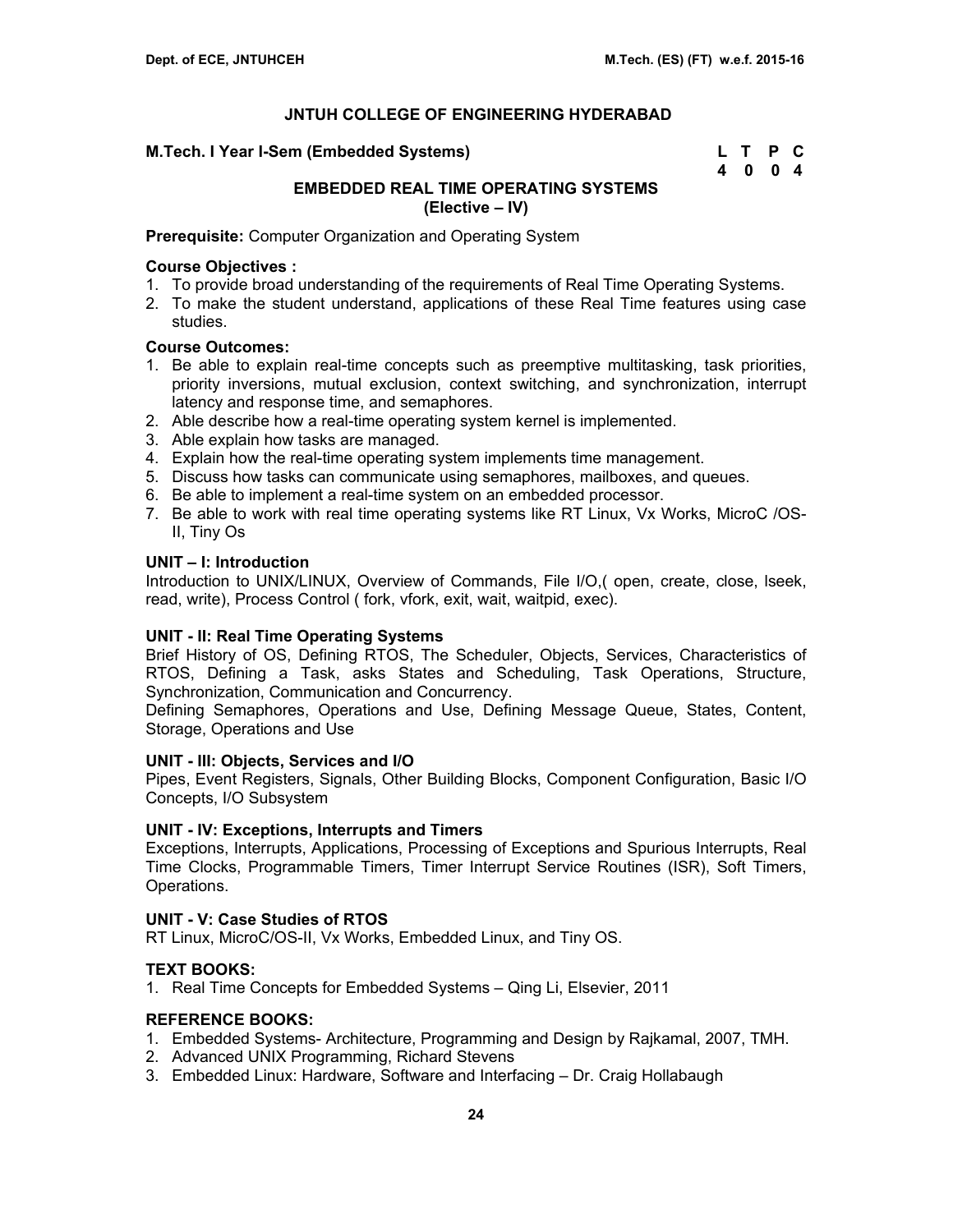### **M.Tech. I Year I-Sem (Embedded Systems)**

| M.Tech. I Year I-Sem (Embedded Systems) | L T P C |  |
|-----------------------------------------|---------|--|
|                                         | 4004    |  |

# **ADVANCED COMPUTER ARCHITECTURE (Elective – IV)**

### **Prerequisite:** Computer Organization and Operating System

# **Course Objectives:**

- 1. Explains instruction set architectures from a design perspective, including memory addressing, operands, and control flow.
- 2. Explains different classifications of instruction set architectures
- 3. Explains the advanced concepts such as instruction level parallelism, , out-of-order execution, chip-multiprocessing and the related issues of data hazards, branch costs, hardware prediction
- 4. Examine software support for ILP, including VLIW and similar approaches
- 5. Teach memory hierarchy design issues, including caching and virtual memory approaches
- 6. Explains multiprocessor and parallel processing architectures
- 7. Gives the organization and design of contemporary processor architectures
- 8. As the current trend in computer architecture is towards chip-multiprocessing, the architecture of shared memory multiprocessors and chip level interconnect (network-onchip) will be covered as future scope.

# **Course Outcomes:**

A student who has met the objectives of the course will be able to:

- 1. Understand advanced computer architecture aspects
- 2. Describe and explain instruction level parallelism with static scheduling, out-of-order execution and network-on-chip architectures
- 3. Understand the architecture and limitations of chip-multiprocessing
- 4. Explain in detail about time-predictable computer architecture
- 5. Understand the operation of modern CPUs including pipelining, memory systems and busses.
- 6. Design and emulate a single cycle or pipelined CPU by given specifications using Hardware Description Language (HDL).
- 7. Write reports and make presentations of computer architecture projects

# **UNIT- I:**

### **Fundamentals of Computer Design**

Fundamentals of Computer design, Changing faces of computing and task of computer designer, Technology trends, Cost price and their trends, measuring and reporting performance, quantitative principles of computer design, Amdahl's law.

Instruction set principles and examples- Introduction, classifying instruction set- memory addressing- type and size of operands, operations in the instruction set.

# **UNIT – II: Pipelines**

Introduction ,basic RISC instruction set ,Simple implementation of RISC instruction set, Classic five stage pipe line for RISC processor, Basic performance issues in pipelining , Pipeline hazards, Reducing pipeline branch penalties.

### **Memory Hierarchy Design**

Introduction, review of ABC of cache, Cache performance , Reducing cache miss penalty, Virtual memory.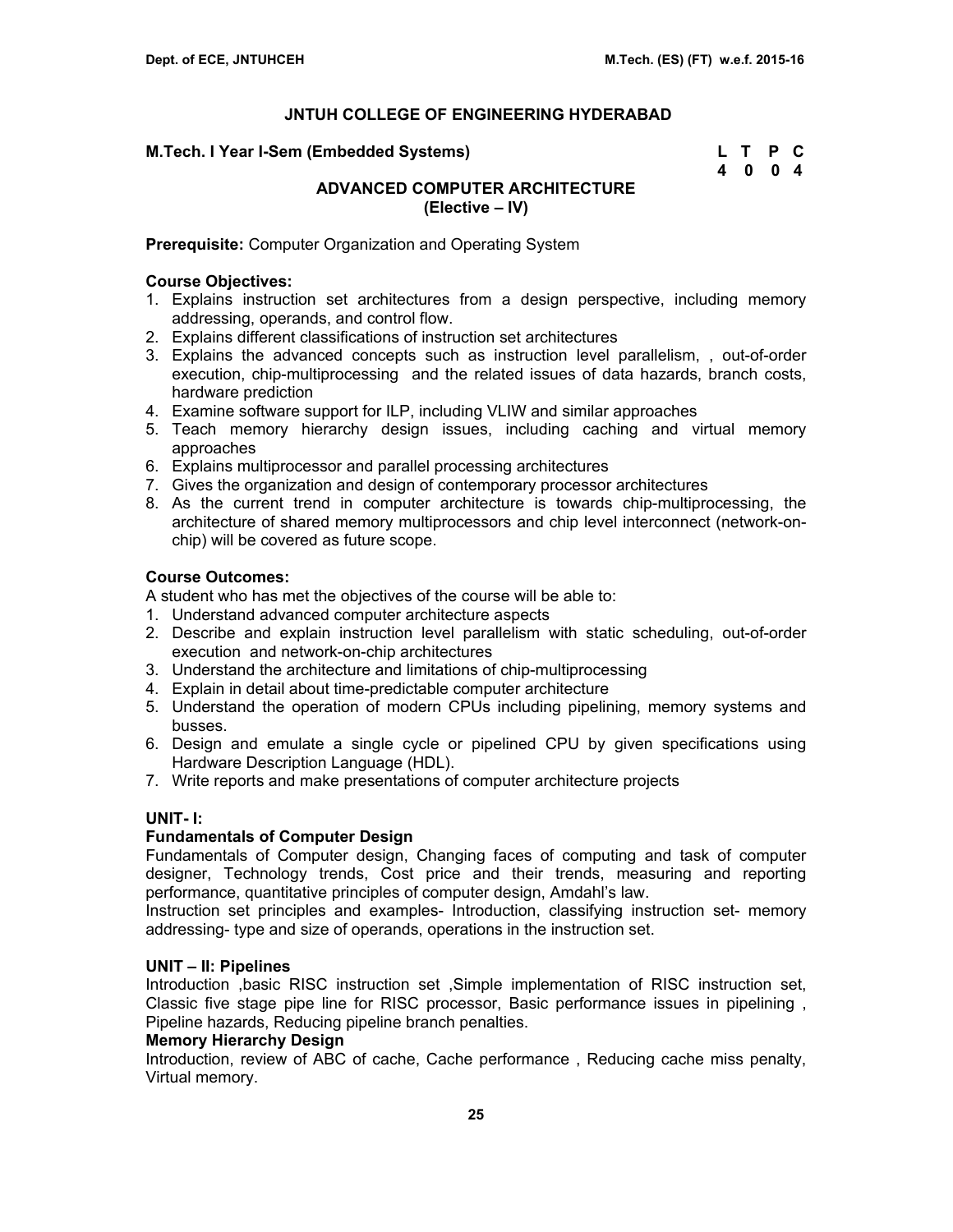### **UNIT - III: Instruction Level Parallelism the Hardware Approach**

Instruction-Level parallelism, Dynamic scheduling, Dynamic scheduling using Tomasulo's approach, Branch prediction, high performance instruction delivery- hardware based speculation.

### **ILP Software Approach**

Basic compiler level techniques, static branch prediction, VLIW approach, Exploiting ILP, Parallelism at compile time, Cross cutting issues -Hardware verses Software.

# **UNIT – IV:**

# **Multi Processors and Thread Level Parallelism**

Multi Processors and Thread level Parallelism- Introduction, Characteristics of application domain, Systematic shared memory architecture, Distributed shared – memory architecture, Synchronization.

# **UNIT – V:**

# **Inter Connection and Networks**

Introduction, Interconnection network media, Practical issues in interconnecting networks, Examples of inter connection, Cluster, Designing of clusters.

### **Intel Architecture**

Intel IA- 64 ILP in embedded and mobile markets Fallacies and pit falls

# **TEXT BOOKS:**

1. John L. Hennessy, David A. Patterson, Computer Architecture: A Quantitative Approach, 3rd Edition, An Imprint of Elsevier.

- 1. John P. Shen and Miikko H. Lipasti, Modern Processor Design : Fundamentals of Super Scalar Processors
- 2. Computer Architecture and Parallel Processing ,Kai Hwang, Faye A.Brigs., MC Graw Hill.,
- 3. Advanced Computer Architecture A Design Space Approach, Dezso Sima, Terence Fountain, Peter Kacsuk ,Pearson ed.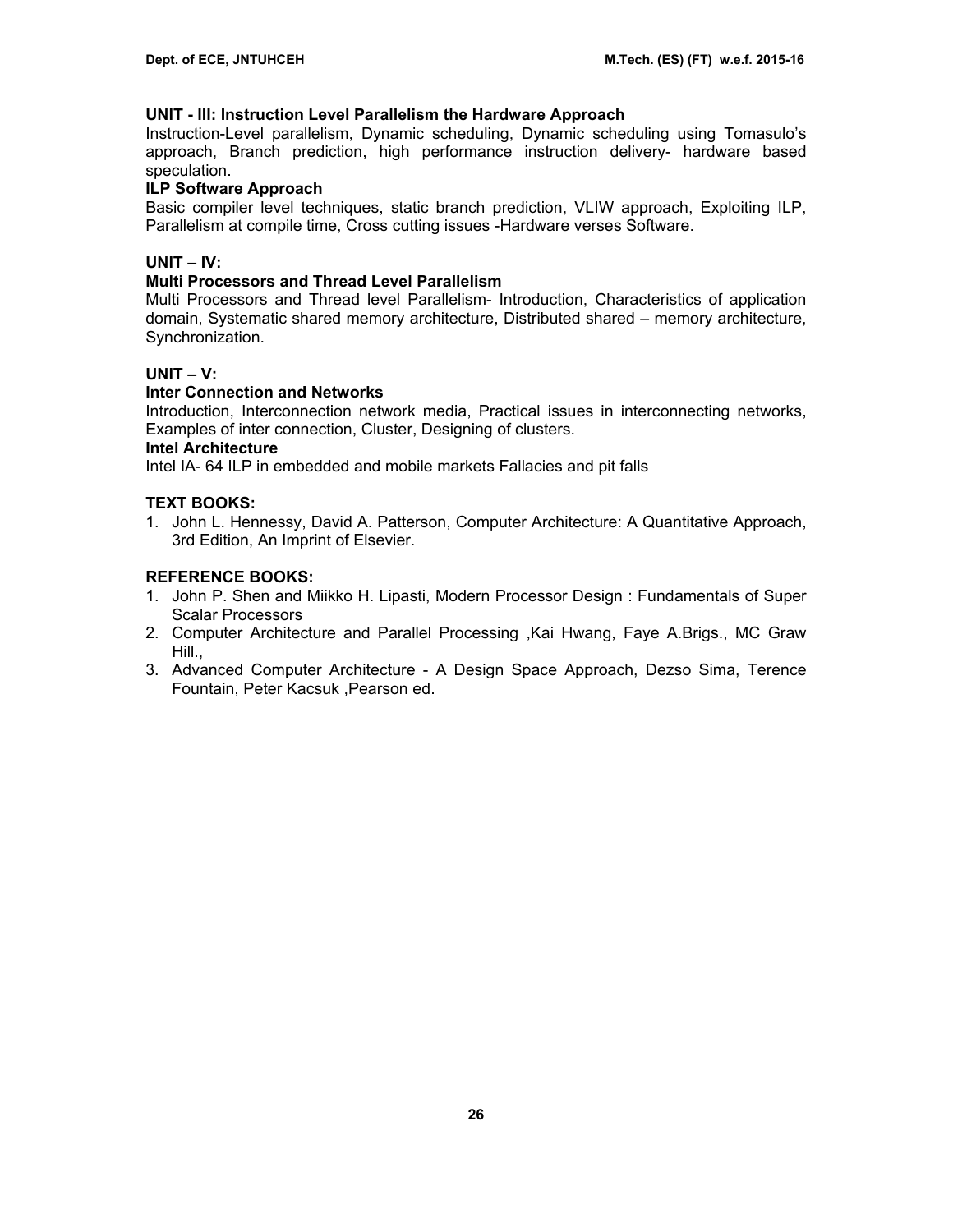### **M.Tech. I Year I-Sem (Embedded Systems) L T P C**

 **4 0 0 4** 

### **SCRIPTING LANGUAGES (Elective – IV)**

### **Prerequisite:** C Language Programs

### **Course Objectives:**

The goal of the course is to study:

- 1. The principles of scripting languages.
- 2. Motivation for and applications of scripting.
- 3. Difference between scripting languages and non- scripting languages.
- 4. Types of scripting languages.
- 5. Scripting languages such as PERL, TCL/TK, python and BASH.
- 6. Creation of programs in the Linux environment.
- 7. Usage of scripting languages in IC design flow.

### **Course Outcomes:**

Upon learning the course, the student will have the:

- 1. Ability to create and run scripts using PERL/TCl/Python in IC design flow.
- 2. Ability to use Linux environment and write programs for automation of scripts in VLSI tool design flow.

### **Unit – 1 : Linux Basics**

Introduction to Linux , File System of the Linux, General usage of Linux kernel & basic commands, Linux users and group, Permissions for file, directory and users, searching a file & directory, zipping and unzipping concepts.

### **Unit – 2 : Linux Networking**

Introduction to Networking in Linux, Network basics & Tools, File Transfer Protocol in Linux, Network file system, Domain Naming Services, Dynamic hosting configuration Protocol & Network information Services.

### **Unit – 3 : Perl Scripting**.

Introduction to Perl Scripting, working with simple values, Lists and Hashes, Loops and Decisions, Regular Expressions, Files and Data in Perl Scripting, References & Subroutines, Running and Debugging Perl, Modules, Object – Oriented Perl.

### **Unit – 4 : Tcl / Tk Scripting**

Tcl Fundamentals, String and Pattern Matching, Tcl Data Structures, Control Flow Commands, Procedures and Scope, Evel, Working with Unix, Reflection and Debugging, Script Libraries, Tk Fundamentals, Tk by examples, The Pack Geometry Manager, Binding Commands to X Events, Buttons and Menus, Simple Tk Widgets, Entry and List box Widgets Focus, Grabs and Dialogs.

### **Unit – 5 : Python Scripting**.

Introduction to Python, using the Python Interpreter, More Control Flow Tools, Data Structures, Modules, Input and Output, Errors and Exceptions, Classes, Brief Tour of the Standard Library.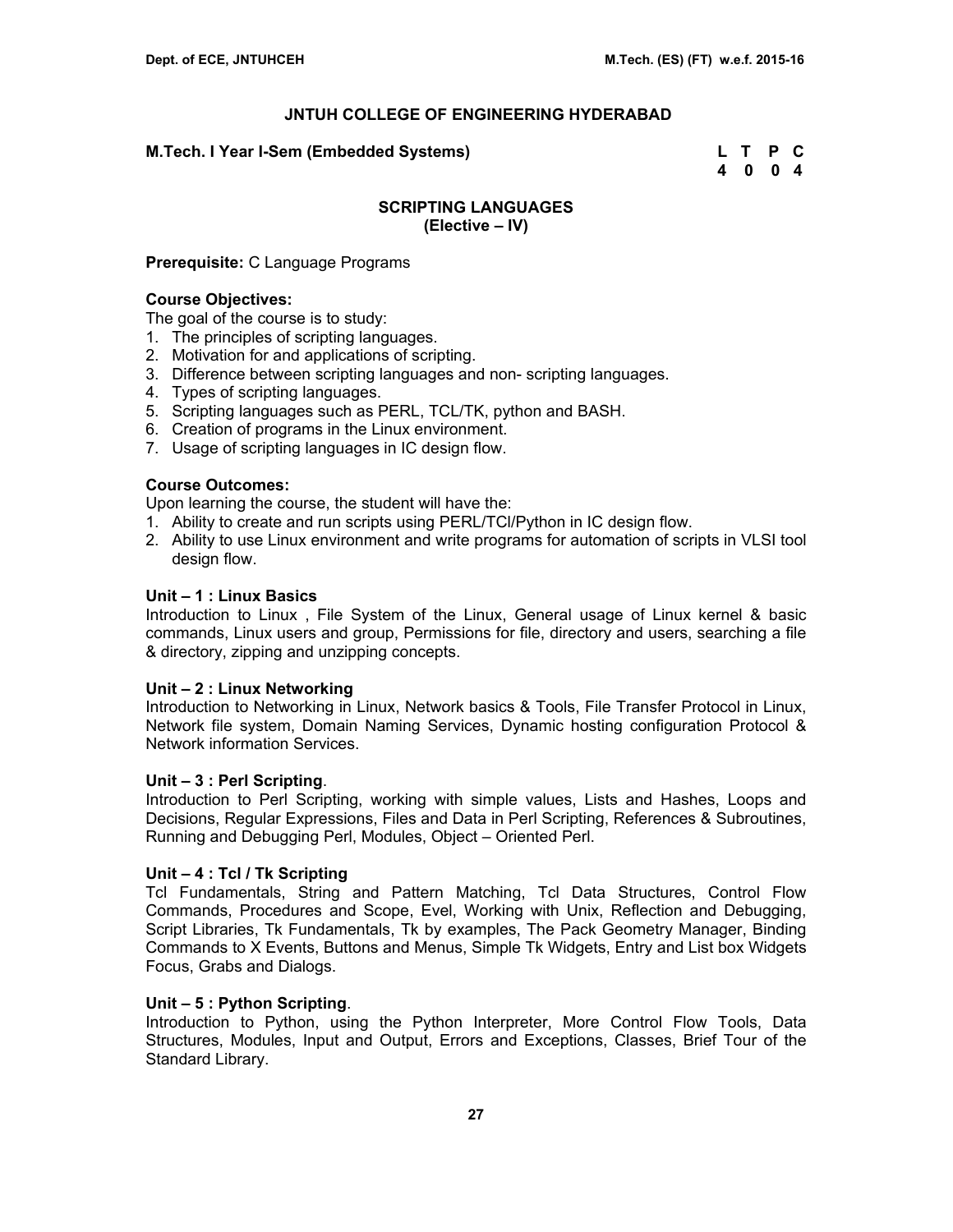# **Text Books:**

- 1. Python Tutorial by Guido Van Rossum, Fred L. Drake Jr. editor , Release 2.6.4
- 2. Practical Programming in Tcl and Tk by Brent Welch, Updated for Tcl 7.4 and Tk 4.0.
- 3. Teach Yorself Perl in 21 days by David Till.
- 4. Red Hat Enterprise Linux 4 : System Administration Guide Copyright, 2005 Red Hat Inc.

# **Reference Books**:

- 1. Learning Python  $-2^{nd}$  Ed., Mark Lutz and David Ascher, 2003, O'Reilly.
- 2. Perl in 24 Hours 3<sup>rd</sup> Ed., Clinton Pierce, 2005, Sams Publishing.
- 3. Learning Perl  $-4^{th}$  Ed. Randal Schwartz, Tom Phoenix and Brain d foy. 2005.
- 4. Jython Essentials Samuele Pedroni and Noel Pappin.2002. O'Reilly.
- 5. Programming Perl Larry Wall, Tom Christiansen and John Orwant, 3rd Edition, O'Reilly, 2000. (ISBN 0596000278)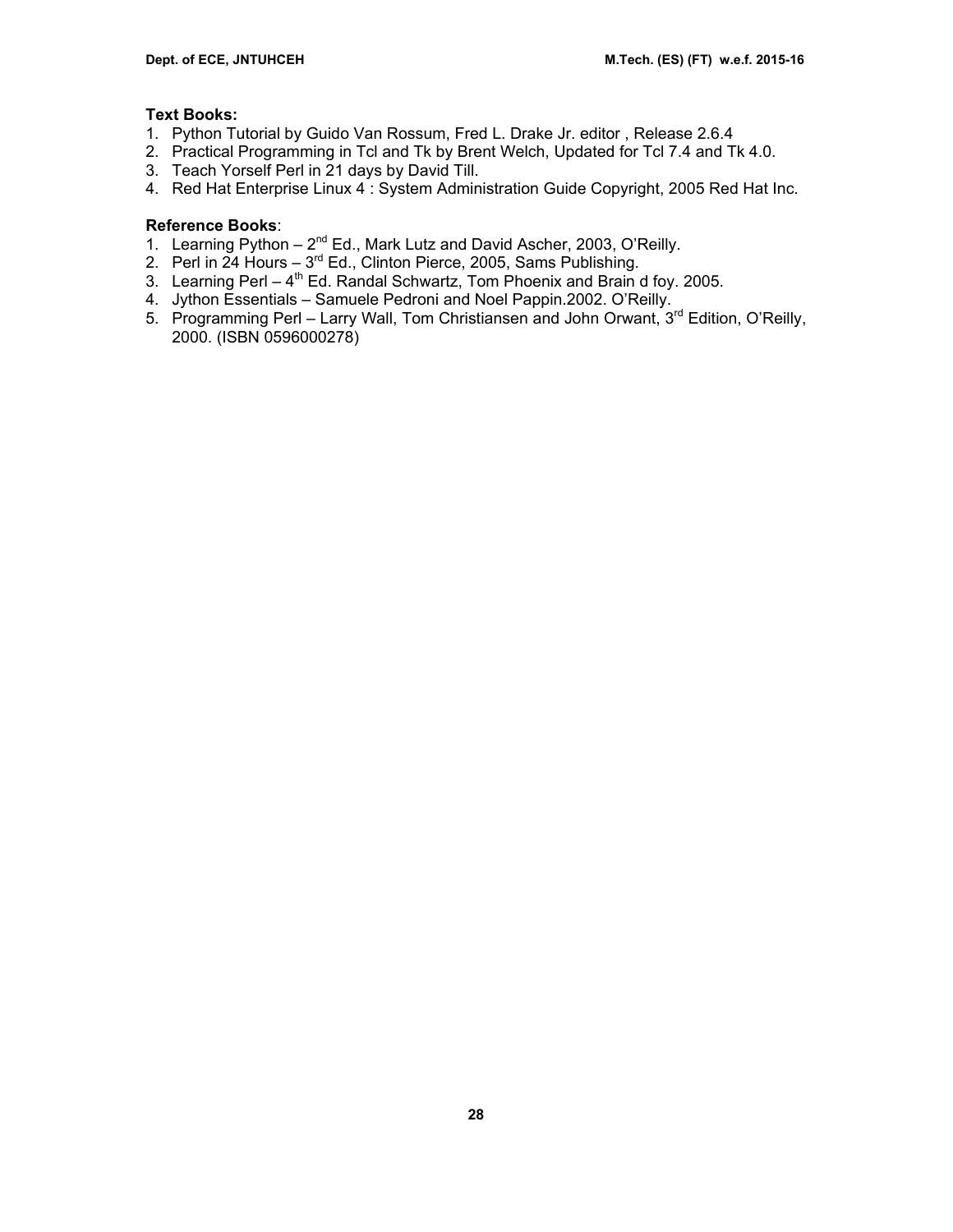### **M.Tech. I Year I-Sem (Embedded Systems)**

| M.Tech. I Year I-Sem (Embedded Systems) | L T P C |  |
|-----------------------------------------|---------|--|
|                                         | 0 0 4 2 |  |

# **EMBEDDED SYSTEMS LABORATORY**

### **List of Experiments**:

1. **Functional Testing Of Devices**

Flashing the OS on to the device into a stable functional state by porting desktop environment with necessary packages.

2. **Exporting Display On To Other Systems**

Making use of available laptop/desktop displays as a display for the device using SSH client & X11 display server.

- 3. **GPIO Programming** Programming of available GPIO pins of the corresponding device using native programming language. Interfacing of I/O devices like LED/Switch etc., and testing the functionality.
- 4. **Interfacing Chronos eZ430**

Chronos device is a programmable texas instruments watch which can be used for multiple purposes like PPT control, Mouse operations etc., Exploit the features of the device by interfacing with devices.

# 5. **ON/OFF Control Based On Light Intensity**

Using the light sensors, monitor the surrounding light intensity & automatically turn ON/OFF the high intensity LED's by taking some pre-defined threshold light intensity value.

# 6. **Battery Voltage Range Indicator**

Monitor the voltage level of the battery and indicating the same using multiple LED's (for ex: for 3V battery and 3 led's, turn on 3 led's for 2-3V, 2 led's for 1-2V, 1 led for 0.1-1V & turn off all for 0V)

### 7. **Dice Game Simulation**

Instead of using the conventional dice, generate a random value similar to dice value and display the same using a 16X2 LCD. A possible extension could be to provide the user with option of selecting single or double dice game.

# 8. **Displaying RSS News Feed On Display Interface**

Displaying the RSS news feed headlines on a LCD display connected to device. This can be adapted to other websites like twitter or other information websites. Python can be used to acquire data from the internet.

### 9. **Porting Openwrt To the Device**

Attempt to use the device while connecting to a wifi network using a USB dongle and at the same time providing a wireless access point to the dongle.

# 10. **Hosting a website on Board**

Building and hosting a simple website(static/dynamic) on the device and make it accessible online. There is a need to install server(eg: Apache) and thereby host the website.

### 11. **Webcam Server**

Interfacing the regular usb webcam with the device and turn it into fully functional IP webcam & test the functionality.

# 12**. FM Transmission**

Transforming the device into a regular fm transmitter capable of transmitting audio at desired frequency (generally 88-108 Mhz)

**Note :** Devices mentioned in the above lists include Arduino, Raspbery Pi, Beaglebone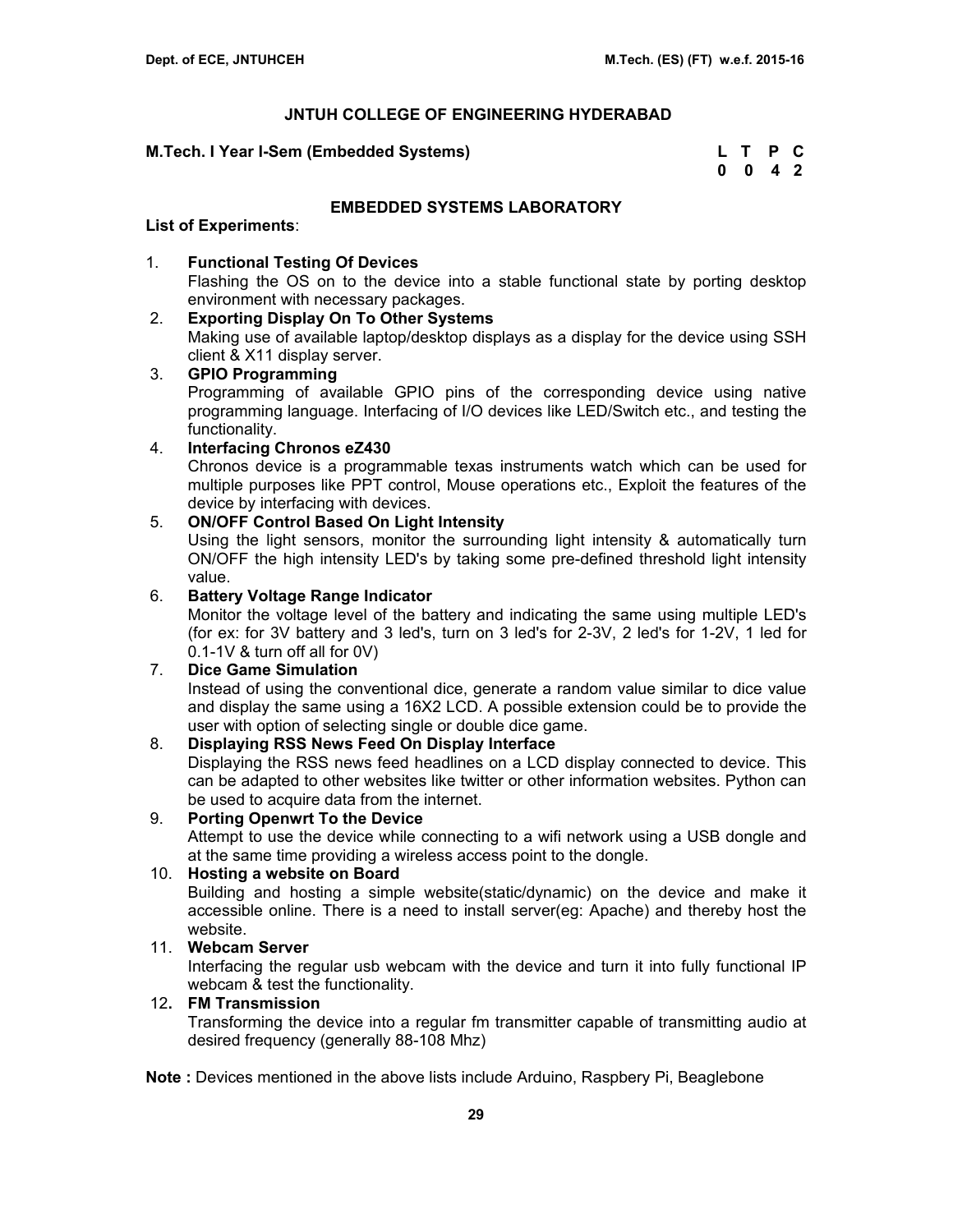### **M.Tech. I Year II-Sem (Embedded Systems)**

| M.Tech. I Year II-Sem (Embedded Systems) | L T P C |  |
|------------------------------------------|---------|--|
|                                          | 4004    |  |

### **SYSTEM ON CHIP ARCHITECTURE**

**Prerequisite:** Embedded System Design.

### **Course Objectives:**

- 1) To introduce the architectural features of system on chip.
- 2) To provides information on interconnection necessities between computational block and memory block.

### **Course Outcomes:**

- 1) Introduction to SOC Architecture and design.
- 2) Processor design Architectures and limitations
- 3) To acquires the knowledge of memory architectures on SOC.
- 4) To understands the interconnection strategies and their customization on SOC.

### **UNIT – I: Introduction to the System Approach**

System Architecture, Components of the system, Hardware & Software, Processor Architectures, Memory and Addressing. System level interconnection, An approach for SOC Design, System Architecture and Complexity.

### **UNIT – II: Processors**

Introduction , Processor Selection for SOC, Basic concepts in Processor Architecture, Basic concepts in Processor Micro Architecture, Basic elements in Instruction handling. Buffers: minimizing Pipeline Delays, Branches, More Robust Processors, Vector Processors and Vector Instructions extensions, VLIW Processors, Superscalar Processors.

### **UNIT – III: Memory Design for SOC:**

Overview of SOC external memory, Internal Memory, Size, Scratchpads and Cache memory, Cache Organization, Cache data, Write Policies, Strategies for line replacement at miss time, Types of Cache, Split  $-1$ , and  $D -$  Caches, Multilevel Caches, Virtual to real translation , SOC Memory System , Models of Simple Processor – memory interaction.

### **UNIT - IV: Interconnect Customization and Configuration**

Inter Connect Architectures, Bus: Basic Architectures, SOC Standard Buses , Analytic Bus Models, Using the Bus model, Effects of Bus transactions and contention time. SOC Customization: An overview, Customizing Instruction Processor, Reconfiguration Technologies, Mapping design onto Reconfigurable devices, Instance- Specific design, Customizable Soft Processor, Reconfiguration - overhead analysis and trade-off analysis on reconfigurable Parallelism.

### **UNIT – V: Application Studies / Case Studies**

SOC Design approach, AES algorithms, Design and evaluation, Image compression – JEPG compression.

### **TEXT BOOKS:**

- 1. Computer System Design System-on-Chip by Michael J. Flynn and Wayne Luk, Wiely India Pvt. Ltd.
- 2. ARM System on Chip Architecture Steve Furber  $-2^{nd}$  Eed., 2000, Addison Wesley Professional.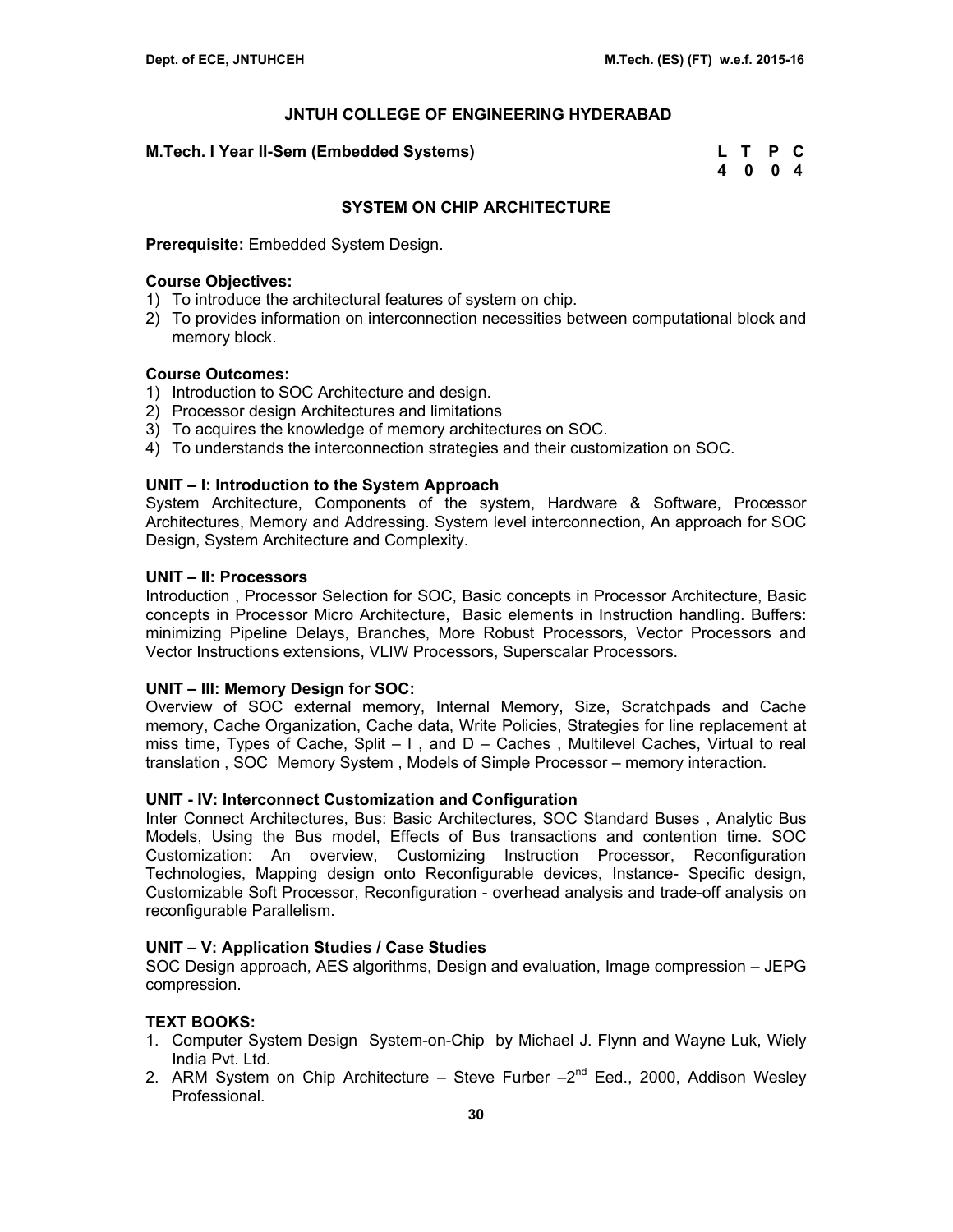- 1. Design of System on a Chip: Devices and Components Ricardo Reis,  $1<sup>st</sup> Ed.$ , 2004, Springer
- 2. Co-Verification of Hardware and Software for ARM System on Chip Design (Embedded Technology) – Jason Andrews – Newnes, BK and CDROM
- 3. System on Chip Verification Methodologies and Techniques –Prakash Rashinkar, Peter Paterson and Leena Singh L, 2001, Kluwer Academic Publishers.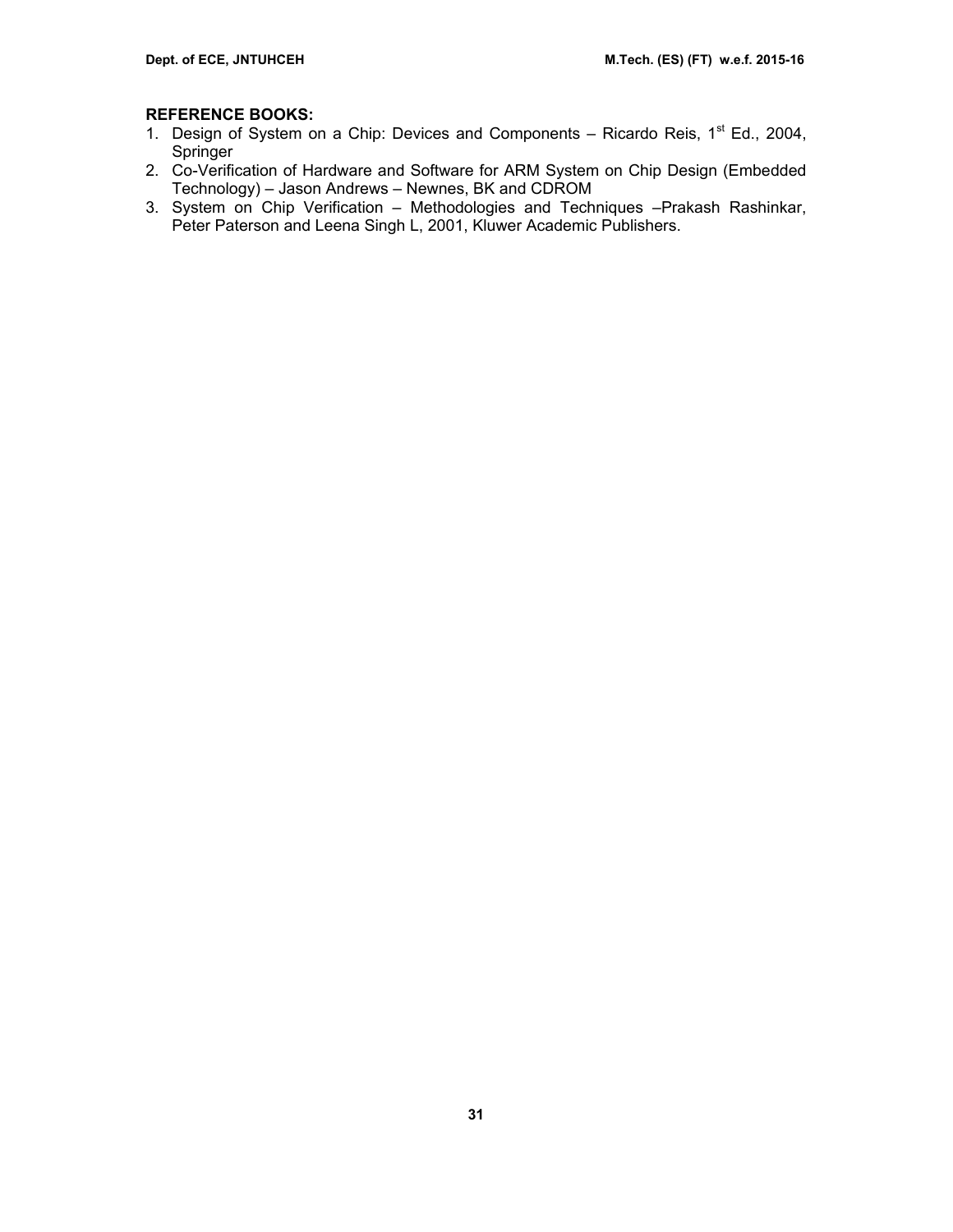### **M.Tech. I Year II-Sem (Embedded Systems)**

| M.Tech. I Year II-Sem (Embedded Systems) | L T P C |  |
|------------------------------------------|---------|--|
|                                          | 4004    |  |

### **EMBEDDED PROGRAMMING**

### **Prerequisite:** C Language Programs

# **Course Objectives:**

- 1. To explore the difference between general purpose programming languages and Embedded Programming Language.
- 2. To provide case studies for programming in Embedded systems.

### **Course Outcomes:**

- 1. Expected to learn the basics of Embedded C with reference to 8051.
- 2. Understand how to handle control and data pins at hardware level.
- 3. Capable of introducing into objective nature of Embedded C.
- 4. Understand the specifications of real time embedded programming with case studies.

# **UNIT – I: Programming Embedded Systems in C**

Introduction ,What is an embedded system, Which processor should you use, Which programming language should you use, Which operating system should you use, How do you develop embedded software, Conclusions

### **Introducing the 8051 Microcontroller Family**

Introduction, What's in a name, The external interface of the Standard 8051, Reset requirements ,Clock frequency and performance, Memory issues, I/O pins, Timers, Interrupts, Serial interface, Power consumption ,Conclusions

### **UNIT – II: Reading Switches**

Introduction, Basic techniques for reading from port pins, Example: Reading and writing bytes, Example: Reading and writing bits (simple version), Example: Reading and writing bits (generic version), The need for pull-up resistors, Dealing with switch bounce, Example: Reading switch inputs (basic code), Example: Counting goats, Conclusions

### **UNIT – III: Adding Structure to your Code**

Introduction, Object-oriented programming with C, The Project Header (MAIN.H), The Port Header (PORT.H), Example: Restructuring the 'Hello Embedded World' example, Example: Restructuring the goat-counting example, Further examples, Conclusions

### **UNIT – IV: Meeting Real-Time Constraints**

Introduction, Creating 'hardware delays' using Timer 0 and Timer 1, Example: Generating a precise 50 ms delay, Example: Creating a portable hardware delay, Why not use Timer 2?, The need for 'timeout' mechanisms, Creating loop timeouts, Example: Testing loop timeouts, Example: A more reliable switch interface, Creating hardware timeouts, Example: Testing a hardware timeout, Conclusions

### **UNIT – V: Case Study: Intruder Alarm System**

Introduction, The software architecture, Key software components used in this example, running the program, the software, Conclusions

### **TEXT BOOKS:**

1. Embedded C by **Michael J. Pont** , A Pearson Education

### **REFERENCE BOOKS:**

1. PICmicro MCU C-An introduction to programming, The Microchip PIC in CCS C By Nigel Gardner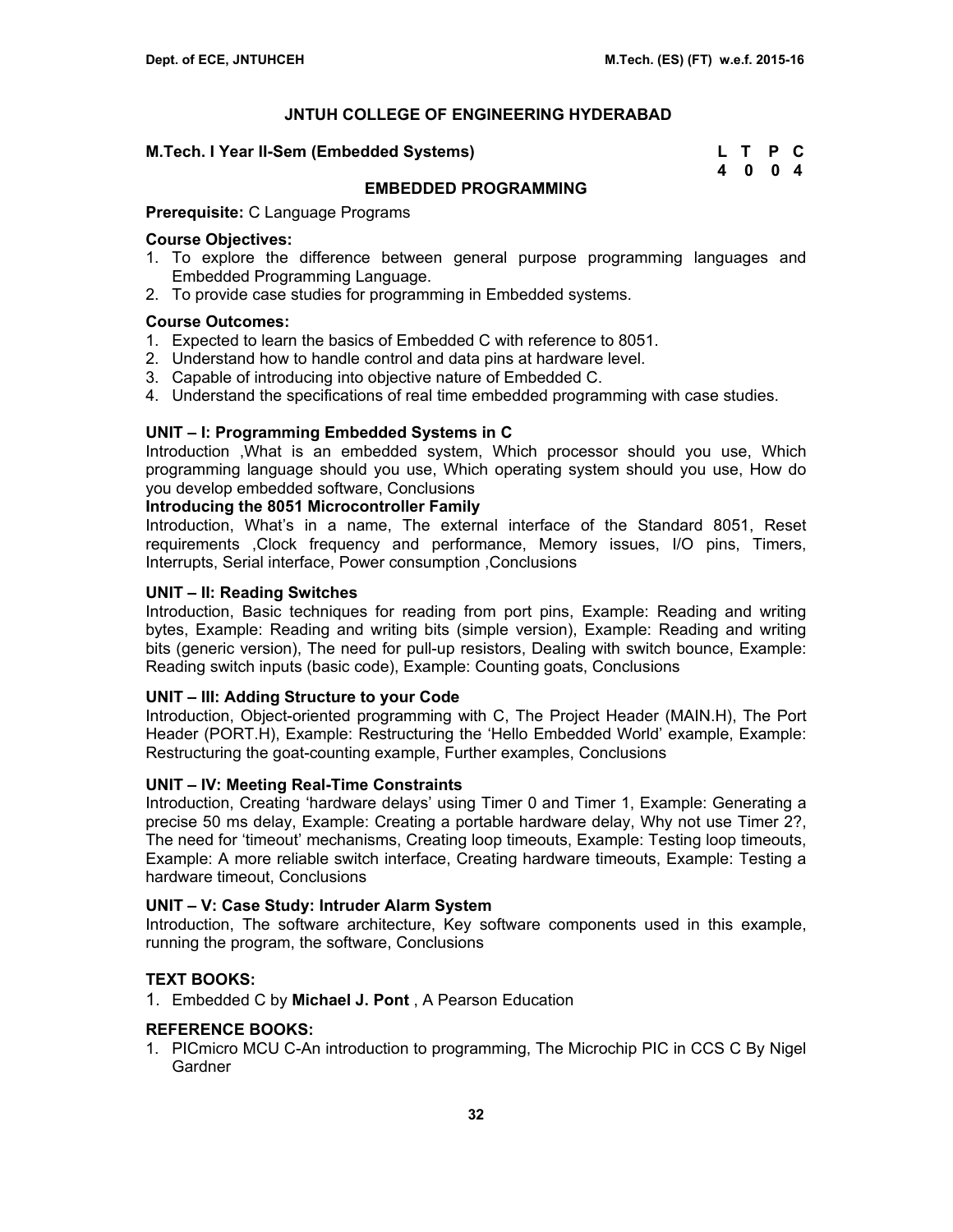**M.Tech. I Year II-Sem (Embedded Systems) L T P C** 

 **4 0 0 4** 

# **DESIGN OF FAULT TOLERANT SYSTEMS (Elective – V)**

**Prerequisite:** Digital System Design with PLDS

### **Course Objectives:**

- 1) To provide or broad understanding of fault diagnosis and tolerant design Approach.
- 2) To illustrate the framework of test pattern generation using semi and full automatic approach.

# **Course Outcomes:**

- 1) To acquire the knowledge of fundamental concepts in fault tolerant design.
- 2) Design requirements of self check-in circuits
- 3) Test pattern generation using LFSR
- 4) Design for testability rules and techniques for combinational circuits
- 5) Introducing scan architectures.
- 6) Design of built-in-self test.

**UNIT-I: Fault Tolerant Design:** Basic concepts: Reliability concepts, Failures & faults, Reliability and Failure rate, Relation between reliability and mean time between failure, maintainability and availability, reliability of series, parallel and parallel-series combinational circuits.

Fault Tolerant Design: Basic concepts-static, dynamic, hybrid, triple modular redundant system (TMR), 5MR reconfiguration techniques, Data redundancy, Time redundancy and software Redundancy concepts. [TEXTBOOK-1]

**UNIT-II: Self Checking circuits & Fail safe Design:** Self Checking Circuits: Basic concepts of self checking circuits, Design of Totally self checking checker, Checkers using m out of n codes, Berger code, Low cost residue code.

Fail Safe Design: Strongly fault secure circuits, fail safe design of sequential circuits using partition theory and Berger code, totally self checking PLA design. [TEXTBOOK-1]

**UNIT-III: Design for Testability:** Design for testability for combinational circuits: Basic concepts of Testability, Controllability and observability, The Reed Muller's expansion technique, use of control and syndrome testable designs.

### **Design for testability by means of scan:**

Making circuits Testable, Testability Insertion, Full scan DFT technique- Full scan insertion, flip-flop Structures, Full scan design and Test, Scan Architectures-full scan design, Shadow register DFT, Partial scan methods, multiple scan design, other scan designs.[TEXTBOOK-2]

# **UNIT-IV: Logic Built-in-self-test:**

BIST Basics-Memory-based BIST,BIST effectiveness, BIST types, Designing a BIST, Test Pattern Generation-Engaging TPGs, exhaustive counters, ring counters, twisted ring counter, Linear feedback shift register, Output Response Analysis-Engaging ORA's, One's counter, transition counter, parity checking, Serial LFSRs, Parallel Signature analysis, BIST architectures-BIST related terminologies, A centralized and separate Board-level BIST architecture, Built-in evaluation and self test(BEST), Random Test socket(RTS), LSSD Onchip self test, Self –testing using MISR and SRSG, Concurrent BIST, BILBO, Enhancing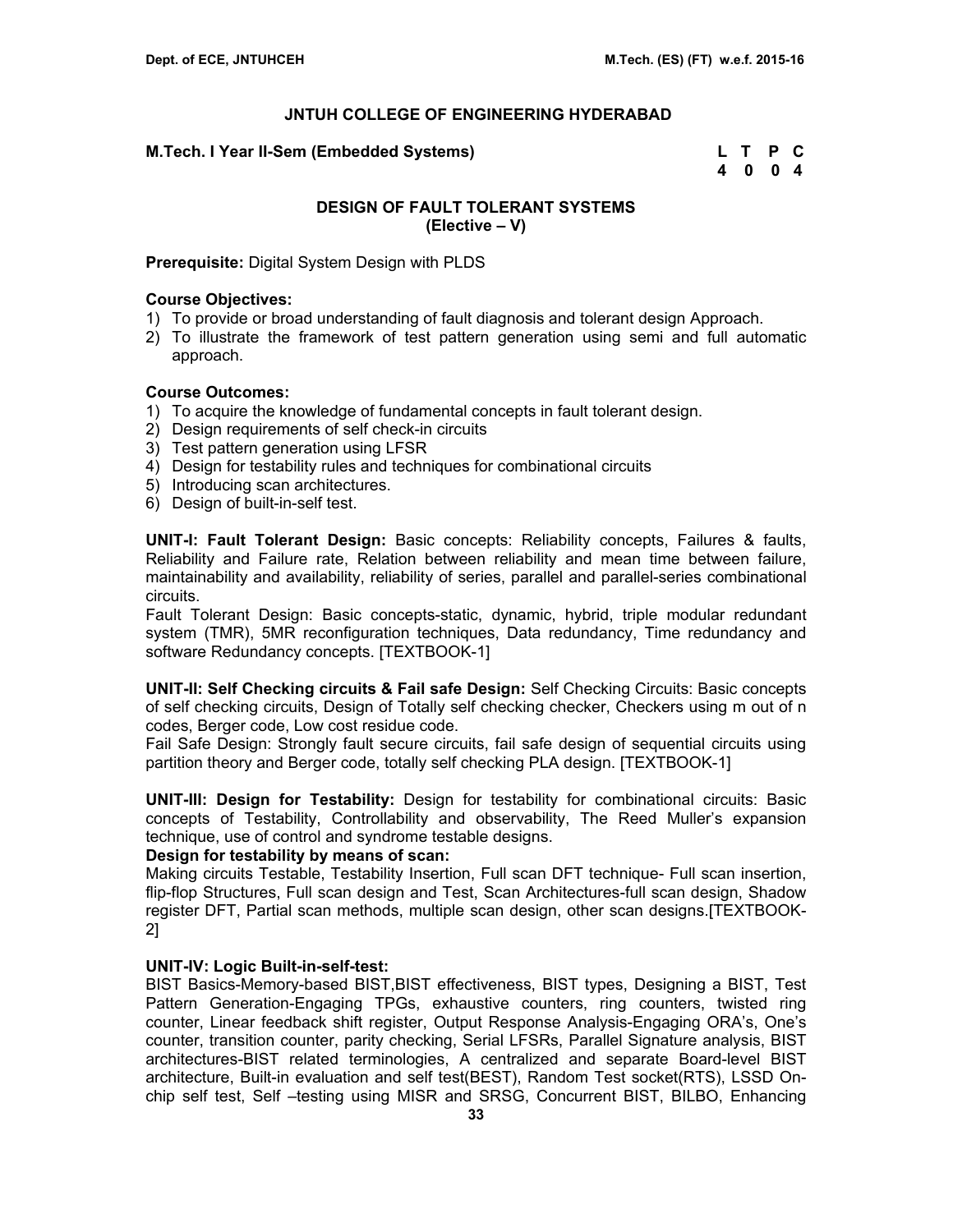coverage, RT level BIST design-CUT design, simulation and synthesis, RTS BIST insertion, Configuring the RTS BIST, incorporating configurations in BIST, Design of STUMPS, RTS and STUMPS results. [TEXTBOOK-2]

# **UNIT-V: Standard IEEE Test Access Methods:**

Boundary Scan Basics, Boundary scan architecture- Test access port, Boundary scan registers, TAP controller, the decoder unit, select and other units, Boundary scan Test Instructions-Mandatory instructions, Board level scan chain structure-One serial scan chain, multiple-scan chain with one control test port, multiple-scan chains with one TDI,TDO but multiple TMS, Multiple-scan chain, multiple access port, RT Level boundary scan-inserting boundary scan test hardware for CUT, Two module test case, virtual boundary scan tester, Boundary Scan Description language. [TEXTBOOK-2]

# **TEXTBOOKS:**

- 1. Fault Tolerant & Fault Testable Hardware Design- Parag K.Lala, 1984,PHI
- 2. Digital System Test and Testable Design using HDL models and Architectures Zainalabedin Navabi, Springer International Edition.

# **REFERENCES:**

- 1. Digital Systems Testing and Testable Design-Miron Abramovici, Melvin A.Breuer and Arthur D. Friedman, Jaico Books
- 2. Essentials of Electronic Testing- Bushnell & Vishwani D.Agarwal,Springers.
- 3. Design for Test for Digital IC's and Embedded Core Systems- Alfred L. Crouch, 2008, Pearson Education.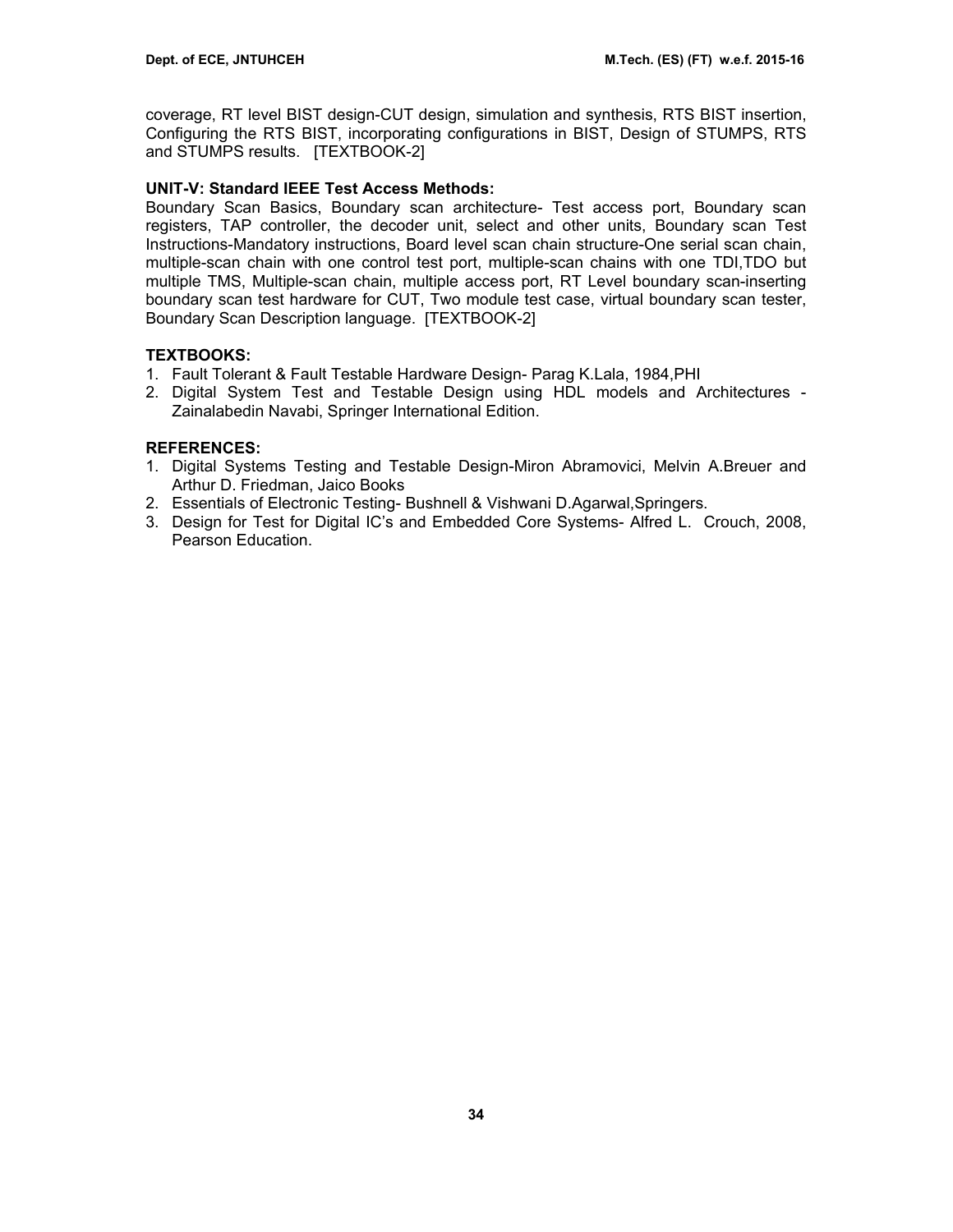### **M.Tech. I Year II-Sem (Embedded Systems) L T P C**

 **4 0 0 4** 

# **EMBEDDED NETWORKS**

**(Elective – V)** 

**Prerequisite:** Computer Networks.

# **Course Objectives:**

- 1. To elaborate on the conceptual frame work of physical layer and topological issues of networking in Embedded Systems.
- 2. To emphasis on issues related to guided and unguided media with specific reference to Embedded device level connectivity.

### **Course Outcomes :**

- 1. Expected to acquire knowledge on communication protocols of connecting Embedded Systems.
- 2. Expected to master the design level parameters of USB and CAN bus protocols.
- 3. Understand the design issues of Ethernet in Embedded networks.
- 4. Acquire the knowledge of wireless protocols in Embedded domain.

### **UNIT –I: Embedded Communication Protocols:**

Embedded Networking: Introduction – Serial/Parallel Communication – Serial communication

protocols -RS232 standard – RS485 – Synchronous Serial Protocols -Serial Peripheral Interface

(SPI) – Inter Integrated Circuits (I2C) – PC Parallel port programming - ISA/PCI Bus protocols – Firewire.

#### **UNIT –II: USB and CAN Bus:**

USB bus – Introduction – Speed Identification on the bus – USB States – USB bus communication Packets –Data flow types –Enumeration –Descriptors –PIC 18 Microcontroller USB Interface – C Programs –CAN Bus – Introduction - Frames –Bit stuffing –Types of errors –Nominal Bit Timing – PIC microcontroller CAN Interface –A simple application with CAN.

### **UNIT –III: Ethernet Basics:**

Elements of a network – Inside Ethernet – Building a Network: Hardware options – Cables, Connections and network speed – Design choices: Selecting components –Ethernet Controllers –

Using the internet in local and internet communications – Inside the Internet protocol.

### **UNIT –IV: Embedded Ethernet:**

Exchanging messages using UDP and TCP – Serving web pages with Dynamic Data – Serving web pages that respond to user Input – Email for Embedded Systems – Using FTP – Keeping Devices and Network secure.

### **UNIT –V: Wireless Embedded Networking:**

Wireless sensor networks – Introduction – Applications – Network Topology – Localization – Time Synchronization - Energy efficient MAC protocols –SMAC – Energy efficient and robust routing – Data Centric routing.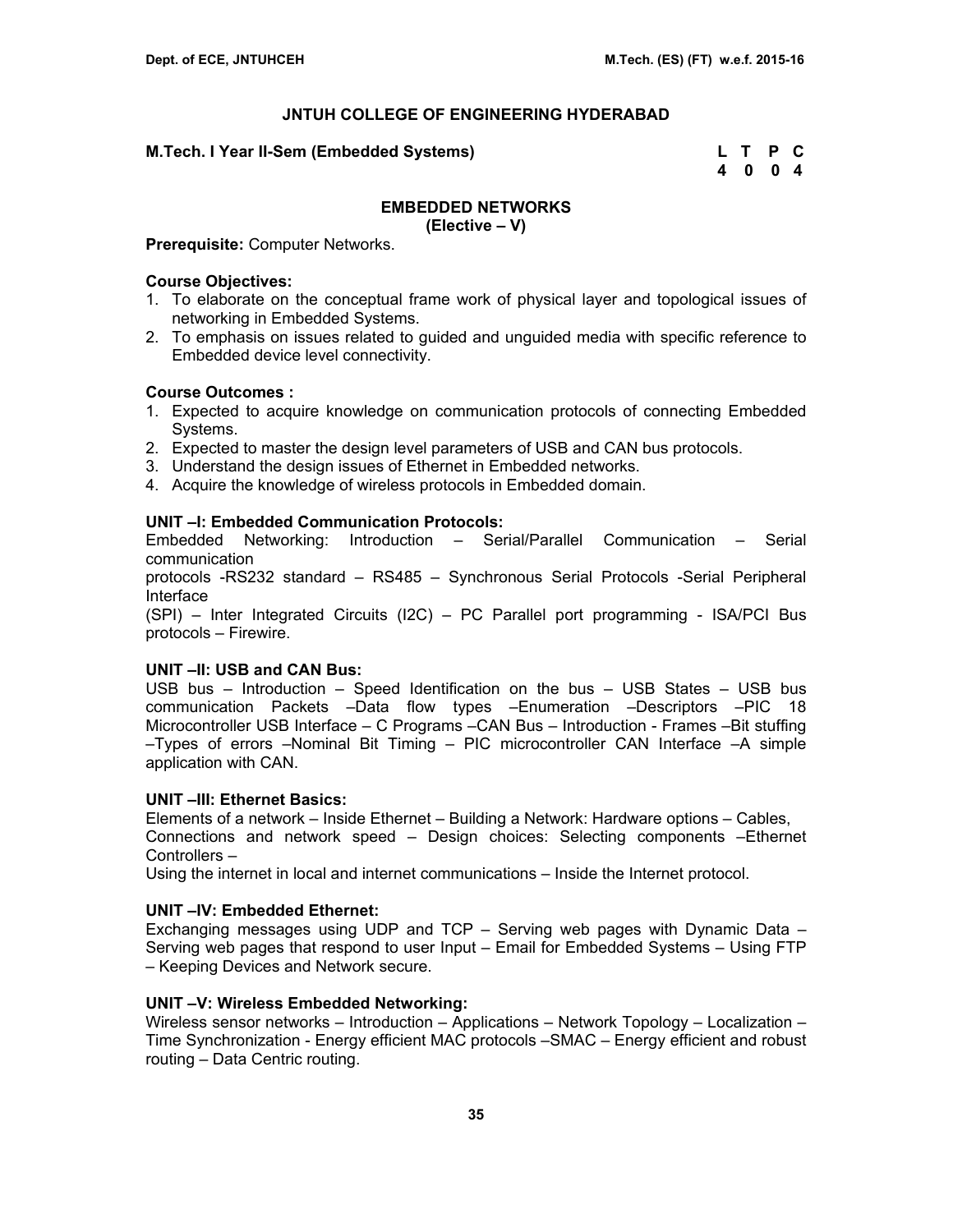# **TEXT BOOKS:**

- 1. Embedded Systems Design: A Unified Hardware/Software Introduction Frank Vahid, Tony Givargis, John & Wiley Publications, 2002
- 2. Parallel Port Complete: Programming, interfacing and using the PCs parallel printer port - Jan Axelson, Penram Publications, 1996.

- 1. Advanced PIC microcontroller projects in C: from USB to RTOS with the PIC18F series Dogan Ibrahim, Elsevier 2008.
- 2. Embedded Ethernet and Internet Complete Jan Axelson, Penram publications, 2003.
- 3. Networking Wireless Sensors Bhaskar Krishnamachari, Cambridge press 2005.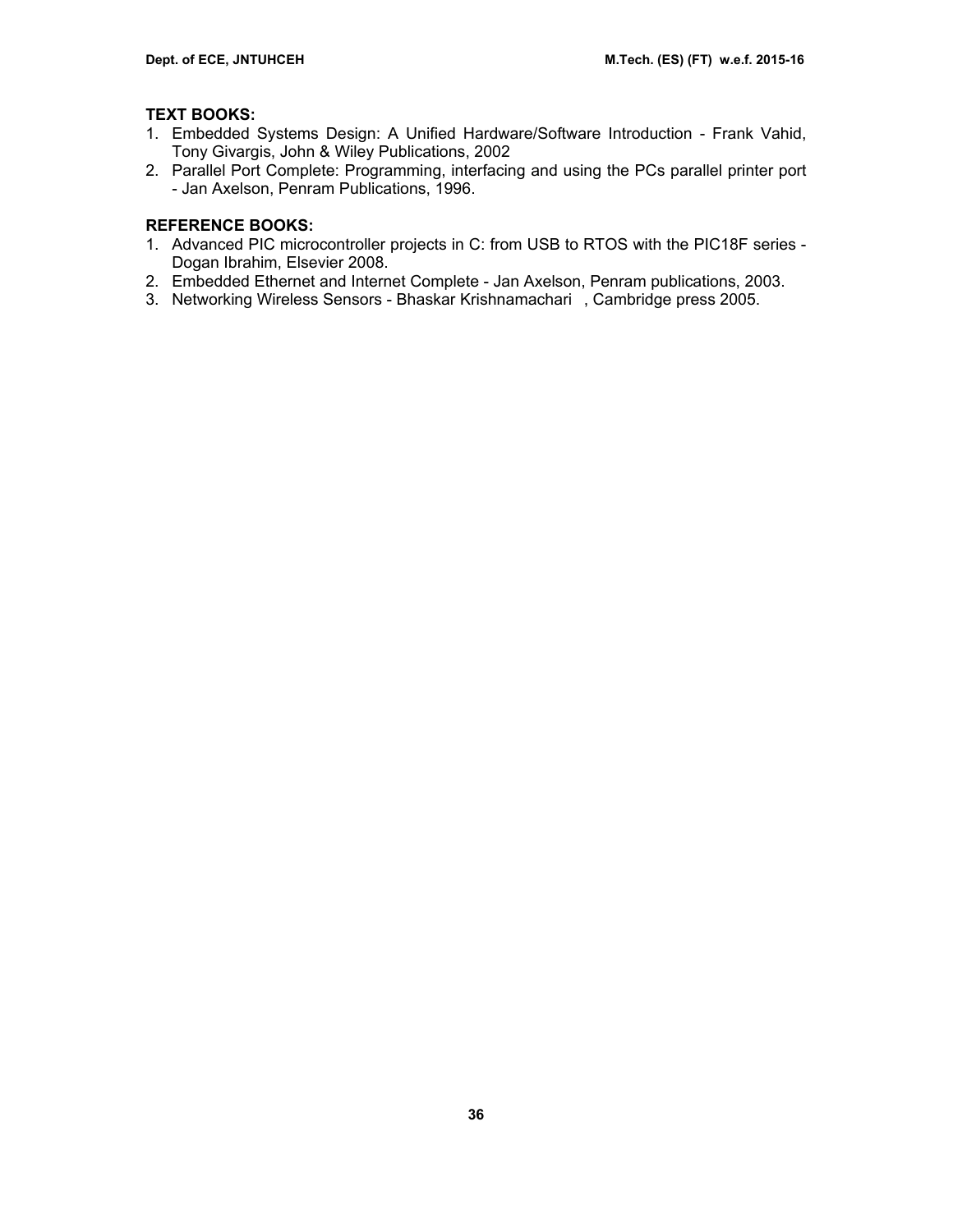### **M.Tech. I Year II-Sem (Embedded Systems) L T P C**

 **4 0 0 4** 

# **IMAGE AND VIDEO PROCESSING (Elective - V)**

### **Prerequisite:** Digital Image Processing

### **Course Objectives:**

- 1. The student will be able to understand the quality improvement methods of Image.
- 2. To study the basic digital image and video filter operations.
- 3. Understand the fundamentals of Image Compression.
- 4. Understand the representation of video.
- 5. Understand the principles and methods of motion estimation.

### **Course Outcomes:**

- 1. The students will learn image representation, filtering, compression.
- 2. Students will learn the basics of video processing , representation, motion estimation.

### **UNIT – I: Fundamentals of Image Processing and Image Transforms**

Basic steps of Image Processing System Sampling and Quantization of an image, Basic relationship between pixels.

### **Image Segmentation**

Segmentation concepts, Point, Line and Edge Detection, Thresholding, Region based segmentation.

### **UNIT – II: Image Enhancement**

Spatial domain methods: Histogram processing, Fundamentals of Spatial filtering, Smoothing spatial filters, Sharpening spatial filters.

Frequency domain methods: Basics of filtering in frequency domain, image smoothing, image sharpening, Selective filtering.

### **UNIT – III: Image Compression**

Image compression fundamentals - Coding Redundancy, Spatial and Temporal redundancy, Compression models: Lossy & Lossless, Huffman coding, , Bit plane coding, Transform coding, Predictive coding, Wavelet coding, Lossy Predictive coding, JPEG Standards.

### **UNIT - IV: Basic Steps of Video Processing**

Analog Video, Digital Video. Time-Varying Image Formation models: Three-Dimensional Motion Models, Geometric Image Formation, Photometric Image Formation, Sampling of Video signals, Filtering operations.

### **UNIT – V: 2-D Motion Estimation**

Optical flow, General Methodologies, Pixel Based Motion Estimation, Block- Matching Algorithm, Mesh based Motion Estimation, Global Motion Estimation, Region based Motion Estimation, Multi resolution motion estimation, Waveform based coding, Block based transform coding, Predictive coding, Application of motion estimation in Video coding.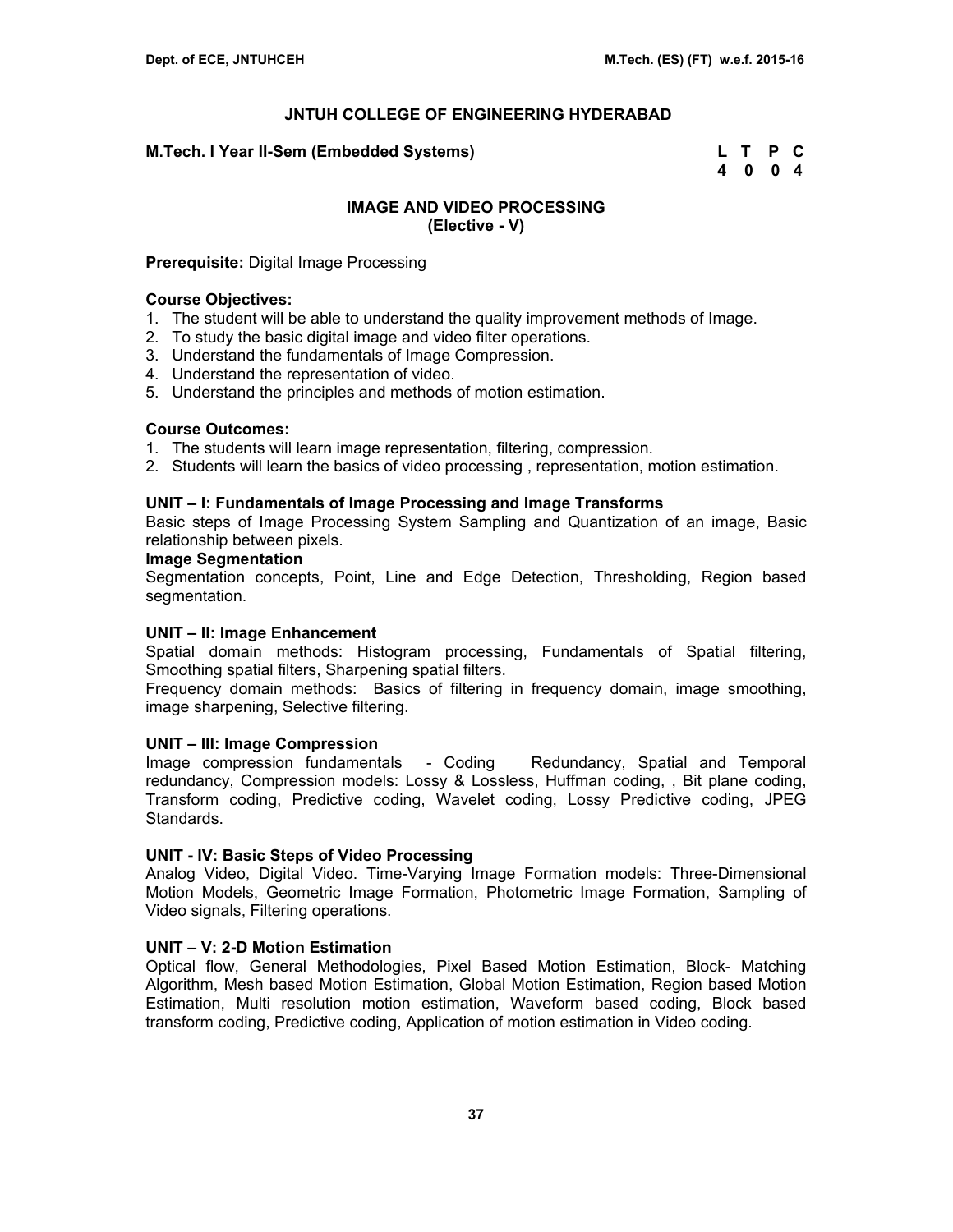# **TEXT BOOKS:**

- 1. Digital Image Processing Gonzaleze and Woods, 3<sup>rd</sup> ed., Pearson.
- 2. Video Processing and Communication Yao Wang, Joem Ostermann and Ya–quin Zhang.  $1^{st}$  Ed., PH Int.

- 1. Digital Video Processing M. Tekalp, Prentice Hall International
- 2. Digital Image Processing S.Jayaraman, S.Esakkirajan, T.Veera Kumar–TMH, 2009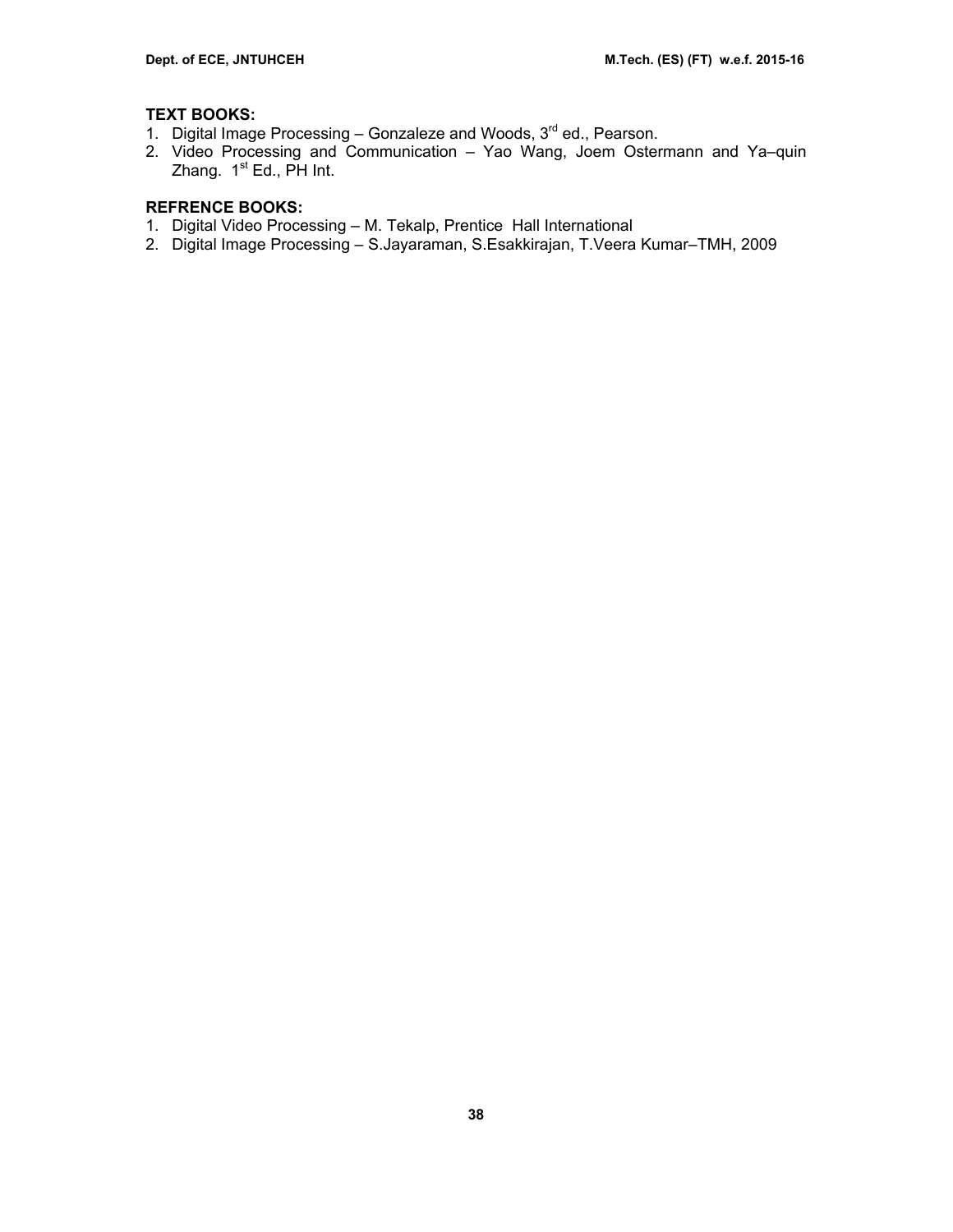### **M.Tech. I Year II-Sem (Embedded Systems)**

| M.Tech. I Year II-Sem (Embedded Systems) | L T P C |  |
|------------------------------------------|---------|--|
|                                          | 4 0 0 4 |  |

# **HARDWARE - SOFTWARE CO-DESIGN (Elective – VI)**

**Prerequisite:** Advanced Computer Architecture , Embedded System Design**.** 

### **Course Objective:**

1) To provide a broad understanding of the specific requirement of Hardware and soft ware integration for embedded system

### **Course Outcomes:**

- 1) To acquire the knowledge on various models
- 2) To explore the interrelationship between Hardware and software in a embedded system
- 3) Acquire the knowledge of firmware development process and tools
- 4) Understand validation methods and adaptability.

### **UNIT –I:**

**Co- Design Issues:** Co- Design Models, Architectures, Languages, A Generic Co-design Methodology. **Co- Synthesis Algorithms:** Hardware software synthesis algorithms: hardware – software partitioning distributed system cosynthesis.

### **UNIT –II:**

**Prototyping and Emulation:** Prototyping and emulation techniques, prototyping and emulation environments, future developments in emulation and prototyping architecture specialization techniques, system communication infrastructure.

#### **Target Architectures:**

Architecture Specialization techniques, System Communication infrastructure, Target Architecture and Application System classes, Architecture for control dominated systems (8051-Architectures for High performance control), Architecture for Data dominated systems (ADSP21060, TMS320C60), Mixed Systems.

### **UNIT –III:**

### **Compilation Techniques and Tools for Embedded Processor Architectures:**

Modern embedded architectures, embedded software development needs, compilation technologies, practical consideration in a compiler development environment.

# **UNIT –IV:**

### **Design Specification and Verification:**

Design, co-design, the co-design computational model, concurrency coordinating concurrent computations, interfacing components, design verification, implementation verification, verification tools, interface verification

# **UNIT –V:**

### **Languages for System – Level Specification and Design-I:**

System – level specification, design representation for system level synthesis, system level specification languages,

#### **Languages for System – Level Specification and Design-II:**

Heterogeneous specifications and multi language co-simulation, the cosyma system and lycos system.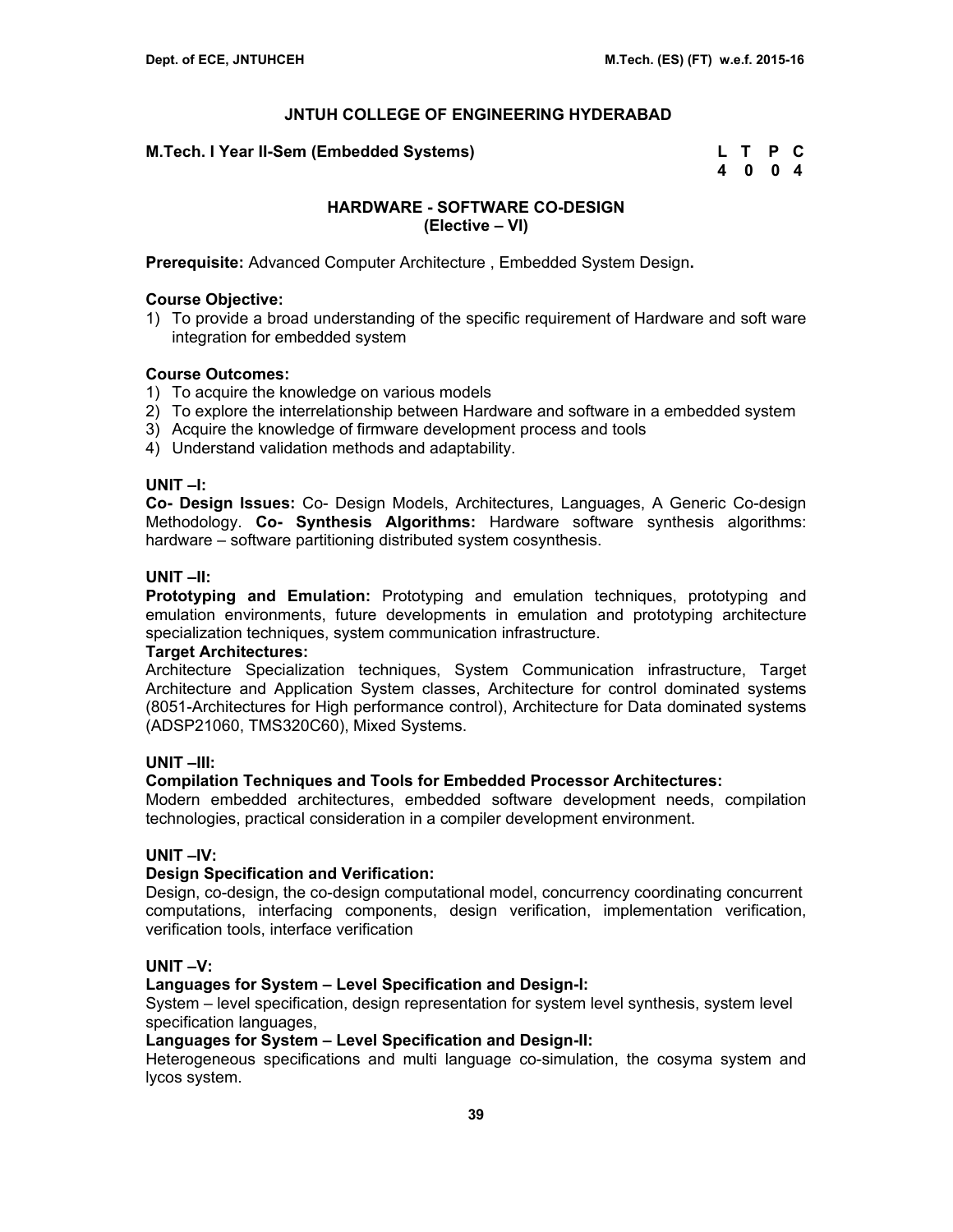# **TEXT BOOKS:**

- 1. Hardware / Software Co- Design Principles and Practice Jorgen Staunstrup, Wayne Wolf –2009, Springer.
- 2. Hardware / Software Co- Design Giovanni De Micheli, Mariagiovanna Sami, 2002, Kluwer Academic Publishers

# **REFERENCE BOOKS:**

1. A Practical Introduction to Hardware/Software Co-design -Patrick R. Schaumont - 2010 – Springer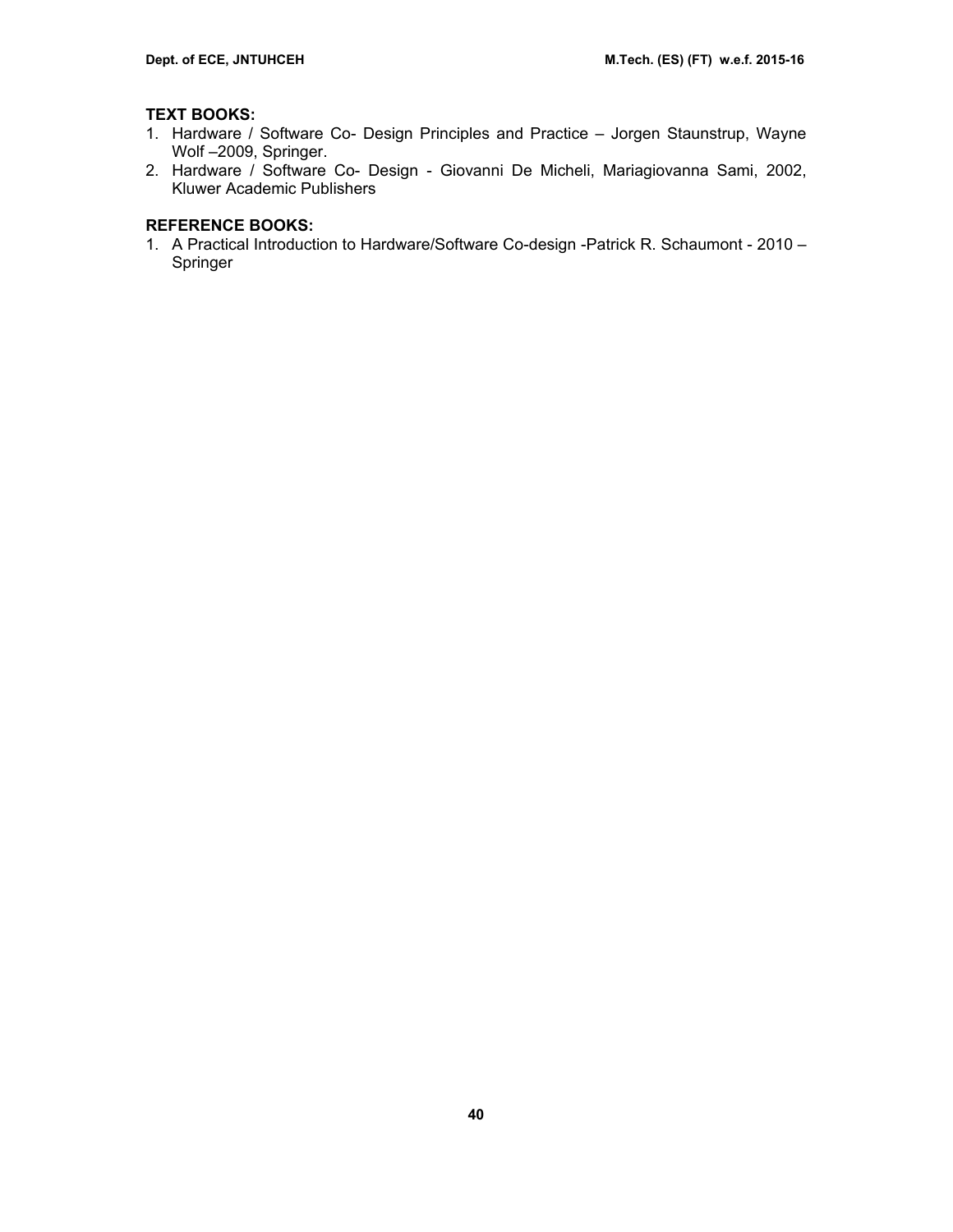**M.Tech. I Year II-Sem (Embedded Systems) L T P C** 

 **4 0 0 4** 

# **AD-HOC AND WIRELESS SENSOR NETWORKS (Elective - VI)**

**Prerequisite:** Wireless Sensor Networks.

### **Course Objectives:**

- 1. To study the fundamentals of wireless Ad-Hoc Networks.
- 2. To study the operation and performance of various Ad-hoc wireless network protocols.
- 3. To study the architecture and protocols of Wireless sensor networks.

### **Course Outcomes:**

- 1. Students will be able to understand the basis of Ad-hoc wireless networks.
- 2. Students will be able to understand design, operation and the performance of MAC layer protocols of Adhoc wireless networks.
- 3. Students will be able to understand design, operation and the performance of routing protocol of Adhoc wireless network.
- 4. Students will be able to understand design, operation and the performance of transport layer protocol of Adhoc wireless networks.
- 5. Students will be able to understand sensor network Architecture and will be able to distinguish between protocols used in Adhoc wireless network and wireless sensor networks.

### **UNIT - I:**

#### **Wireless LANs and PANs**

Introduction, Fundamentals of WLANS, IEEE 802.11 Standards, HIPERLAN Standard, Bluetooth, Home RF.

### **AD HOC WIRELESS NETWORKS**

Introduction, Issues in Ad Hoc Wireless Networks.

### **UNIT - II:**

### **MAC Protocols**

Introduction, Issues in Designing a MAC protocol for Ad Hoc Wireless Networks, Design goals of a MAC Protocol for Ad Hoc Wireless Networks, Classifications of MAC Protocols, Contention - Based Protocols, Contention - Based Protocols with reservation Mechanisms, Contention – Based MAC Protocols with Scheduling Mechanisms, MAC Protocols that use Directional Antennas, Other MAC Protocols.

# **UNIT - III:**

### **Routing Protocols**

Introduction, Issues in Designing a Routing Protocol for Ad Hoc Wireless Networks, Classification of Routing Protocols, Table –Driven Routing Protocols, On – Demand Routing Protocols, Hybrid Routing Protocols, Routing Protocols with Efficient Flooding Mechanisms, Hierarchical Routing Protocols, Power – Aware Routing Protocols.

#### **UNIT – IV:**

#### **Transport Layer Protocols**

Introduction, Issues in Designing a Transport Layer Protocol for Ad Hoc Wireless Networks, Design Goals of a Transport Layer Protocol for Ad Hoc Wireless Networks, Classification of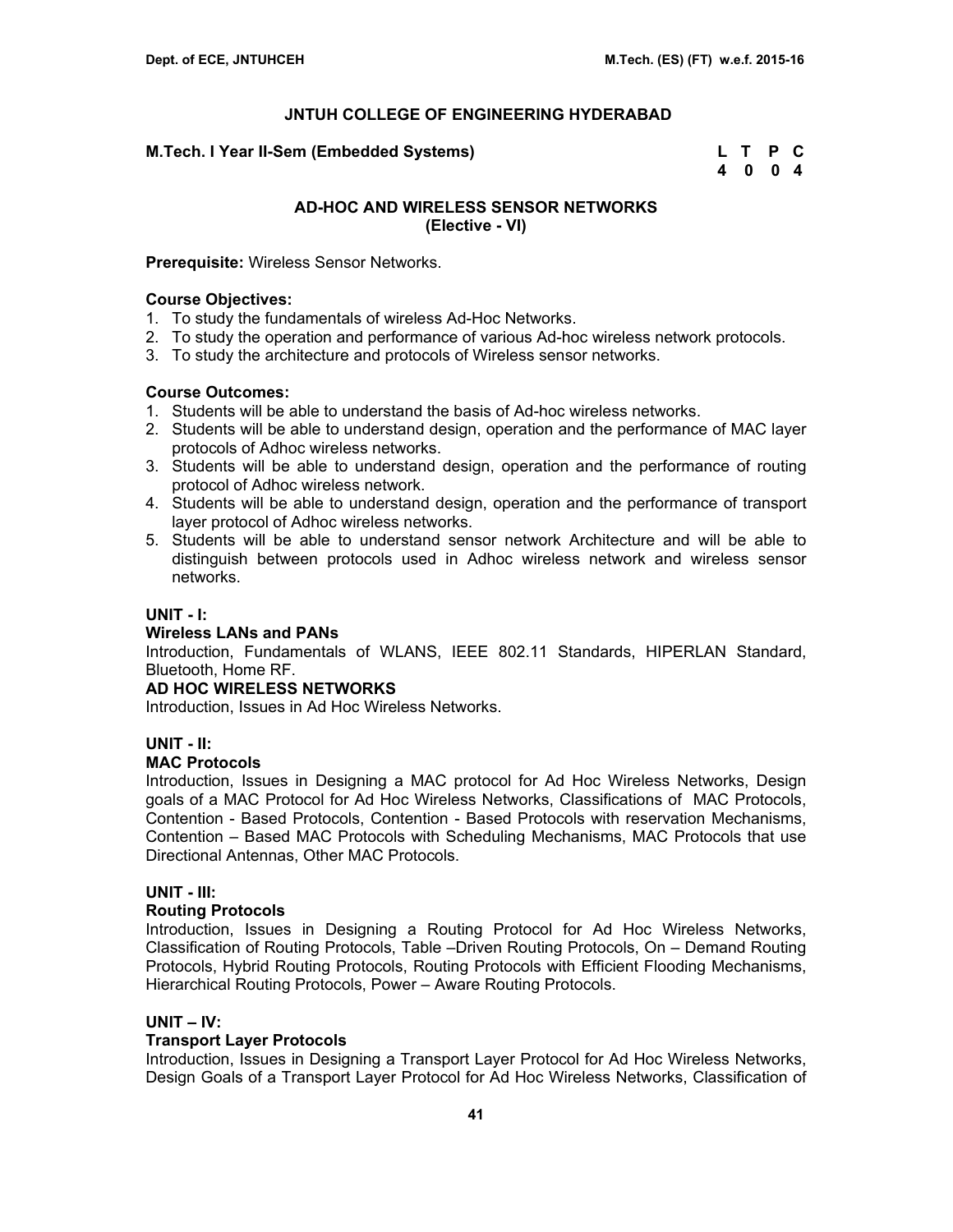Transport Layer Solutions, TCP Over Ad Hoc Wireless Networks, Other Transport Layer Protocol for Ad Hoc Wireless Networks.

# **UNIT – V:**

# **Wireless Sensor Networks**

Introduction, Sensor Network Architecture, Data Dissemination, Data Gathering, MAC Protocols for Sensor Networks, Location Discovery, Quality of a Sensor Network, Evolving Standards, Other Issues.

# **TEXT BOOKS:**

- 1. Ad Hoc Wireless Networks: Architectures and Protocols C. Siva Ram Murthy and B.S.Manoj, 2004, PHI.
- 2. Wireless Ad- hoc and Sensor Networks: Protocols, Performance and Control Jagannathan Sarangapani, CRC Press.

- 1. Ad- Hoc Mobile Wireless Networks: Protocols & Systems, C.K. Toh, 1<sup>st</sup> Ed. Pearson Education.
- 2. Wireless Sensor Networks C. S. Raghavendra, Krishna M. Sivalingam, 2004, Springer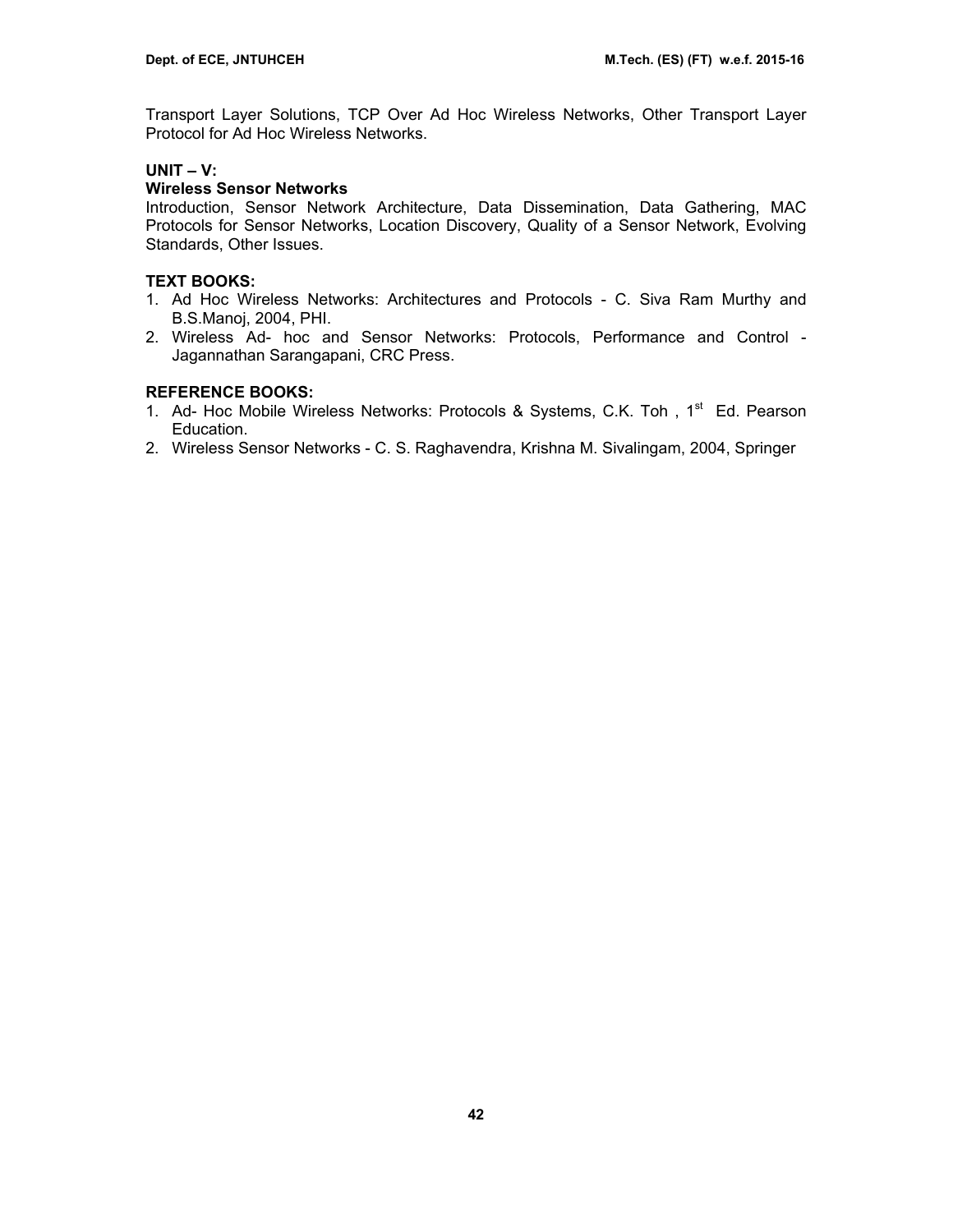**M.Tech. I Year II-Sem (Embedded Systems) L T P C** 

 **4 0 0 4** 

### **DIGITAL SIGNAL PROCESSORS AND CONTROLLERS (Elective – VI)**

### **Prerequisite:** Microprocessors and Micro Controllers

#### **Course Objectives:**

- 1. To provide a comprehensive understanding of various programs of DSP Processors.
- 2. To distinguish between the architectural difference of ARM and DSPs along with floating point capabilities.

### **Course Outcomes:**

The students are

- 1. Expected to learn various DSPs and their architectural features.
- 2. Explore the ARM development towards the functional capabilities of DS Processing.
- 3. Expected to work with ASM level program using the instruction set.
- 4. To explore the selection criteria of DSP / ARM processors by understanding the functional level trade off issues.

### **UNIT-I: Introduction to Digital Signal Processing:**

Introduction, A digital Signal – Processing system, the sampling process, Discrete time sequences, Discrete Fourier Transform (DFT) and Fast Fourier Transform (FFT), linear timeinvariant systems, Digital filters, Decimation and interpolation.

# **Architectures for Programmable DSP devices:**

Basic Architectural features, DSP computational building blocks, Bus Architecture and Memory, Data addressing capabilities, Address generation UNIT, programmability and program execution, speed issues, features for external interfacing. [TEXTBOOK-1]

### **UNIT-II: Programmable Digital Signal Processors:**

Commercial Digital signal-processing Devices, Data Addressing modes of TMS320C54XX processors, memory space of TMS320C54XX processors, program control, TMS320C54XX instructions and programming, On-Chip peripherals, Interrupts of TMS320C54XX processors, Pipeline operation of TMS320C54XX processors. [TEXTBOOK-1]

#### **UNIT-III: Architecture of ARM Processors:**

Introduction to the architecture, Programmer's model- operation modes and states, registers, special registers, floating point registers, Behaviour of the application program status register(APSR)-Integer status flags, Q status flag, GE bits, Memory system-Memory system features, memory map, stack memory, memory protection unit (MPU), Exceptions and Interrupts-what are exceptions?, nested vectored interrupt controller(NVIC), vector table, Fault handling, System control block (SCB), Debug, Reset and reset sequence.

### **Technical Details of ARM Processors:**

General information about Cortex-M3 and cortex M4 processors-Processor type, processor architecture, instruction set, block diagram, memory system, interrupt and exception support, Features of the cortex-M3 and Cortex-M4 Processors-Performance, code density, low power, memory system, memory protection unit, interrupt handling, OS support and system level features, Cortex-M4 specific features, Ease of use, Debug support, Scalability, Compatibility. [TEXTBOOK-2]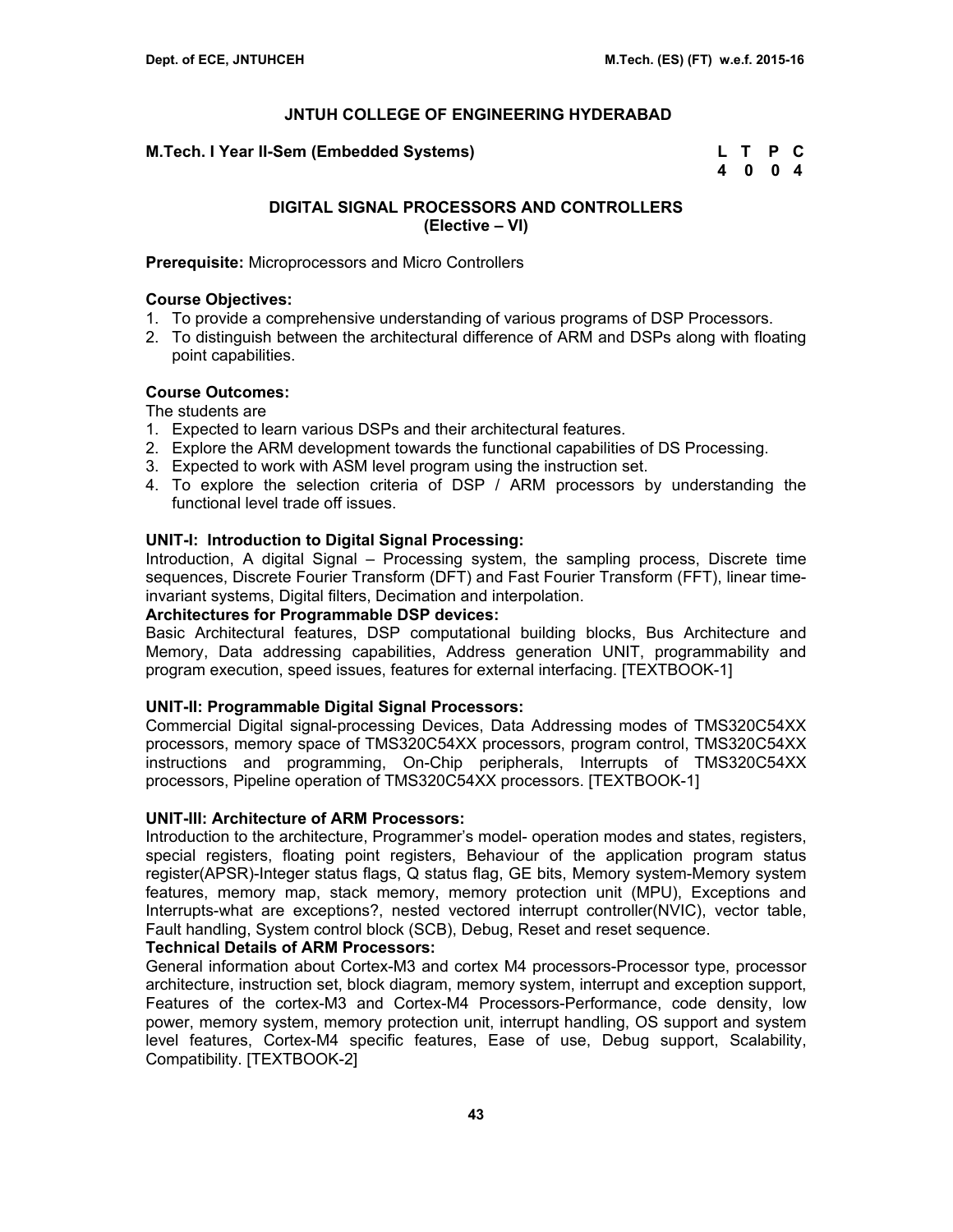### **UNIT-IV:**

**Instruction SET:** Background to the instruction set in ARM Cortex-M Processors, Comparison of the instruction set in ARM Cortex-M Processors, understanding the assembly language syntax, Use of a suffix in instructions, Unified assembly Language (UAL), Instruction set, Cortex-M4-specific instructions, Barrel shifter, Accessing special instructions and special registers in Programming. [TEXTBOOK-2]

**UNIT-V: Floating Point Operations:** About Floating Point Data,Cortex-M4 Floating Point Unit (FPU)- overview, FP registers overview, CPACR register, Floating point register bank, FPSCR, FPU->FPCCR, FPU-> FPCAR, FPU->FPDSCR, FPU->MVFR0, FPU->MVFR1.

### **ARM Cortex-M4 and DSP Applications:**

DSP on a microcontroller, Dot Product example, writing optimised DSP code for the Cortex-M4-Biquad filter, Fast Fourier transform, FIR filter. [TEXTBOOK-2]

### **TEXTBOOKS:**

- 1. Digital Signal Processing- Avtar Singh and S. Srinivasan, Thomson Publications,2004.
- 2. The Definitive Guide to ARM Cortex-M3 and Cortex-M4 Processors by Joseph Yiu, Elsevier Publications, Third edition.

#### **REFERENCES:**

1. ARM System Developer's Guide Designing and Optimizing System Software by Andrew N. SLOSS, Dominic SYMES, Chris WRIGHT, Elsevier Publications, 2004.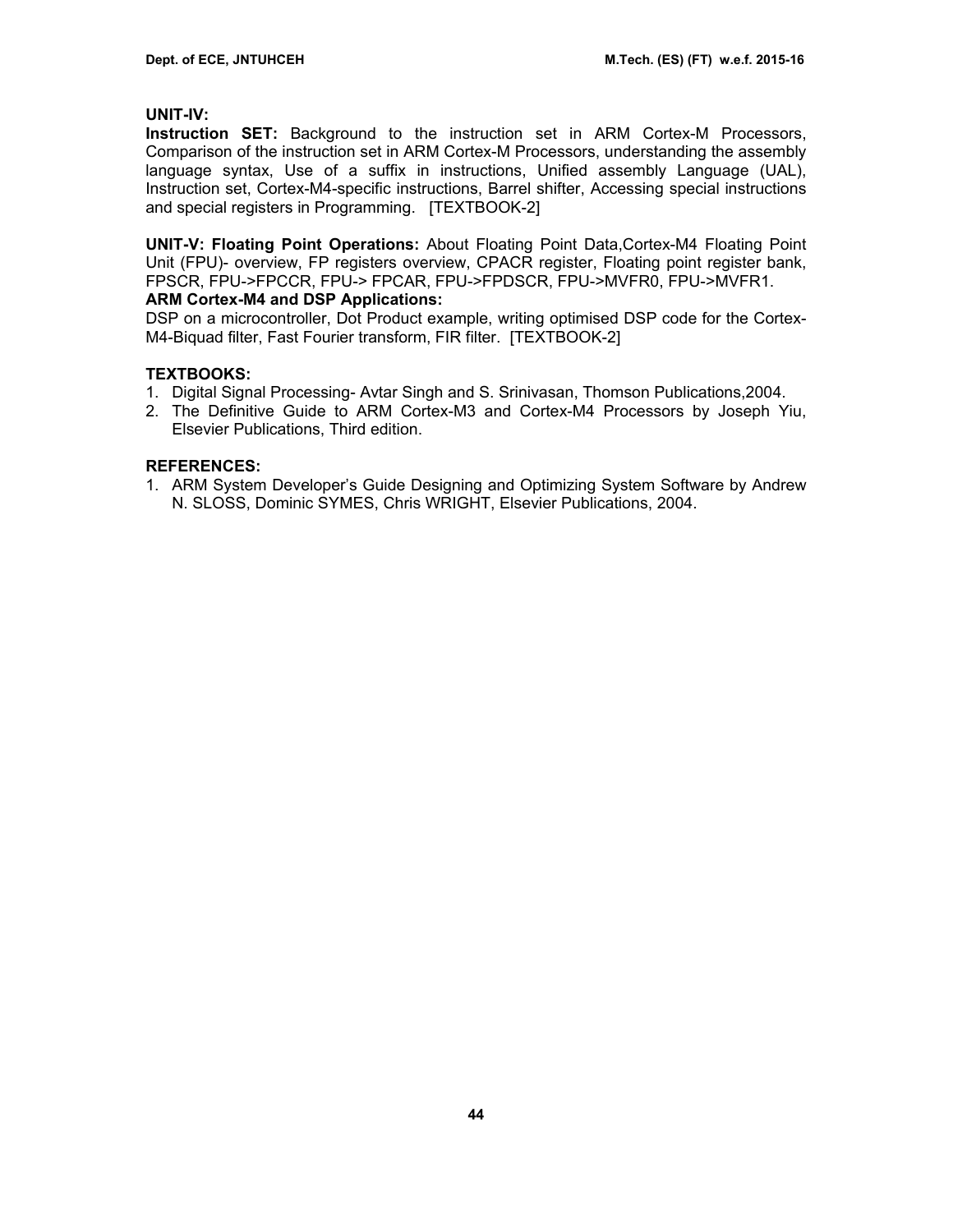### **M.Tech. I Year II-Sem (Embedded Systems) L T P C**

 **4 0 0 4** 

### **MODERN CONTROL THEORY (Elective – VI)**

### **Prerequisite:** Control Systems

### **Course Objectives:**

- 1. To explain the concepts of basics and modern control system for the real time analysis and design of control systems.
- 2. To explain the concepts of state variables analysis.
- 3. To study and analyze non linear systems.
- 4. To analyze the concept of stability for nonlinear systems and their categorization.
- 5. To apply the comprehensive knowledge of optimal theory for Control Systems.

### **Course Outcomes:**

Upon completion of this course, students should be able to:

- 1. Various terms of basic and modern control system for the real time analysis and design of control systems.
- 2. To perform state variables analysis for any real time system.
- 3. Apply the concept of optimal control to any system.
- 4. Able to examine a system for its stability, controllability and observability.
- 5. Implement basic principles and techniques in designing linear control systems.
- 6. Formulate and solve deterministic optimal control problems in terms of performance indices.
- 7. Apply knowledge of control theory for practical implementations in engineering and network analysis.

### **UNIT I: Mathematical Preliminaries and State Variable Analysis:**

Fields, Vectors and Vector Spaces – Linear combinations and Bases – Linear Transformations and Matrices – Scalar Product and Norms – Eigen values, Eigen Vectors and a Canonical form representation of Linear systems – The concept of state – State space model of Dynamic systems – Time invariance and Linearity – Non uniqueness of state model – State diagrams for Continuous-Time State models - Existence and Uniqueness of Solutions to Continuous-Time State Equations – Solutions of Linear Time Invariant Continuous-Time State Equations – State transition matrix and it's properties. Complete solution of state space model due to zero input and due to zero state.

### **UNIT II: Controllability and Observability:**

General concept of controllability – Controllability tests, different state transformations such as diagonalization, Jordon canonical forms and Controllability canonical forms for Continuous-Time Invariant Systems – General concept of Observability – Observability tests for Continuous-Time Invariant Systems – Observability of different State transformation forms.

### **UNIT III: State Feedback Controllers and Observers:**

State feedback controller design through Pole Assignment, using Ackkermans formula– State observers: Full order and Reduced order observers.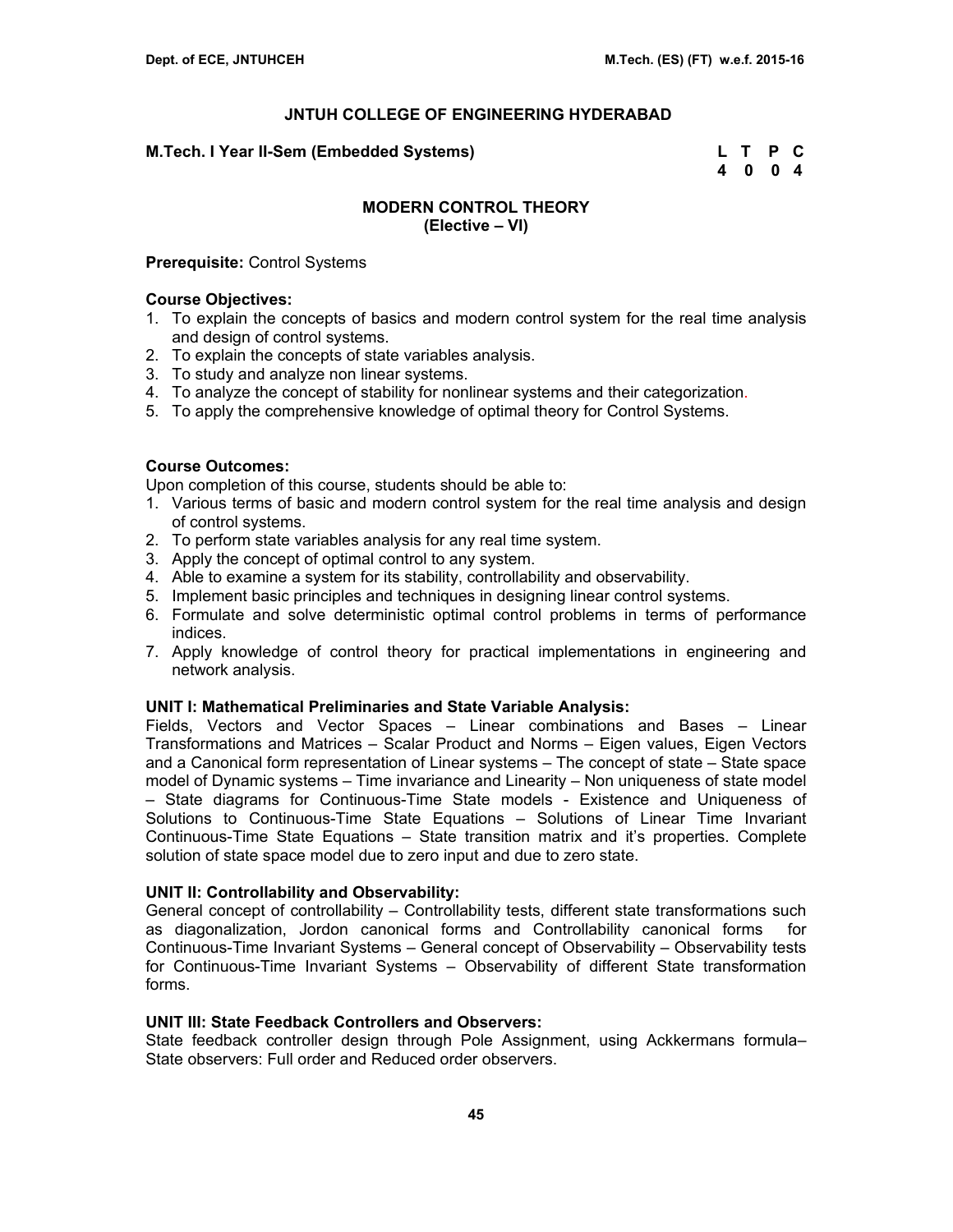#### **UNIT IV: Non-Linear Systems:**

Introduction – Non Linear Systems - Types of Non-Linearities – Saturation – Dead-Zone - Backlash – Jump Phenomenon etc; Linearization of nonlinear systems, Singular Points and its types– Describing function–describing function of different types of nonlinear elements, – Stability analysis of Non-Linear systems through describing functions. Introduction to phaseplane analysis, Method of Isoclines for Constructing Trajectories, Stability analysis of nonlinear systems based on phase-plane method.

### **UNIT V: Stability Analysis:**

Stability in the sense of Lyapunov, Lyapunov's stability and Lypanov's instability theorems - Stability Analysis of the Linear continuous time invariant systems by Lyapunov second method – Generation of Lyapunov functions – Variable gradient method – Krasooviski's method.

### **TEXT BOOKS:**

- 1.M.Gopal, Modern Control System Theory, New Age International 1984
- 2. Ogata. K, Modern Control Engineering, Prentice Hall 1997
- 3. N K Sinha, Control Systems, New Age International  $-3^{rd}$  edition.

### **REFERENCES:**

1. Donald E.Kirk, Optimal Control Theory an Introduction, Prentice - Hall Network series - First edition.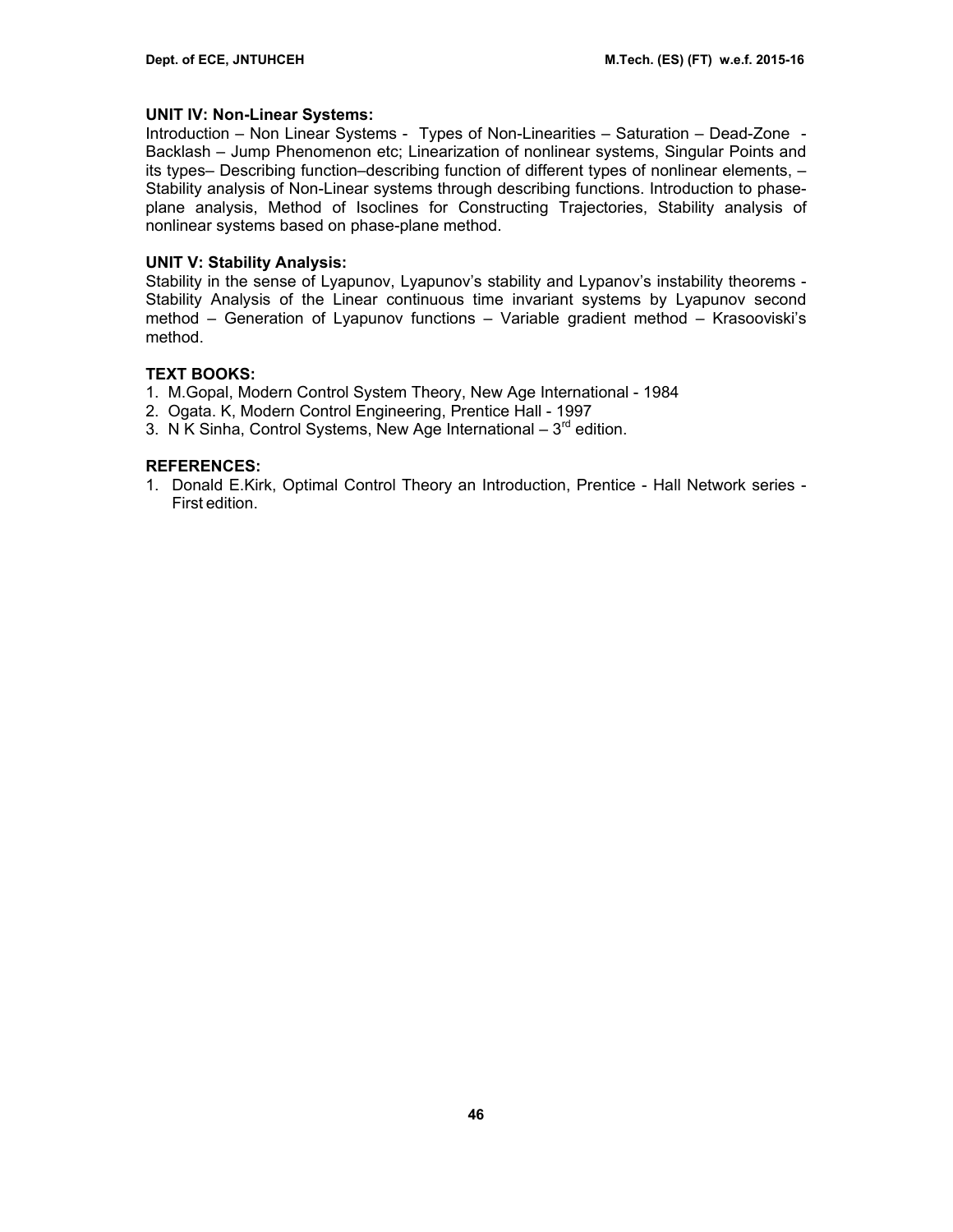# **M.Tech. I Year II-Sem (Embedded Systems)**

| M.Tech. I Year II-Sem (Embedded Systems) | L T P C |  |
|------------------------------------------|---------|--|
|                                          | 4 0 0 4 |  |

# **OPTIMIZATION TECHNIQUES (Elective- VII )**

### **Prerequisite:** None

# **Course Objectives:**

- 1. To understand the theory of optimization methods and algorithms developed for solving various types of optimization problems.
- 2. To develop an interest in applying optimization techniques in problems of Engineering and Technology
- **3.** To apply the mathematical results and numerical techniques of optimization theory to concrete Engineering problems.

# **Course Outcomes:**

Upon the completion of this course, the student will be able to

- 1. Know basic theoretical principles in optimization
- 2. formulate optimization models and obtain solutions for optimization;
- 3. apply methods of sensitivity analysis and analyze post processing of results

# **UNIT – I**

# **Introduction and Classical Optimization Techniques:**

Statement of an Optimization problem – design vector – design constraints – constraint surface – objective function – objective function surfaces – classification of Optimization problems.

### **Classical Optimization Techniques**

Single variable Optimization – multi variable Optimization without constraints – necessary and sufficient conditions for minimum/maximum – multivariable Optimization with equality constraints.

Solution by method of Lagrange multipliers – multivariable Optimization with inequality constraints – Kuhn – Tucker conditions.

# **UNIT – II**

### **Linear Programming**

Standard form of a linear programming problem – geometry of linear programming problems – definitions and theorems – solution of a system of linear simultaneous equations – pivotal reduction of a general system of equations – motivation to the simplex method – simplex algorithm.

### **UNIT – III**

### **Transportation Problem**

Finding initial basic feasible solution by north – west corner rule, least cost method and Vogel's approximation method – testing for optimality of balanced transportation problems.

### **Unconstrained Nonlinear Programming:**

One – dimensional minimization methods: Classification, Fibonacci method and Quadratic interpolation method

### U**NIT – IV**

### **Unconstrained Optimization Techniques**

Uni-variate method, Powell's method and steepest descent method.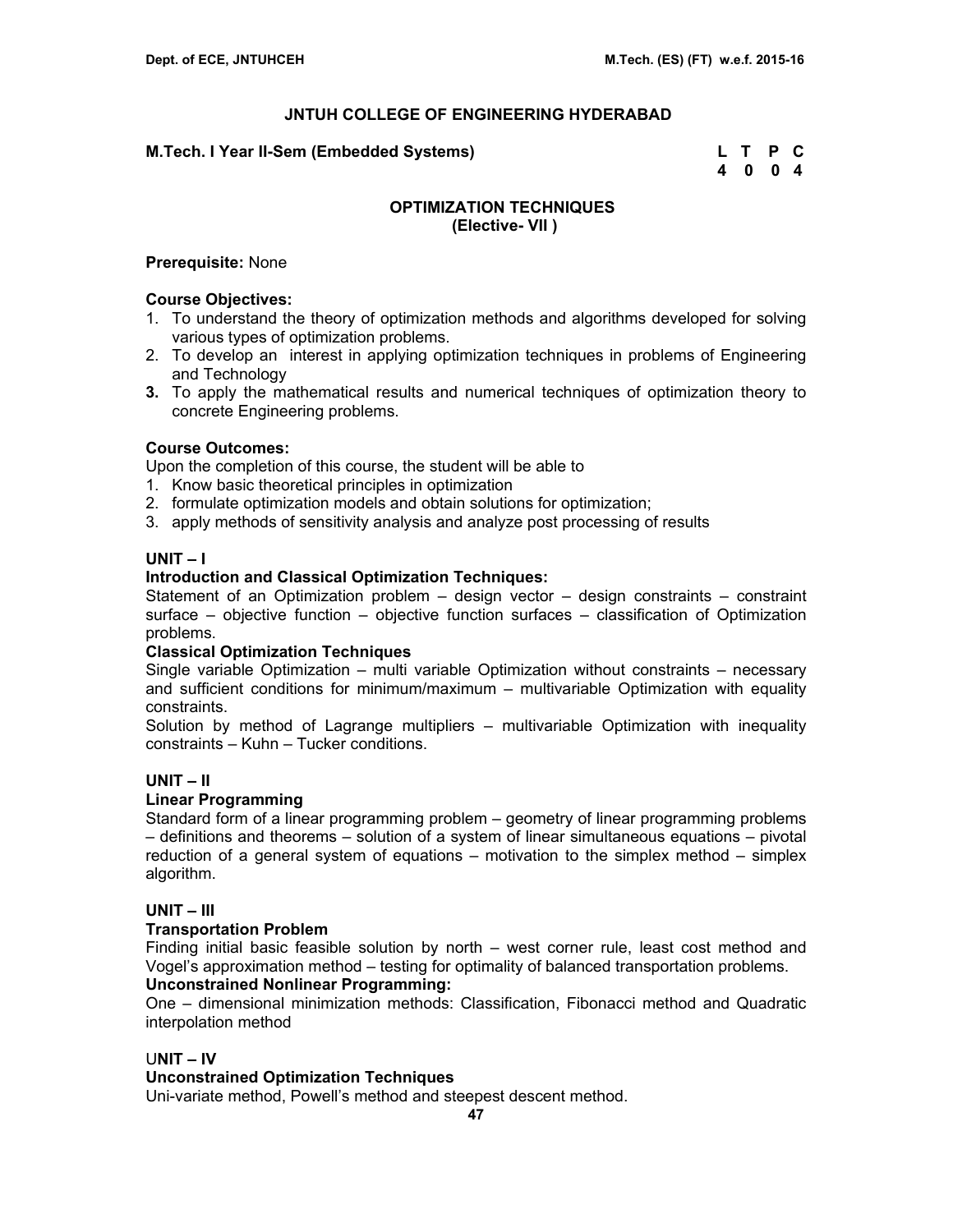### **Constrained Nonlinear Programming:**

Characteristics of a constrained problem, Classification, Basic approach of Penalty Function method; Basic approach of Penalty Function method; Basic approaches of Interior and Exterior penalty function methods. Introduction to convex Programming Problem.

# **UNIT – V**

# **Dynamic Programming:**

Dynamic programming multistage decision processes – types – concept of sub optimization and the principle of optimality – computational procedure in dynamic programming – examples illustrating the calculus method of solution - examples illustrating the tabular method of solution.

# **TEXT BOOKS:**

- 1. "Engineering optimization: Theory and practice"-by S. S.Rao, New Age International (P) Limited,  $3<sup>rd</sup>$  edition, 1998.
- 2. "Introductory Operations Research" by H.S. Kasene & K.D. Kumar, Springer(India), Pvt. LTd.

# **REFERENCES:**

- 1 "Optimization Methods in Operations Research and systems Analysis" by K.V. Mital and C. Mohan, New Age International (P) Limited, Publishers, 3<sup>rd</sup> edition, 1996.
- 2. Operations Research by Dr. S.D.Sharma.
- 3. "Operations Research: An Introduction" by H.A. Taha, PHI Pvt. Ltd.,  $6<sup>th</sup>$  edition
- 4. Linear Programming by G. Hadley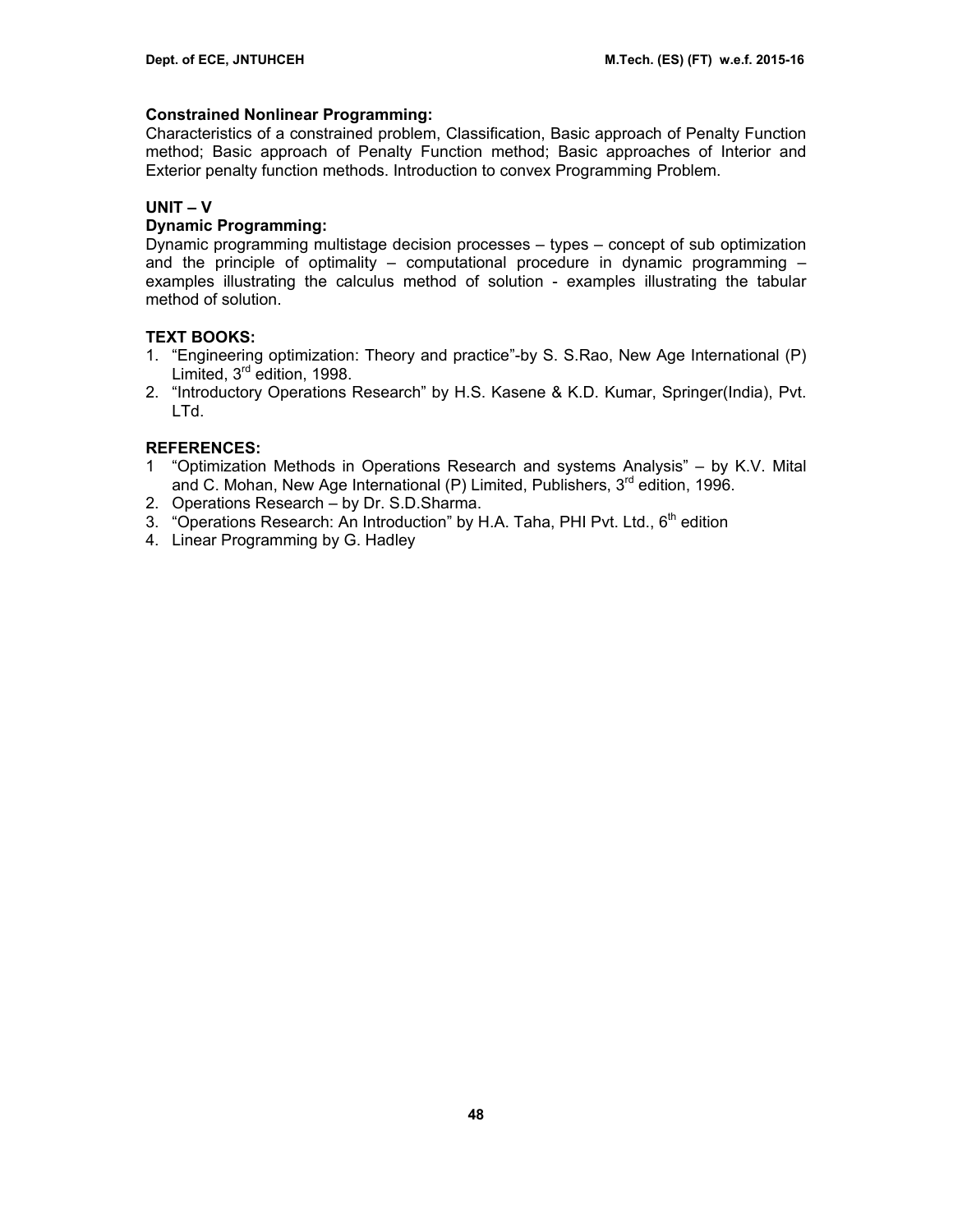### **M.Tech. I Year II-Sem (Embedded Systems) L T P C**

 **4 0 0 4** 

# **ROBOTICS**

# **(Elective – VII)**

### **Prerequisite:**

Introduction to Signals, Systems & Circuits Analytical Foundations of Electronics and Communication Engineering, Linear Systems Elements of Control

### **Course Objectives:**

- 1. This introductory course is valuable for students who wish to learn about robotics through a study of industrial robot systems analysis and design.
- 2. This course is suited to students from engineering and science backgrounds that wish to broaden their knowledge through working on a subject that integrates multi-disciplinary technologies.

# **Course Outcomes:**

Upon the completion of this course, the student will be able to:

- 1. Describe the various elements that make an industrial robot system
- 2. Discuss various applications of industrial robot systems
- 3. Analyze robot manipulators in terms of their kinematics, kinetics, and control
- 4. Model robot manipulators and analyze their performance, through running simulations using a MATLAB-based Robot Toolbox
- 5. Select an appropriate robotic system for a given application and discuss the limitations of such a system
- 6. Program and control an industrial robot system that performs a specific task.

# **UNIT - I: Introduction & Basic Definitions**

History pf robots-robot anatomy, Coordinate Systems , Human arm Characteristics , Cartesian , Cylindrical, Polar, coordinate frames , mapping transform.

### **UNIT - II: Kinematics – Inverse Kinematics**

Kinematics , Mechanical structure and notations , description of links and joints , Denavit Hatenberg notation , manipulator transformation matrix , examples inverse kinematics.

### **UNIT - III: Differential Motion – Statics – Dynamic Modeling**

Velocity Propagation along links, manipulator Jacobian – Jacobian singularities – Lagrange Euler formulation Newton Euler formulation basics of trajectory planning.

### **UNIT - IV: Robot Systems : Actuators Sensors and Vision**

Hydraulic and Electrical Systems Including Pumps, valves, solenoids, cylinders, stepper motors, Encoders and AC Motors Range and use of sensors, Microswitches, Resistance Transducers, Piezo-electric, Infrared and Lasers Applications of Sensors : Reed Switches, Ultrasonic, Barcode Readers and RFID – Fundamentals of Robotic vision.

### **UNIT - V: Robots and Applications.**

Industrial Applications – Processing applications – Assembly applications, Inspection applications , Non Industrial applications.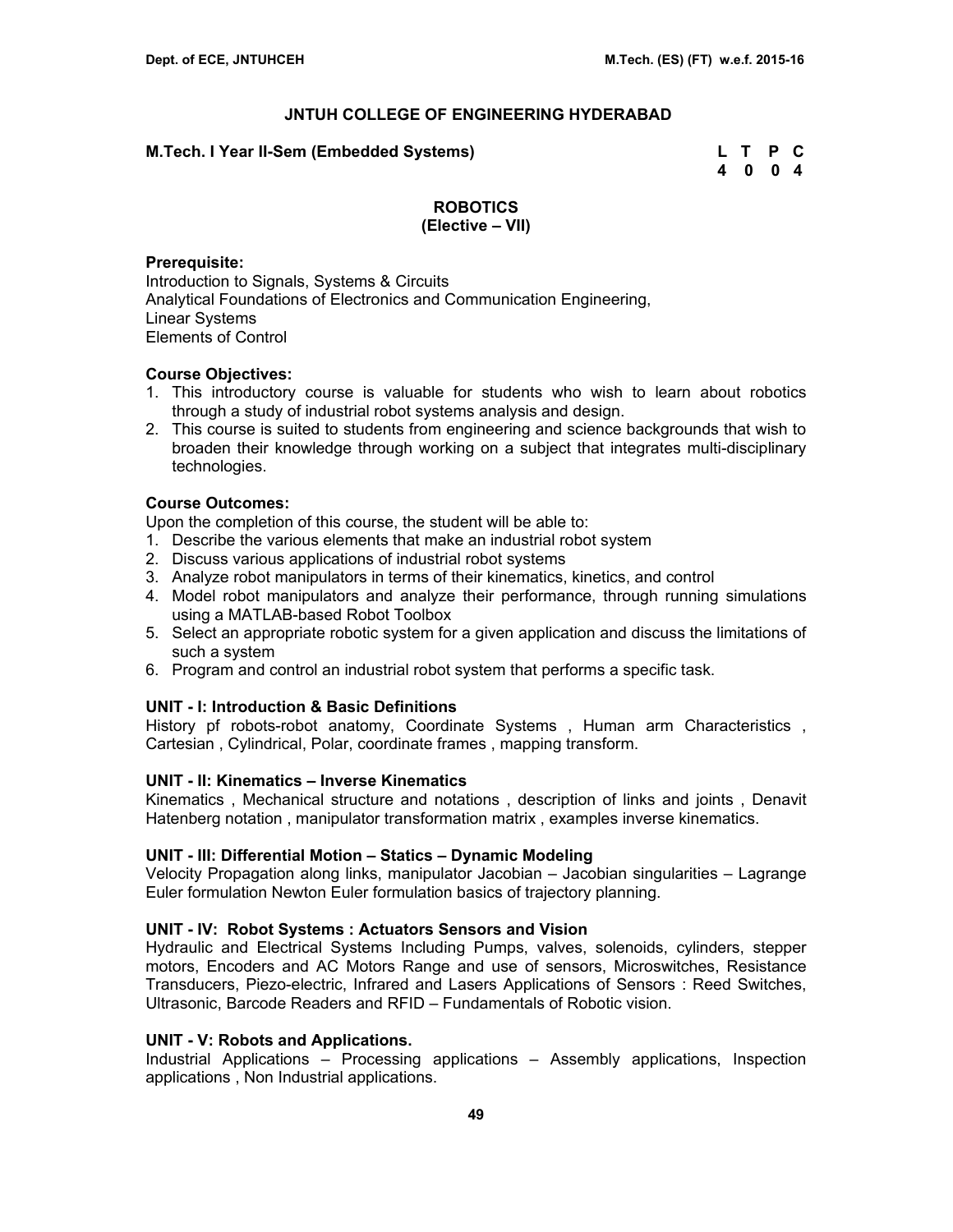# **TEXT BOOKS:**

- 1. Robotics and Control : R.K. Mittal and I.J. Nagarath, TMH 2003.
- 2. Introduction to Robotics P.J. Mckerrow, ISBN: 0201182408
- 3. Introduction to Robotics S. Nikv, 2001, Prentice Hall,
- 4. Mechatronics and Robotics: Design & Applications A. Mutanbara, 1999, CRC Press.

# **REFERENCE BOOKS:**

Robotics – K.S. Fu, R.C. Gonzalez and C.S.G. Lee, 2008, TMH.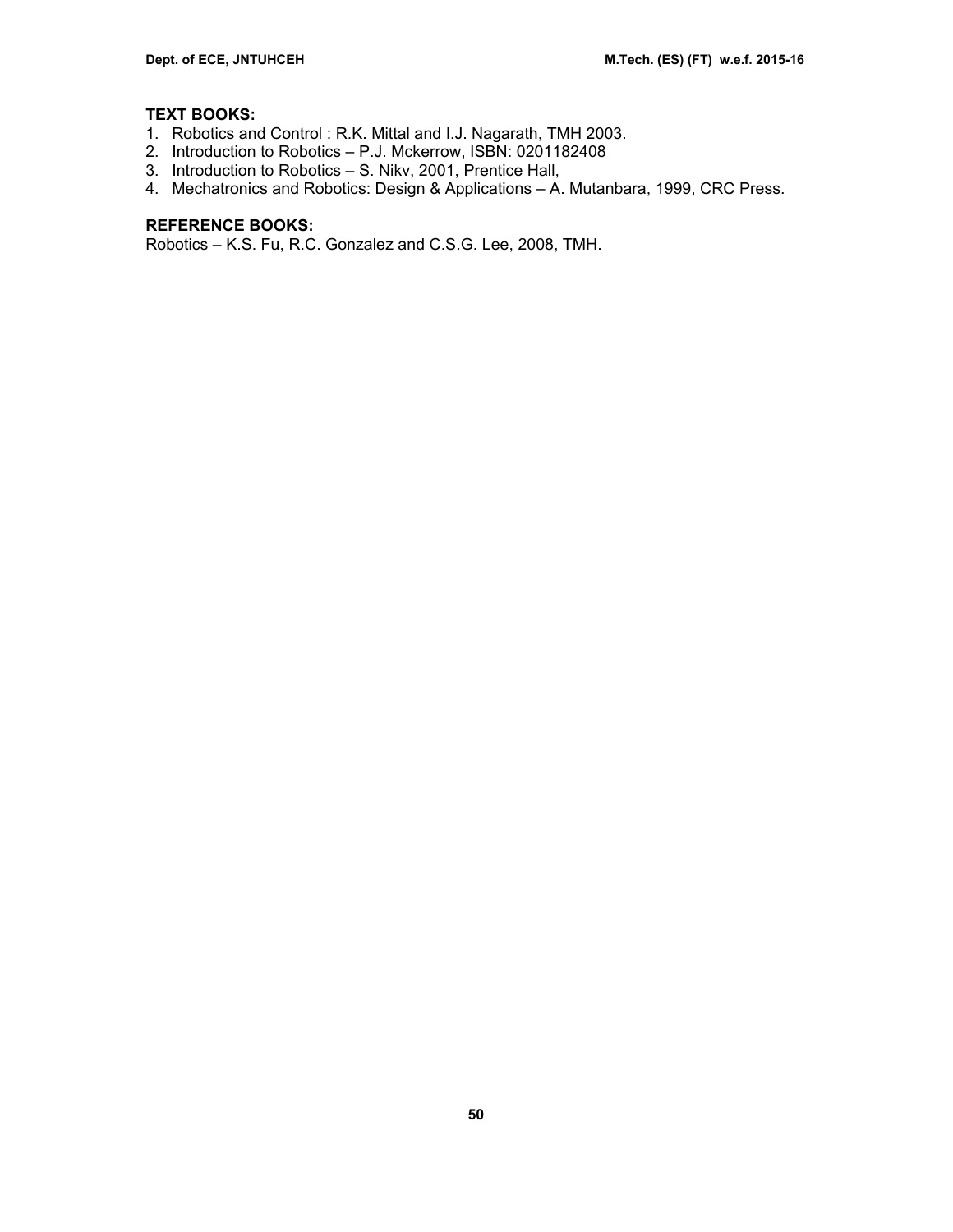### **M.Tech. I Year II-Sem (Embedded Systems)**

| M.Tech. I Year II-Sem (Embedded Systems) | L T P C |  |
|------------------------------------------|---------|--|
|                                          | 4 0 0 4 |  |

# **NETWORK SECURITY AND CRYPTOGRAPHY (Elective – VIII)**

### **Prerequisite: None**

### **Course Objectives:**

- 1. Understand the basic concept of Cryptography and Network Security, their mathematical models
- 2. To provide deeper understanding of application to network security, threats/vulnerabilities to networks and countermeasures
- 3. To create an understanding of Authentication functions the manner in which Message Authentication Codes and Hash Functions works
- 4. To provide familiarity in Intrusion detection and Firewall Design Principles

# **Course Outcomes:**

After completion of this course, the student shall be able to:

- 1. Describe computer and network security fundamental concepts and principles
- 2. Identify and assess different types of threats, malware, spyware, viruses, vulnerabilities
- 3. Encrypt and decrypt messages using block ciphers
- 4. Describe the inner-workings of today's remote exploitation and penetration techniques
- 5. Describe the inner-workings of popular encryption algorithms, digital signatures, certificates, anti-cracking techniques, and copy-right protections
- 6. Demonstrate the ability to select among available network security technology and protocols such as IDS, IPS, firewalls, SSL, SSH, IPSec, TLS, VPNs, etc.
- 7. Analyze key agreement algorithms to identify their weaknesses

**UNIT- I: Introduction :** Attacks, Services and Mechanisms, Security attacks, Security services, A Model for Internetwork security, Classical Techniques: Conventional Encryption model, Steganography, Classical Encryption Techniques.

**Modern Techniques :** Simplified DES, Block Cipher Principles, Data Encryption standard, Strength of DES, Block Cipher Design Principles.

**UNIT- II: Encryption :** Triple DES, International Data Encryption algorithm, Blowfish, RC5, Characteristics of Advanced Symmetric block cifers.

### **Conventional Encryption**

Placement of Encryption function, Traffic confidentiality, Key distribution, Random Number Generation.

**UNIT - III: Public Key Cryptography :**Principles, RSA Algorithm, Key Management, Diffie-Hellman Key exchange, Elliptic Curve Cryptograpy.

**Number Theory :** Prime and Relatively prime numbers, Modular arithmetic, Fermat's and Euler's theorems, Testing for primality, Euclid's Algorithm, the Chinese remainder theorem, Discrete logarithms.

### **UNIT- IV: Message Authentication and Hash Functions**

Authentication requirements and functions, Message Authentication, Hash functions, Security of Hash functions and MACs.

**Hash and Mac Algorithms** MD File, Message digest Algorithm, Secure Hash Algorithm. Digital signatures and Authentication protocols: Digital signatures, Authentication Protocols, Digital signature standards.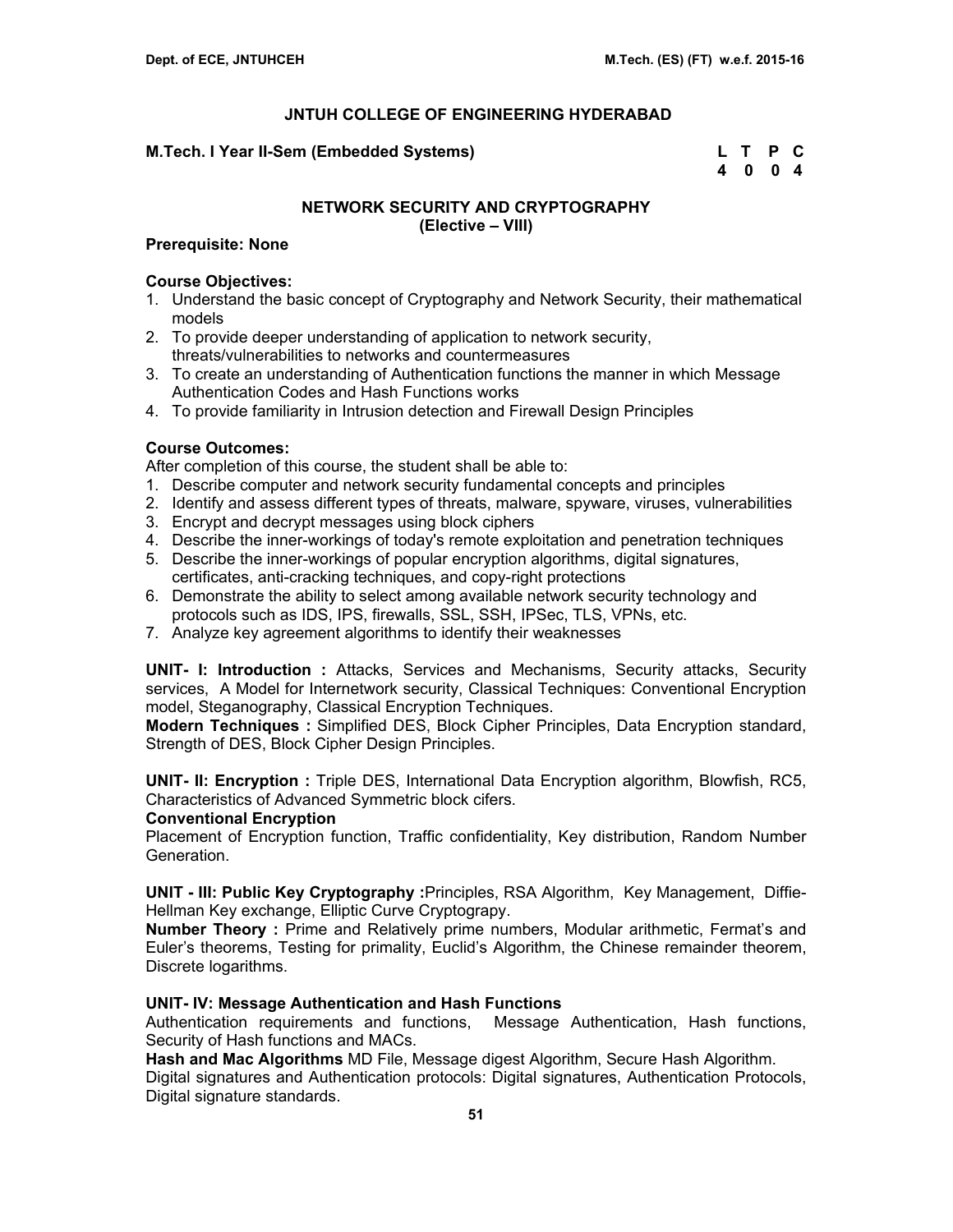**Authentication Applications** Kerberos, Electronic Mail Security: Pretty Good Privacy, S/MIME.

**UNIT – V: IP Security** Overview, Architecture, Authentication, Encapsulating Security Payload, Key Management. Web Security: Web Security requirements, Secure sockets layer and Transport layer security, Secure Electronic Transaction.

**Intruders, Viruses and Worms:** Intruders, Viruses and Related threats.

**Fire Walls:** Fire wall Design Principles, Trusted systems.

# **TEXT BOOKS:**

- 1. Cryptography and Network Security: Principles and Practice William Stallings, Pearson Education.
- 2. Network Security Essentials (Applications and Standards) by William Stallings Pearson Education.

- 1. Fundamentals of Network Security by Eric Maiwald (Dreamtech press)
- 2. Network Security Private Communication in a Public World by Charlie Kaufman, Radia Perlman and Mike Speciner, Pearson/PHI.
- 3. Principles of Information Security, Whitman, Thomson.
- 4. Network Security: The complete reference, Robert Bragg, Mark Rhodes, TMH
- 5. Introduction to Cryptography, Buchmann, Springer.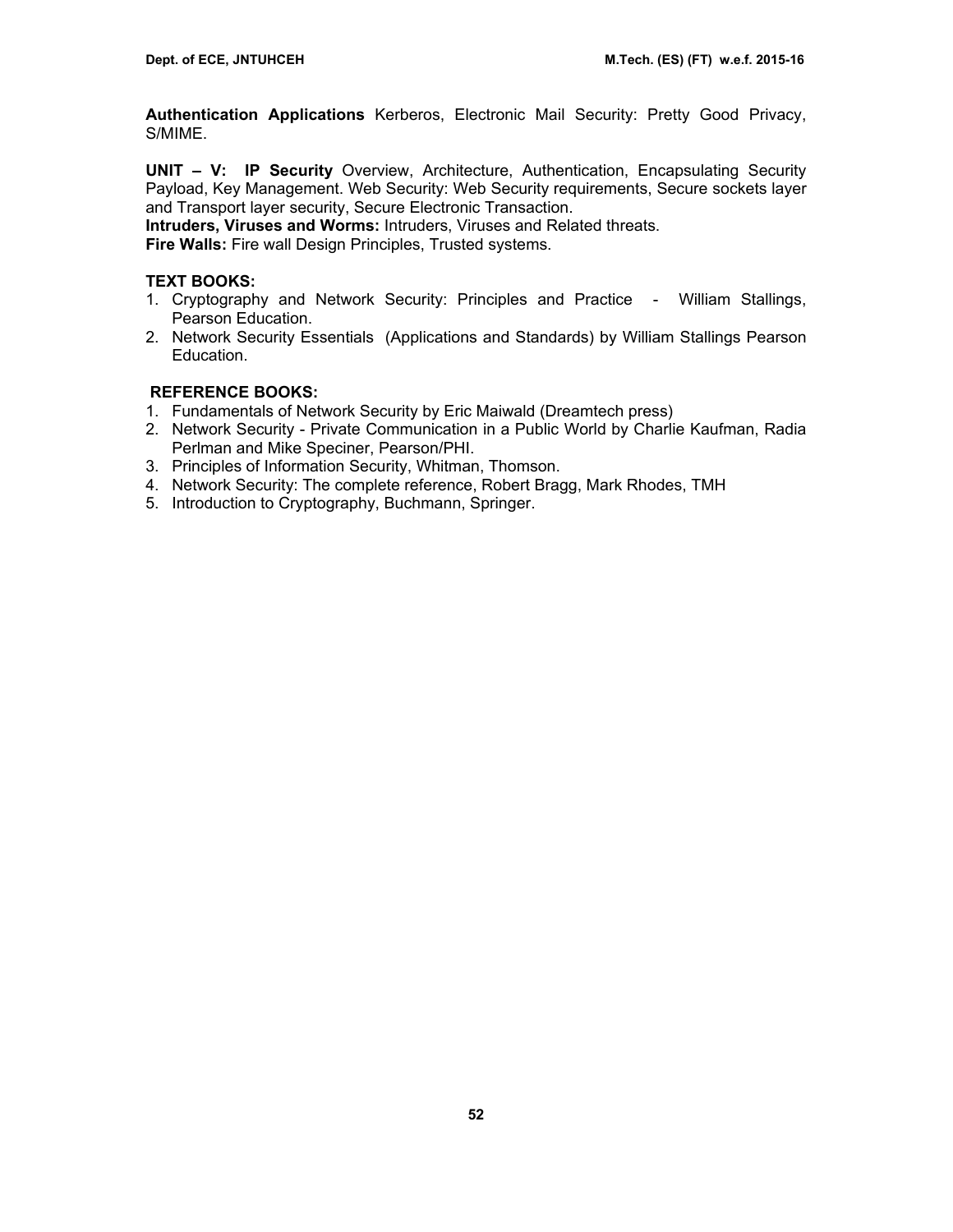### **M.Tech. I Year II-Sem (Embedded Systems)**

| M.Tech. I Year II-Sem (Embedded Systems) | L T P C |  |
|------------------------------------------|---------|--|
|                                          | 4004    |  |

#### **MOBILE COMPUTING (Elective – VIII)**

### **Prerequisites:**

- 1. Computer Networks
- 2. Distributed Systems OR Distributed Operating Systems OR Advanced Operating Systems

### **Course Objectives:**

- 1. To make the student understand the concept of mobile computing paradigm, its novel applications and limitations.
- 2. To understand the typical mobile networking infrastructure through a popular GSM protocol
- 3. To understand the issues and solutions of various layers of mobile networks, namely MAC layer, Network Layer & Transport Layer
- 4. To understand the database issues in mobile environments & data delivery models.
- 5. To understand the ad hoc networks and related concepts.
- 6. To understand the platforms and protocols used in mobile environment.

# **Course Outcomes:**

- 1. Able to think and develop new mobile application.
- 2. Able to take any new technical issue related to this new paradigm and come up with a solution(s).
- 3. Able to develop new ad hoc network applications and/or algorithms/protocols.
- 4. Able to understand & develop any existing or new protocol related to mobile environment

### **UNIT - I**

**Introduction :** Mobile Communications, Mobile Computing – Paradigm, Promises/Novel Applications and Impediments and Architecture; Mobile and Handheld Devices, Limitations of Mobile and Handheld Devices.GSM – Services, System Architecture, Radio Interfaces, Protocols, Localization, Calling, Handover, Security, New Data Services, GPRS, CSHSD, DECT.

### **UNIT –II**

 **(Wireless) Medium Access Control (MAC) :** Motivation for a specialized MAC (Hidden and exposed terminals, Near and far terminals), SDMA, FDMA, TDMA, CDMA, Wireless LAN/(IEEE 802.11)

**Mobile Network Layer :** IP and Mobile IP Network Layers, Packet Delivery and Handover Management, Location Management, Registration, Tunneling and Encapsulation, Route Optimization, DHCP.

### **UNIT –III**

**Mobile Transport Layer :** Conventional TCP/IP Protocols, Indirect TCP, Snooping TCP, Mobile TCP, Other Transport Layer Protocols for Mobile Networks.

**Database Issues :** Database Hoarding & Caching Techniques, Client-Server Computing & Adaptation, Transactional Models, Query processing, Data Recovery Process & QoS Issues.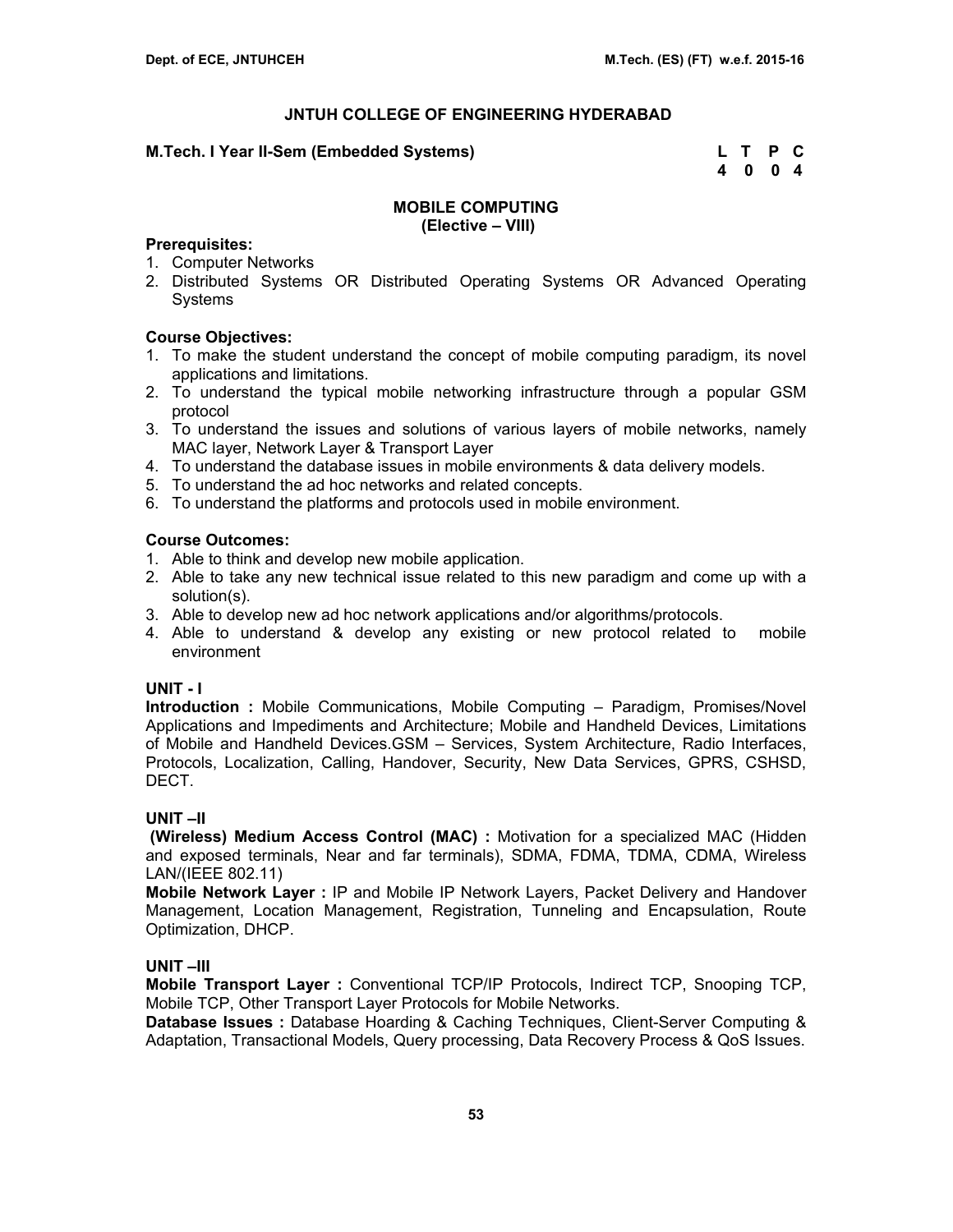# **UNIT IV**

**Data Dissemination and Synchronization :** Communications Asymmetry, Classification of Data Delivery Mechanisms, Data Dissemination, Broadcast Models, Selective Tuning and Indexing Methods, Data Synchronization – Introduction, Software, and Protocols

# **UNIT V**

**Mobile Ad hoc Networks (MANETs) :** Introduction, Applications & Challenges of a MANET, Routing, Classification of Routing Algorithms, Algorithms such as DSR, AODV, DSDV, Mobile Agents, Service Discovery.

**Protocols and Platforms for Mobile Computing :** WAP, Bluetooth, XML, J2ME, JavaCard, PalmOS, Windows CE, Symbian OS, Linux for Mobile Devices, Android.

### **Text Books:**

- 1. Jochen Schiller, "Mobile Communications", Addison-Wesley, Second Edition, 2009.
- 2. Raj Kamal, "Mobile Computing", Oxford University Press, 2007, ISBN: 0195686772

- 1. The CDMA 2000 System for Mobile Communications Vieri Vaughi, Alexander Damn Jaonvic – Pearson.
- 2. Adalestein Fundamentals of Mobile & Parvasive Computing, 2008, TMH.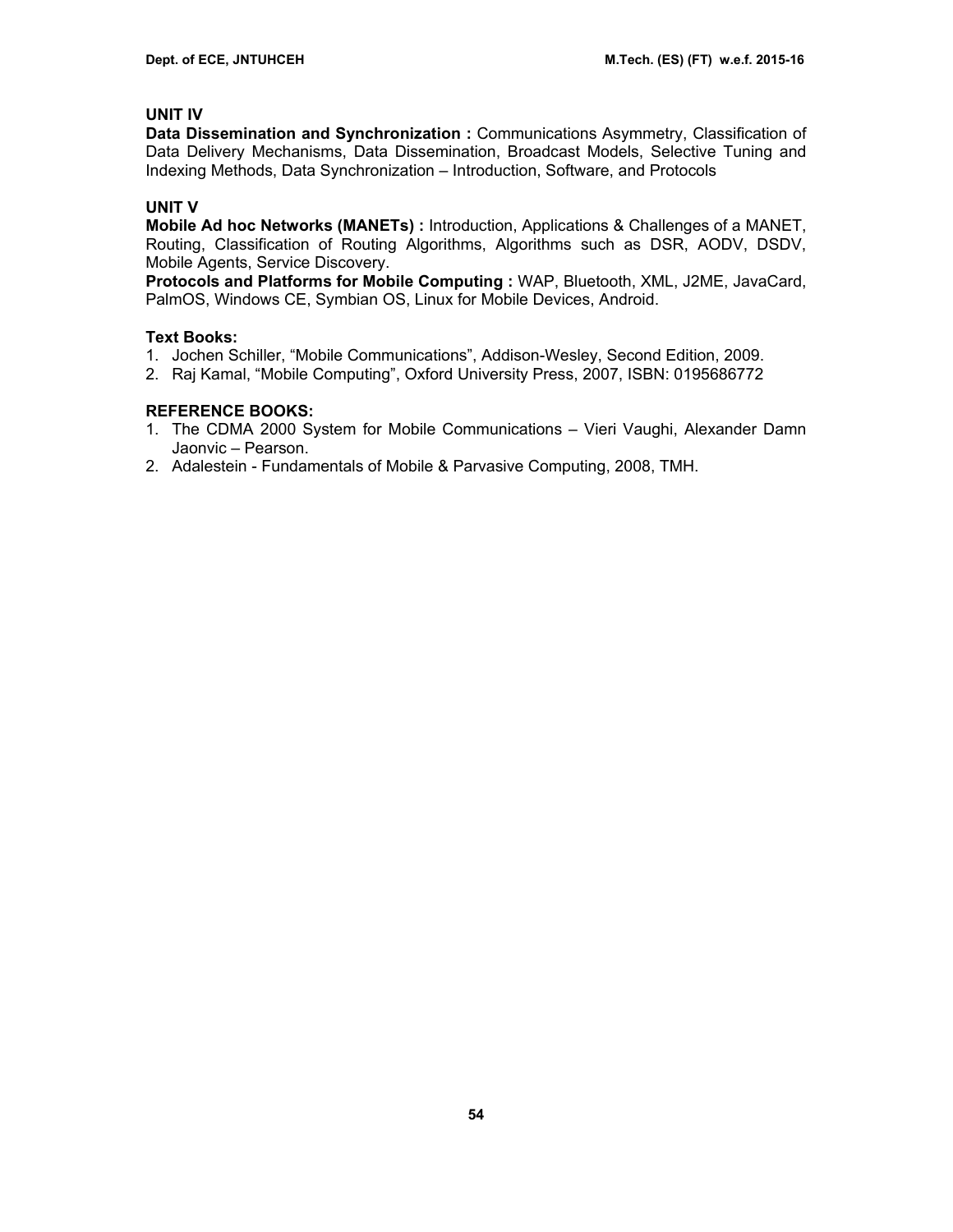### **M.Tech. I Year II-Sem (Embedded Systems) L T P C**

 **4 0 0 4** 

### **HIGH SPEED NETWORKS (Elective-VIII)**

### **Prerequisite:** Computer Networks

### **Course Objectives:**

At the end of the course, the students will be able to:

- 1. understand of switching and data transmission.
- 2. Familiarize the students with the error correction and detection techniques.
- 3. Understanding of basic principles of Multiple Access, Frame Relay and ATM
- 4. Obtain the knowledge of Logical Addressing, Transport layer protocols, congestion control mechanism and Domain Name System
- 5. Gain an expertise in areas like Logical Network Design and routing protocols.

### **Course Outcomes:**

After completing this course the student must demonstrate the knowledge and ability to

- 1. Independently understand the basic data transmission and data link layer concepts.
- 2. Understand and explain error correction and detection.
- 3. Analyze the details of network layer protocols and transport layer protocols
- 4. Design different types of network topologies.
- 5. Analyze and compare various routing protocols.

# **UNIT I**

### **Switching and Data Transmission**

ISO-OSI reference model. TCP/IP reference model, Circuit-switched networks, Datagram networks, Virtual-circuit networks, Structure of a switch, Telephone network, Dial-up modems, Digital Subscriber line, Cable TV networks

#### **Data Link Layer**

**Error Detection and Correction:** Introduction, Block coding, Linear Block codes, Cyclic codes, Checksum - **Data Link Control:** Framing, Flow and Error control, Protocols, Noiseless channels, Noisy channels, HDLC, Point-to-Point Protocol

# **UNIT II**

**Multiple Access:** Random Access, Controlled Access, Channelization – **Connecting Devices:** Connecting LANs, Backbone Networks, Virtual LANs.

### **High Speed Networks**

**Frame Relay**: Packet-Switching Networks, Frame Relay Networks – **Asynchronous Transfer Mode (ATM)** : ATM Protocol Architecture, ATM Logical Connections, ATM Cells, ATM Service Categories, ATM Adaptation Layer (AAL)- **High-Speed LANs** : The Emergence of High-Speed LANs, Ethernet, Fiber Channel, Wireless LANs.

# **UNIT III**

### **Network Layer**

**Logical Addressing:** IPv4 Addresses, IPv6 Addresses, - **Internet Protocol:**  Internetworking, IPv4, IPv6, Transition from IPv4 to IPv6 - **Network Delivery - Routing:**  Forwarding, Unicast Routing Protocols, Multicast Routing Protocols

### **Transport Layer and Application Layer**

**Protocols:** Process-to-Process delivery, User Datagram Protocol (UDP), TCP, SCTP - **Congestion control:** Data traffic, Congestion, Congestion control, Quality of Service.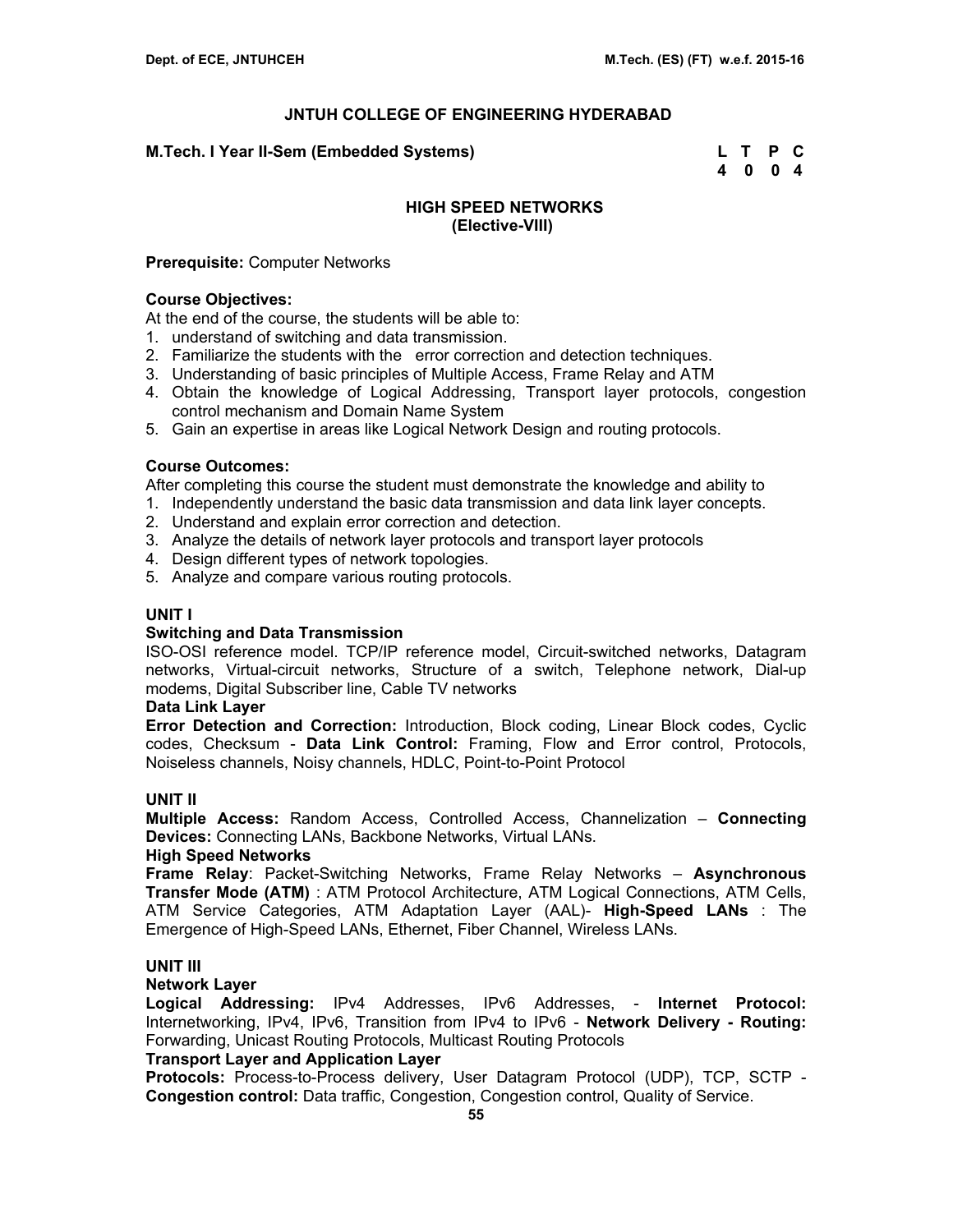### **UNIT IV**

**Domain Name System:** Name space, Domain Name Space, Distribution of Name Space, DNS in the internet, Resolution, DNS messages, E-mail

# **Needs and Goals for Network Design**

**Analyzing Business Goals and Constraints: Using** a Top-Down Network Design Constraints, Analyzing Business Goals, Analyzing Business constraints – **Analyzing Technical Goals & Tradeoffs:** Scalability, Availability, Network Performance, Security, Manageability, Usability, Adaptability, Affordability, Making Network Design Tradeoffs – **Characterizing Network Traffic:** Characterizing Traffic Flow, Traffic Load, Traffic Behavior, Quality of Service Requirements \

### **UNIT V**

# **Logical Network Design**

**Designing Network Design:** Hierarchical Network Design, Redundant Network Design Topologies, Modular Network Design, Designing a Campus Network Design Topology, Designing the Enterprise Edge Topology, Secure Network Design Topologies

**Designing Models for Addressing and Naming:** Guidelines for Assigning Network Layer Addresses, Using a Hierarchical Model for Assigning Addresses, Designing a Model for Naming.

### **Selecting Switching and Routing Protocols**

Selecting Bridging & Switching Protocols, Spanning Tree Protocol Enhancements - **Selecting Routing Protocols:** Characterizing Routing protocols, IP Routing, Novell NetWare Routing, Using Multiple Routing Protocols in an Internet work

# **Text Books:**

- 1. Data Communications and Networking, *Behrouz A. Forouzan*, Fourth Edition, Tata McGraw Hill
- 2. High Speed Networks and Internets Performance and Quality of Service, *William Stallings,* Second Edition, Pearson Education.
- 3. Top-Down Network Design, *Priscilla Oppenheimer,* Second Edition, Pearson Education (CISCO Press)

# **Reference Books:**

- 1. Guide to Networking Essentials, *Greg Tomsho,Ed Tittel, David Johnson,*Fifth Edition, Thomson.
- 2. Computer Networks, *Andrew S. Tanenbaum*, Fourth Edition, Prentice Hall.
- 3. An Engineering Approach to Computer Networking *, S.Keshav,* Pearson Education.
- 4. Campus Network Design Fundamentals, *Diane Teare, Catherine Paquet,* Pearson Education (CISCO Press)
- 5. Computer Communications Networks, Mir, Pearson Education.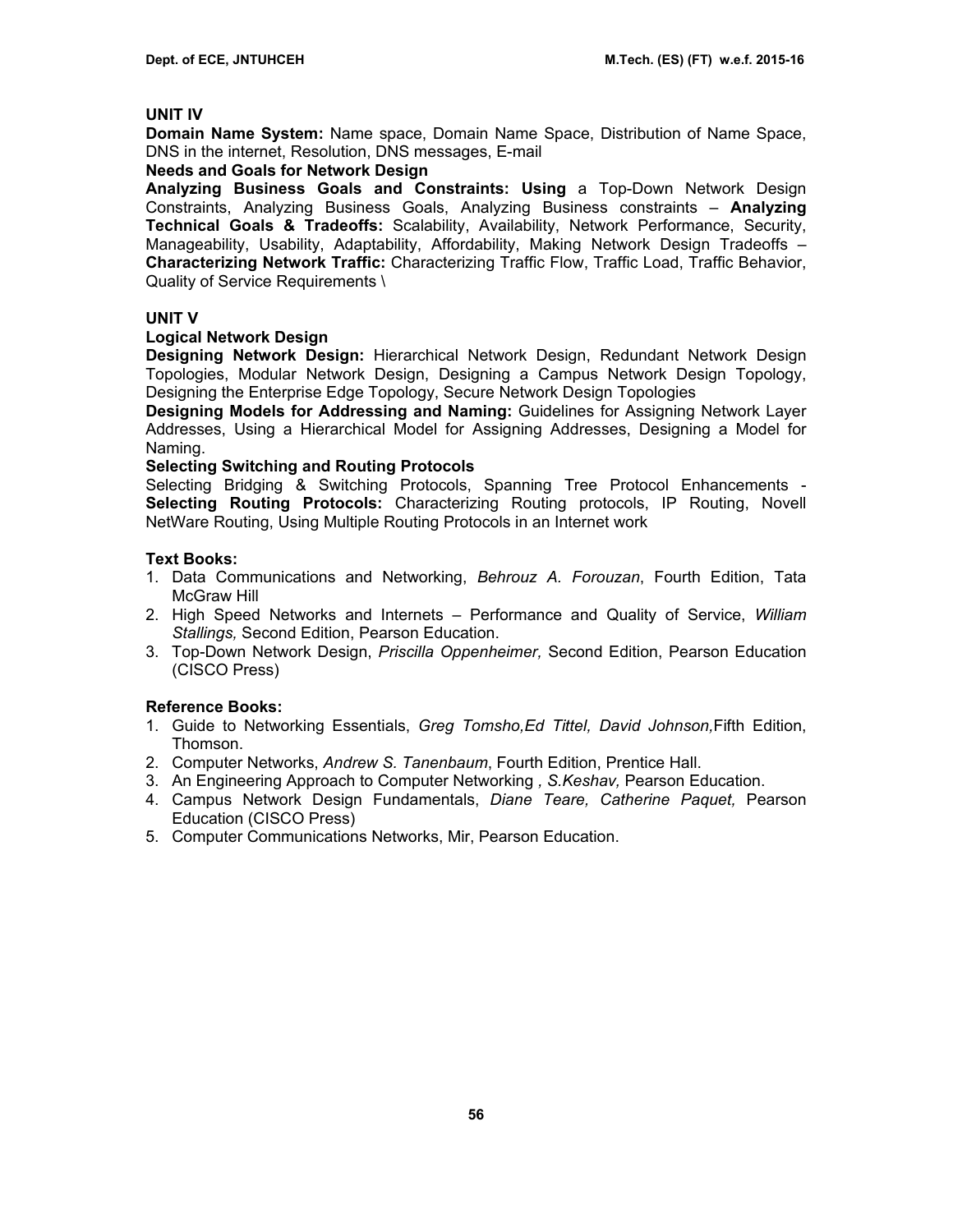### **M.Tech. I Year II-Sem (Embedded Systems)**

| M.Tech. I Year II-Sem (Embedded Systems) | L T P C            |  |
|------------------------------------------|--------------------|--|
|                                          | $0 \t 0 \t 4 \t 2$ |  |

### **EMBEDDED PROGRAMMING LABORATORY**

### **List of Programs:**

- 1. Write a simple program to print "hello world"
- 2. Write a simple program to show a delay.
- 3. Write a loop application to copy values from P1 to P2
- 4. Write a c program for counting the no of times that a switch is pressed & released.
- 5. Illustrate the use of port header file (port M) using an interface consisting of a keypad and liquid crystal display.
- 6. Write a program to create a portable hardward delay.
- 7. Write a c program to test loop time outs.
- 8. Write a c program to test hardware based timeout loops.
- 9. Develop a simple EOS showing traffic light sequencing.
- 10. Write a program to display elapsed time over RS-232 link.
- 11. Write a program to drive SEOS using Timer 0.
- 12. Develop software for milk pasteurization system.

### **Mini Project**

Develop & implement a program for intruder alarm system.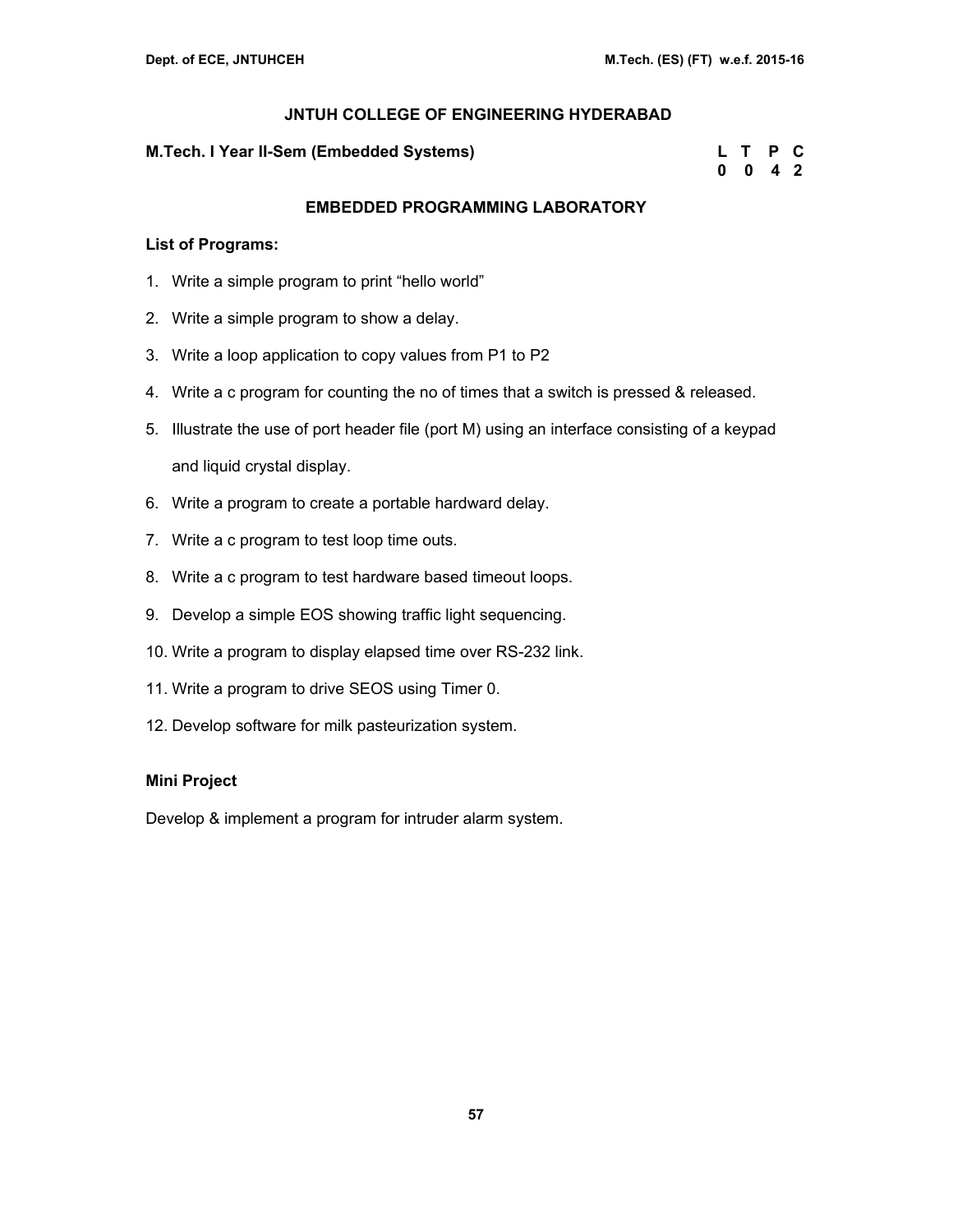### **M.Tech. I Year II-Sem (Embedded Systems) L T P C**

 **0 0 4 2** 

### **SOFT SKILLS LAB (Activity-based)**

### **Course Objectives**

- $\gg$  To improve the fluency of students in English
- $\gg$  To facilitate learning through interaction
- $\gg$  To illustrate the role of skills in real-life situations with case studies, role plays etc.
- $\geq$  To train students in group dynamics, body language and various other activities which boost their confidence levels and help in their overall personality development
- $\geq$  To encourage students develop behavioral skills and personal management skills
- $\gg$  To impart training for empowerment, thereby preparing students to become successful professionals

#### **Learning Outcomes**

- **Developed critical acumen and creative ability besides making them industry- ready.**
- & Appropriate use of English language while clearly articulating ideas.
- **EXE** Developing insights into Language and enrich the professional competence of the students.
- **Enable students to meet challenges in job and career advancement.**

### **INTRODUCTION**

Definition and Introduction to Soft Skills – Hard Skills vs Soft Skills – Significance of Soft/Life/Self Skills – Self and SWOT Analysis *and*

- **1. Exercises on Productivity Development** 
	- Effective/ Assertive Communication Skills (Activity based)
	- Time Management (Case Study)
	- Creativity & Critical Thinking (Case Study)
	- Decision Making and Problem Solving (Case Study)
	- Stress Management (Case Study)

### **2. Exercises on Personality Development Skills**

- Self-esteem (Case Study)
- Positive Thinking (Case Study)
- Emotional Intelligence (Case Study)
- Team building and Leadership Skills (Case Study)
- Conflict Management (Case Study)
- **3. Exercises on Presentation Skills** 
	- Netiquette
	- Importance of Oral Presentation Defining Purpose- Analyzing the audience-Planning Outline and Preparing the Presentation- Individual & Group Presentation- Graphical Organizers- Tools and Multi-media Visuals
	- One Minute Presentations (Warming up)
	- PPT on Project Work- Understanding the Nuances of Delivery- Body Language – Closing and Handling Questions – Rubrics for Individual Evaluation (Practice Sessions)
- **4. Exercises on Professional Etiquette and Communication** 
	- Role-Play and Simulation- Introducing oneself and others, Greetings, Apologies, Requests, Agreement & Disagreement….etc.